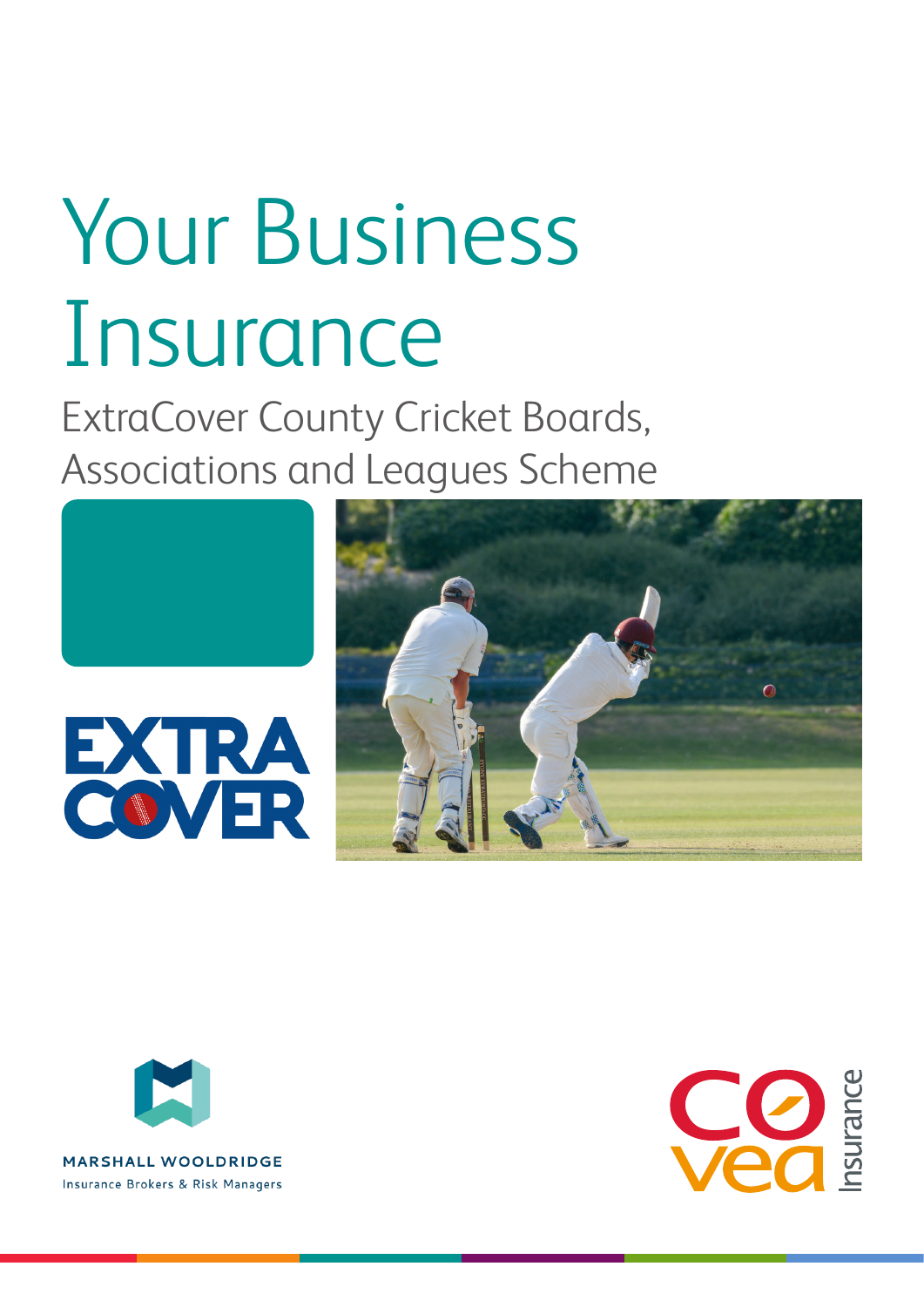# Welcome... to Covéa Insurance

Thank you for choosing Covéa Insurance.

This is **Your** ExtraCover policy. It sets out the details of **Your** insurance contract with **Us**.

**Your** premium has been calculated upon the information shown in the policy **Schedule** and recorded in **Your Proposal Form**.

Please read the policy and **Schedule** carefully to ensure that the cover meets **Your** requirements.

Please contact Marshall Wooldridge if **You** have any questions or if **You** wish to make any adjustments.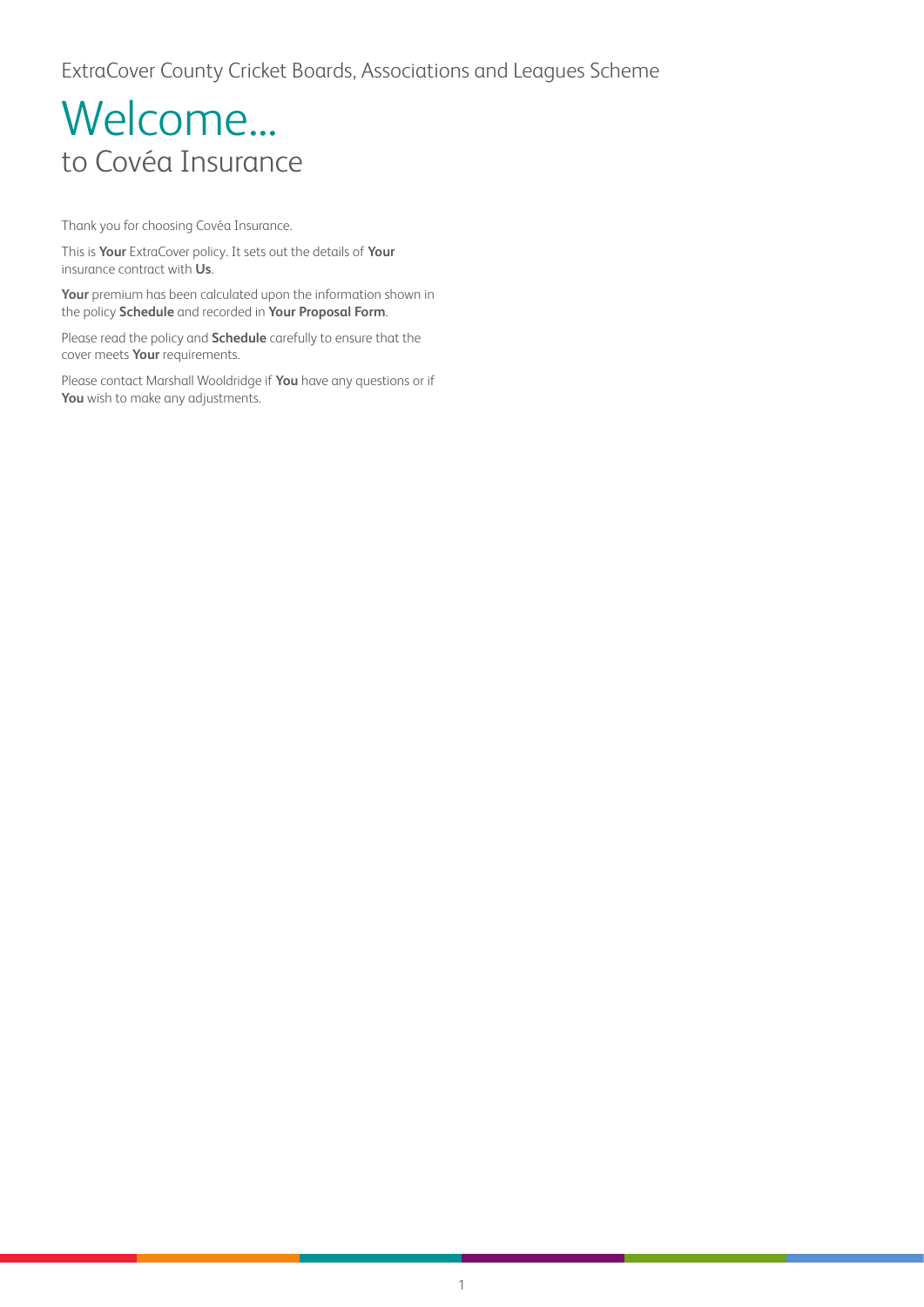# **Contents**

| Introduction                          | 3  |
|---------------------------------------|----|
| <b>Customer Information</b>           | 4  |
| <b>General Defintions</b>             | 7  |
| <b>General Conditions</b>             | 10 |
| <b>Claims Conditions</b>              | 14 |
| <b>General Exclusions</b>             | 15 |
| <b>Section 1: Property Damage</b>     | 18 |
| Money and Assault                     | 29 |
| <b>Section 2: Specified All Risks</b> | 32 |
| <b>Section 3: Liabilities</b>         | 34 |
| Employers' Liability                  | 34 |
| Public and Products Liability         | 37 |
| <b>Section 4: Personal Accident</b>   | 44 |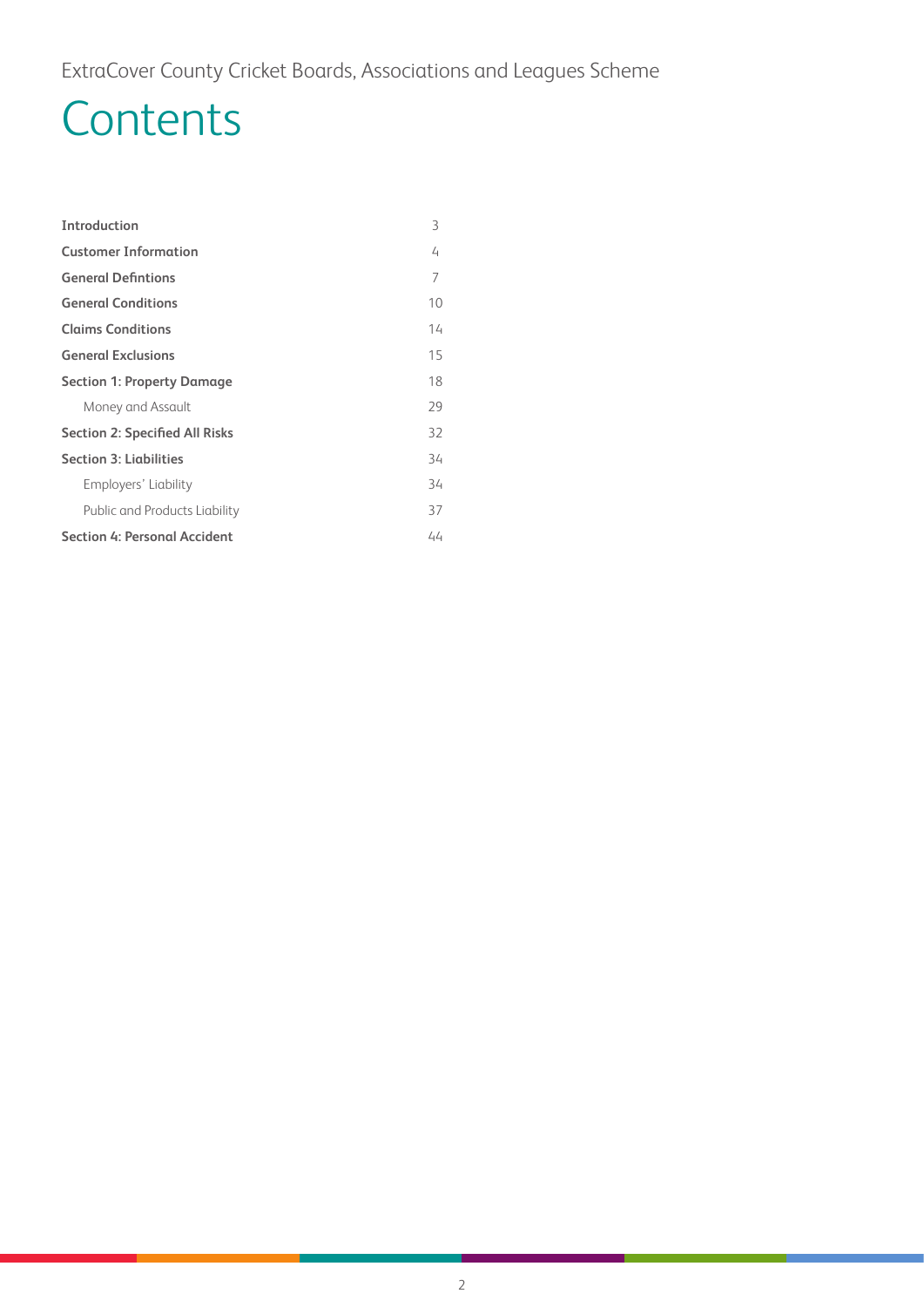# <span id="page-3-0"></span>Introduction About Your Policy

The parts of the policy are:

- **1.** the **Proposal Form**
- **2.** the **Schedule** which confirms the Sections of cover that are insured and any Endorsement(s)
- **3.** this policy wording which contains:
	- **(a)** this Introduction, Customer Information, General Definitions, General Conditions, Claims Conditions and General Exclusions all of which apply to all Sections of the policy unless stated otherwise
	- **(b)** the Sections of cover provided including the Section Definitions, Extensions, Conditions and Exclusions.

Any word or expression given a specific meaning in:

- **1.** the **Schedule**, any policy Endorsement(s), this Introduction, the Customer Information and the General Definitions, Conditions and Exclusions shall have the same meaning throughout the policy unless **We** state otherwise
- **2.** an individual Section or any Section Endorsement(s) shall only have the same meaning throughout such Section or Endorsement unless **We** state otherwise.

Any such word or expression given a specific meaning shall be highlighted with a leading capital letter and in bold text within the policy wording.

In return for **You** having paid or agreed to pay the premium for the **Period of Insurance**, **We** will indemnify **You**, subject to the terms contained in or endorsed on the policy, in respect of loss, **Damage** or liability, or pay other benefits which fall within the operative Sections of this policy, provided that the loss, **Damage** or injury which gives rise to the claim occurs (or in the case of the Employers' Liability Section is caused) during the **Period of Insurance** and in connection with the **Business**.

#### **IMPORTANT**

This policy is a legal contract.

**You** have a duty to make a fair presentation of the risk which is covered by this policy. Therefore, **You** should ensure that any information **You** have provided to **Us** and the content of any application form, declaration and/or **Proposal Form** is accurate and complete. Where **You** have provided **Us** with information which relates to matters of **Your** expectation or belief, it does not matter if such information turns out to be inaccurate provided that **You** acted in good faith when **You** provided **Us** with such information. If **You** do not comply with **Your** duty to make a fair presentation of the risk, **Your** policy may not be valid or the policy may not cover **You** fully or at all.

**You** must also tell **Us** about any facts or changes which affect **Your** insurance, and which have occurred either since the policy started or since the last renewal date.

If **You** are not sure whether certain facts are relevant, please ask Marshall Wooldridge. If **You** do not tell **Us** about relevant changes, **Your** policy may not be valid or the policy may not cover **You** fully or at all.

**You** should keep a written record (including copies of letters) of any information **You** give **Us** or Marshall Wooldridge.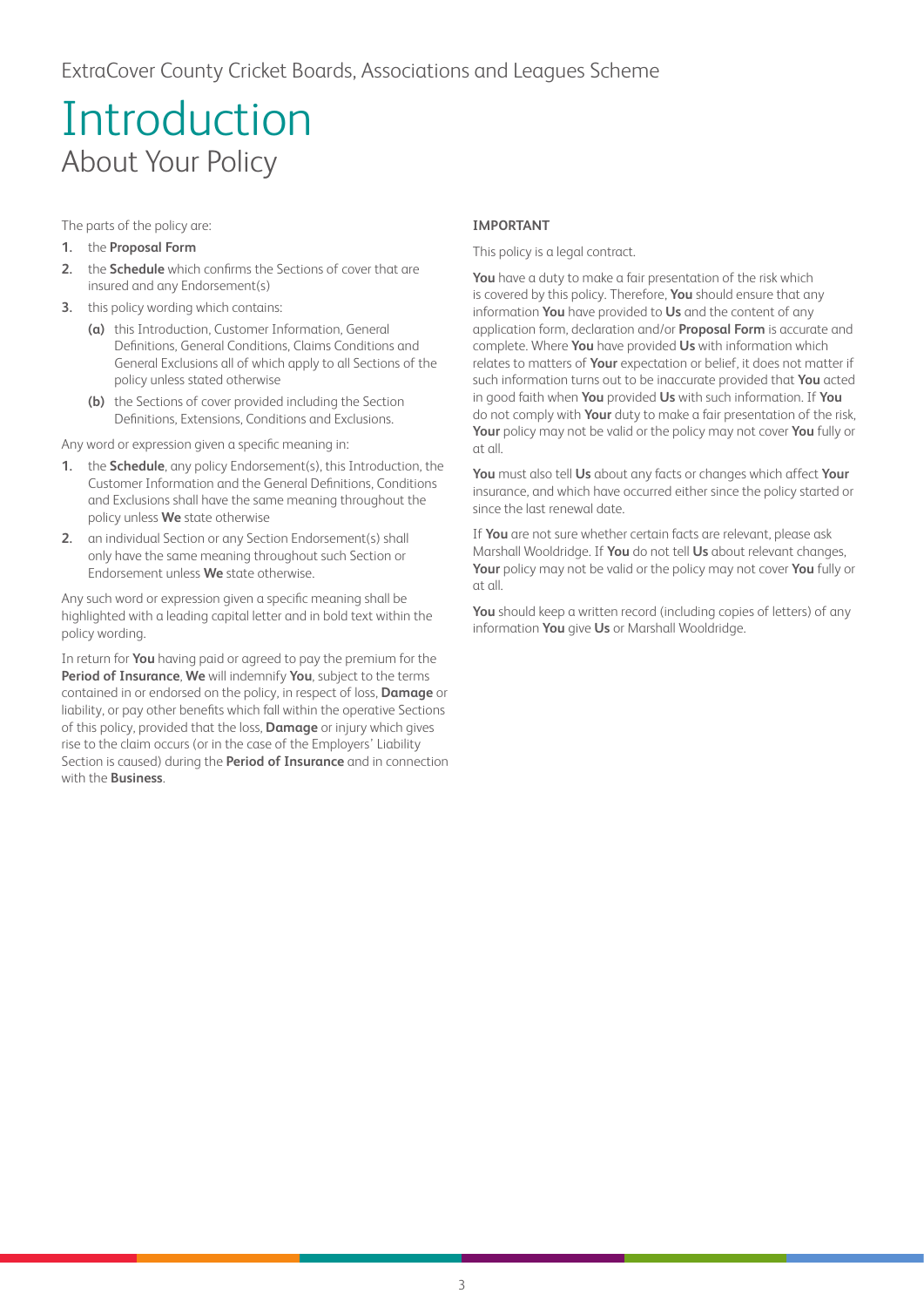<span id="page-4-0"></span>ExtraCover County Cricket Boards, Associations and Leagues Scheme

# Customer Information

#### How to make a Claim

Should **You** be unfortunate enough to have to make a claim, Covéa Insurance Commercial Claims will manage all aspects of the claim for **You** from the time it is reported.

Covéa Insurance Commercial Claims is a service operated 24 hours a day, 365 days a year.

**You** can notify **Us** of a claim by:

Telephone: 0330 024 2266

Calls may be recorded for training and evidential purposes.

Email: newcommercialclaims@coveainsurance.co.uk

Post: Covéa Insurance Commercial Claims, Norman Place, Reading RG1 8DA

Staff trained in managing commercial claims will:

- take details of **Your** claim over the phone, in most cases removing the need for completion of an incident report form
- take control of the management of **Your** claim from start to finish.

**Our** aim is to bring **Your** claim to a satisfactory conclusion.

#### Important Information

#### Choice of Law

The parties to an insurance contract are free to choose the law that will apply. Unless **We** agree in writing with **You** otherwise, this insurance shall be subject to the law applying in that part of the United Kingdom, Channel Islands or Isle of Man where **You** have **Your** principal place of business. If there is any dispute, the law of England and Wales shall apply.

#### How to make a Complaint

It is always **Our** intention to provide a first class standard of service. However, **We** do appreciate that occasionally things go wrong. In some cases, Marshall Wooldridge Limited who arranged **Your** insurance will be able to resolve any concerns, particularly if **Your** complaint relates to the way the policy was sold, and **You** should contact them directly.

Marshall Wooldridge Limited Rawdon Court 20 Leeds Road Rawdon Leeds LS19 6AX

Telephone: 0800 289301

#### Email: extracover@marswool.com

Alternatively, please contact **Us** using the following details quoting **Your** policy or claim number.

Customer Relations Covéa Insurance Norman Place Reading Berkshire RG1 8DA

#### Telephone: 0330 221 0444

Calls may be recorded for training and evidential purposes.

Website: www.coveainsurance.co.uk

#### Email: customer.relations-rdg@coveainsurance.co.uk

Full details of the Covéa Insurance Internal Complaints Procedure are detailed in **Our** leaflet 'Complaints Procedure' which is available on request or may be downloaded from **Our** website at www.coveainsurance.co.uk/complaints

#### Financial Ombudsman Service

**You** may be eligible to refer **Your** complaint to the Financial Ombudsman Service. There are a few instances where they will not be able to assist and they will confirm if **Your** complaint is eligible when **You** contact them. Their contact details are:

Financial Ombudsman Service Exchange Tower London E14 9SR

Telephone: 0800 023 4567

Website: www.financial-ombudsman.org.uk

Email: complaint.info@financial-ombudsman.org.uk

#### Financial Services Compensation Scheme

Covéa Insurance is covered by the Financial Services Compensation Scheme. **You**/an Insured Person may be entitled to compensation from the scheme if **We** are unable to meet **Our** liabilities under this insurance.

Further information is available from the:

Financial Services Compensation Scheme 10th Floor Beaufort House 15 St Botolph Street London EC3A 7QU

Telephone: 020 7741 4100

Website: www.fscs.org.uk

Email: enquiries@fscs.org.uk

#### How We Use Your Information

Please visit www.coveainsurance.co.uk/dataprotection for further information about how and when **We** process **Your** personal information under **Our** full Privacy Policy.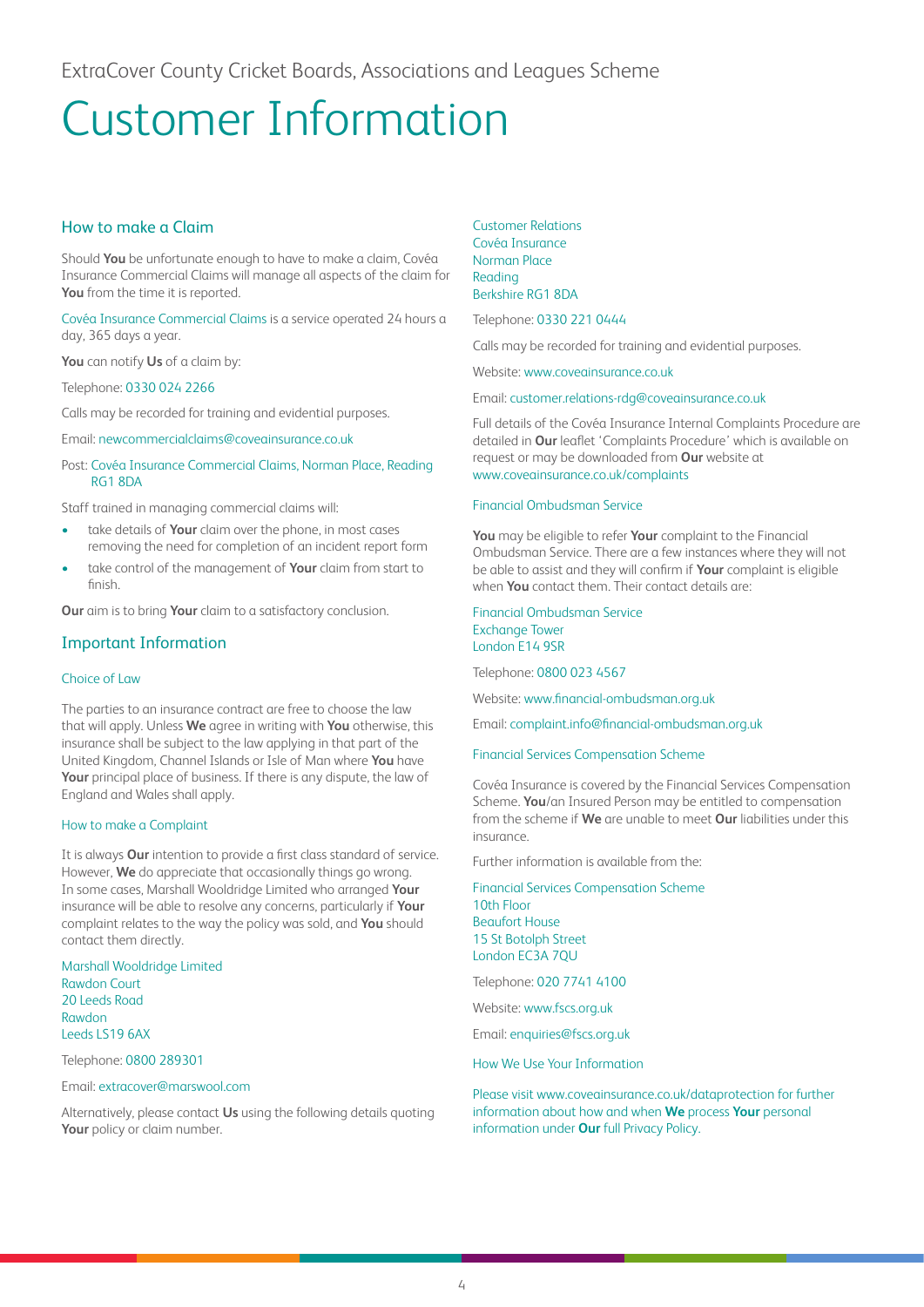### Customer Information *continued*

The personal information, provided by **You**, is collected by or on behalf of Covea Insurance plc ('**We**, **Us**, **Our**') and may be used by **Us**, **Our** employees, agents and service providers acting under **Our** instruction for the purposes of insurance administration, underwriting, claims handling, for research or for statistical purposes.

**We** may process **Your** information for a number of different purposes. For each purpose **We** must have a legal ground for such processing. When the information that **We** process is classed as "sensitive personal information", **We** must have a specific additional legal ground for such processing.

Generally, **We** will rely on the following legal grounds:

- It is necessary for **Us** to process **Your** personal information to provide **Your** insurance policy and services. **We** will rely on this for activities such as assessing **Your** application, managing **Your** insurance policy, handling claims and providing other services to **You**.
- **We** have an appropriate business need to process **Your** personal information and such business need does not cause harm to **You**. **We** will rely on this for activities such as maintaining **Our** business records and developing, improving **Our** products and services.
- **We** have a legal or regulatory obligation to use such personal information.
- **We** need to use such personal information to establish, exercise or defend **Our** legal rights.
- **You** have provided **Your** consent to **Our** use of **Your** personal information, including sensitive personal information.

#### **How We Share Your Information**

In order to sell, manage and provide **Our** products and services, prevent fraud and comply with legal and regulatory requirements, **We** may need to share **Your** information with the following third parties, including:

- Reinsurers, Regulators and Authorised/Statutory Bodies
- Credit reference agencies
- Fraud prevention agencies
- Crime prevention agencies, including the police
- Suppliers carrying out a service on **Our**, or **Your** behalf
- Product providers where you've opted to buy additional cover
- Other insurers, business partners and agents
- Other companies within the Covea Insurance Group

#### **Marketing**

**We** will not use **Your** information or pass it on to any other person for the purposes of marketing further products or services to **You** unless **You** have consented to this.

#### **Fraud Prevention and Detection**

In order to prevent or detect fraud and money laundering **We** will check **Your** details with various fraud prevention agencies, who may record a search. Searches may also be made against other insurers' databases. If fraud is suspected, information will be shared with

those insurers. Other users of the fraud prevention agencies may use this information in their own decision making processes.

**We** may also conduct credit reference checks in certain circumstances. **You** can find further details in **Our** full Privacy Policy explaining how the information held by fraud prevention agencies may be used or in which circumstances **We** conduct credit reference checks and how these checks might affect **Your** credit rating.

#### **Automated Decisions**

**We** may use automated tools with decision making to assess **Your** application for insurance and for claims handling processes, such as price rating tools, flood, theft and subsidence area checks and credit checks.

These automated decisions will produce a result on whether **We** are able to offer insurance, the appropriate price for **Your** policy or whether **We** can accept **Your** claim. If **You** object to an automated decision, **We** may not be able to offer **You** an insurance quotation or renewal.

#### **How to Contact Us**

Please contact **Us** if **You** have any questions about **Our** Privacy Policy or the information **We** hold about **You**:

The Data Protection Officer, Covea Insurance plc, 50 Kings Hill Avenue, Kings Hill, West Malling, Kent ME19 4JX

or email: dataprotection@coveainsurance.co.uk

#### Employers' Liability Tracing Office

If **Your** policy provides Employers' Liability cover information relating to **Your** insurance policy will be provided to the Employers' Liability Tracing Office (the "ELTO") and added to an electronic database, (the "Database") in a format set out by the Employers' Liability Insurance: Disclosure by Insurers Instrument 2010.

The Database assists individual consumers (the Claimants) who have suffered an employment related injury or disease arising out of their course of employment in the UK whilst working for employers carrying on, or who carried on, business in the UK and who are covered by the employers' liability insurance of their employers to identify:

- which insurer (or insurers) was (or were) providing employers' liability cover during the relevant periods of employment; and
- the relevant employers' liability insurance policies.

The Database and the data stored on it may be accessed and used by the Claimants, their appointed representatives, insurers with potential liability for UK commercial lines employers' liability insurance cover and any other persons or entities permitted by law. The Database will be managed by the ELTO and further information can be found on the ELTO website: www.elto.org.uk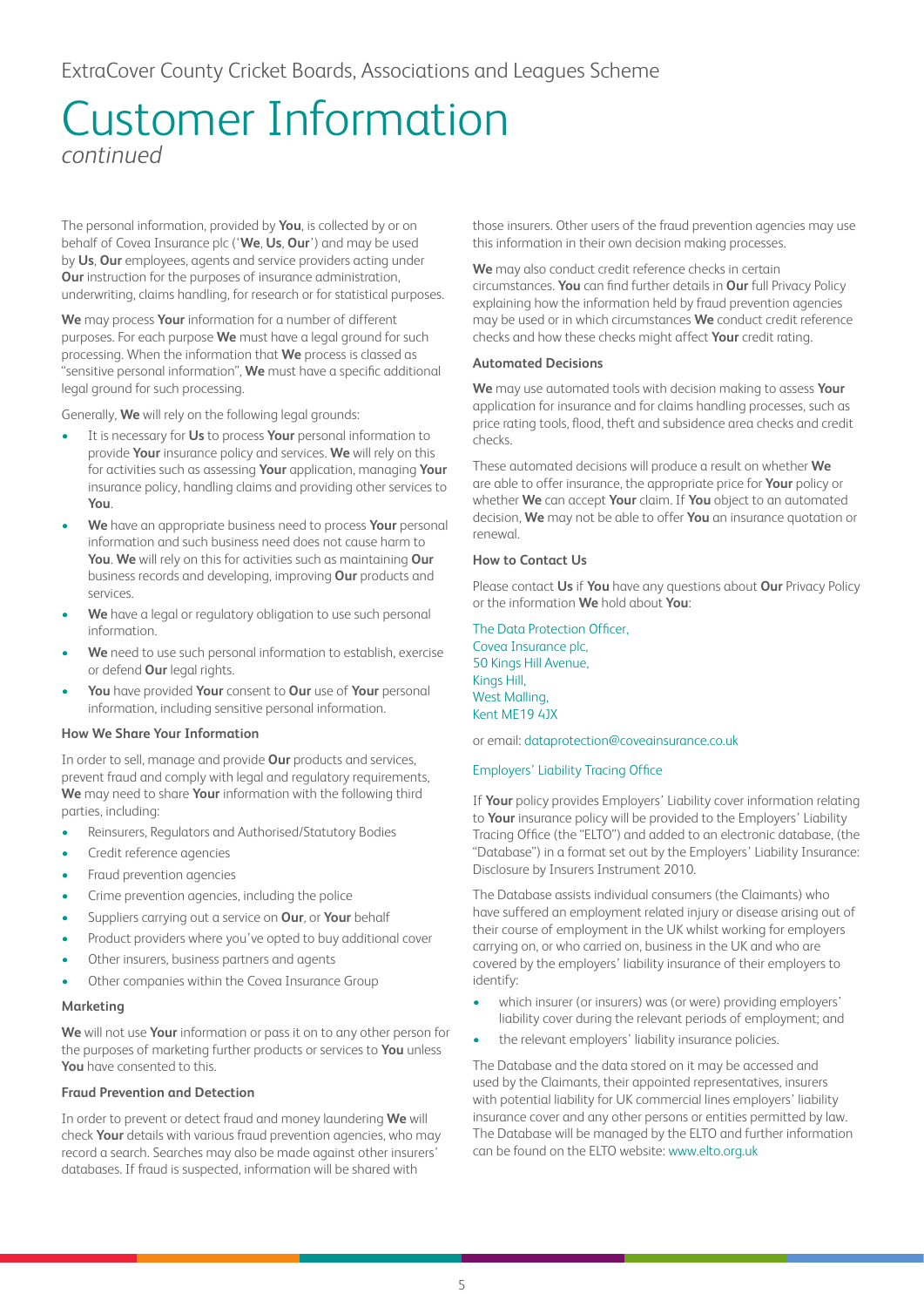# Customer Information

*continued*

#### Registration and Regulatory Information

This insurance is provided by Covea Insurance plc. Registered in England and Wales No. 613259. Registered office:

#### Norman Place Reading Berkshire RG1 8DA.

Covea Insurance plc is authorised by the Prudential Regulation Authority and regulated by the Financial Conduct Authority and the Prudential Regulation Authority. **Our** Firm Reference Number is 202277.

**You** can check **Our** regulatory status on the Financial Services Register by visiting the Financial Conduct Authority's website www.fca.org.uk/register.

This insurance is administered by Marshall Wooldridge Limited. Registered in England No. 1093348.

Marshall Wooldridge Limited T/As Extracover is authorised and regulated by the Financial Conduct Authority. Firm Reference Number 136079. Registered office:

7th Floor, Corn Exchange, 55 Mark Lane, London, EC3R 7NE

**You** can check the regulatory status on the Financial Services Register by visiting the Financial Conduct Authority's website www.fca.org.uk/register.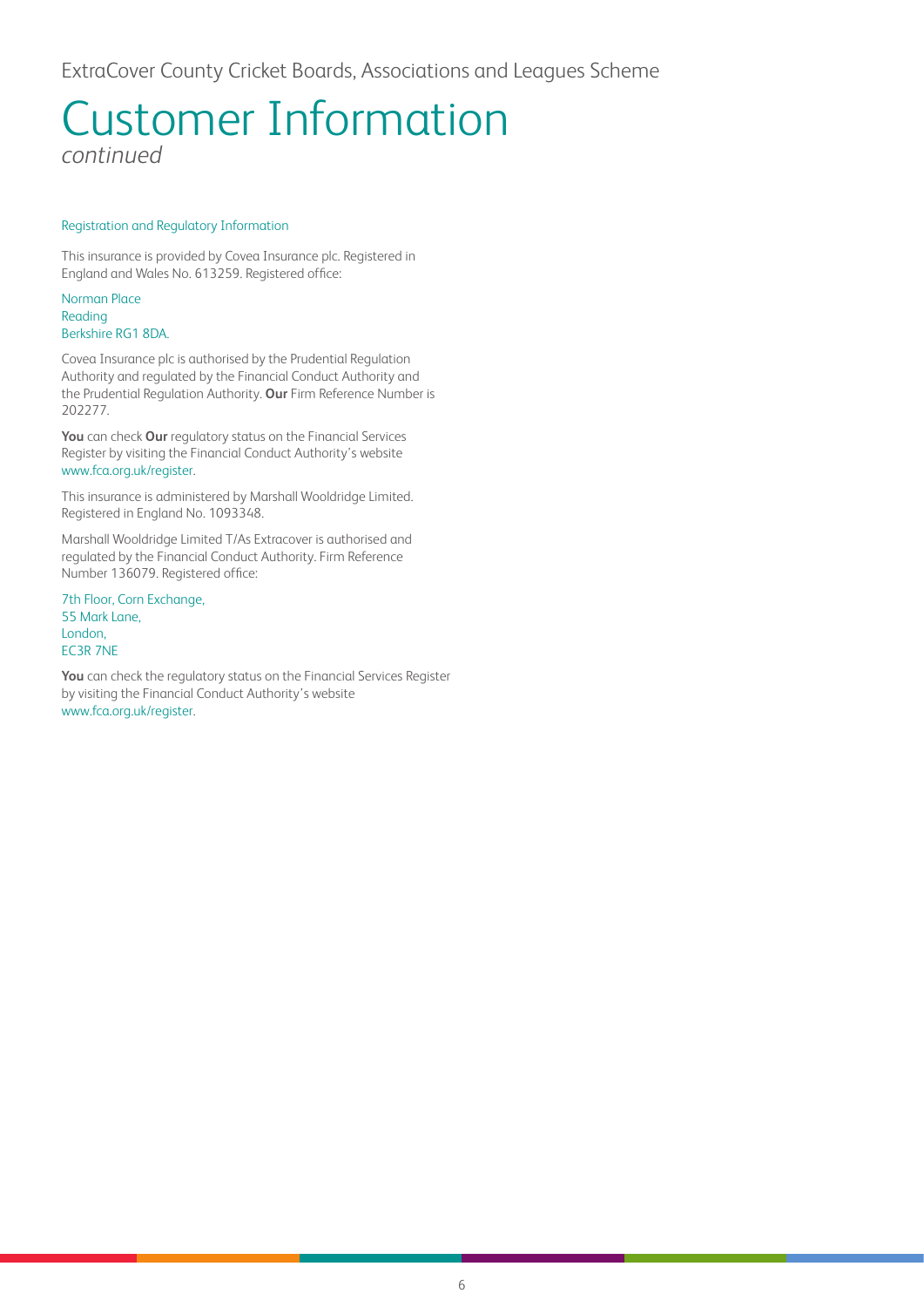<span id="page-7-0"></span>ExtraCover County Cricket Boards, Associations and Leagues Scheme

# General Defintions

Each Section of the policy contains Definitions which apply to that particular Section and they must be read in conjunction with the following General Definitions.

#### Bodily Injury

Death, injury, illness, disease or shock.

#### **Buildings**

The Building or Buildings stated in the **Schedule** for which **You** are legally responsible including:

- **1.** outbuildings
- **2.** permanent fixtures and fittings including alarm systems
- **3.** foundations, extensions, annexes, gangways, conveniences and sub-stations
- **4.** car parks, driveways, paths, steps, roadways and yards
- **5.** walls, gates and fences
- **6.** piping, ducting, cabling and control gear
- **7.** fuel tanks, telephone, gas, water and electric meters, fibre optic or integrated services, digital network lines
- **8.** sanitary ware, fixed glass, fanlights, skylights and partitions, solar panels and wind turbines
- **9.** air conditioning and central heating systems
- **10.** underground services

#### **Business**

The Business stated in the **Schedule** conducted solely within the **Territorial Limits** including:

- **1.** the ownership, repair and maintenance of the **Premises**
- **2.** the provision of first aid, medical and ambulance, fire and security services
- **3.** private work undertaken by any **Employee** with **Your** prior consent for any director, partner, senior official or other **Employee** of **Yours**
- **4.** the provision and management of canteen, sports, social and welfare organisations by **You** for the benefit of **Your Employees**
- **5. Your** participation in exhibitions.

#### Business Hours

The period during which the **Premises** are occupied by **You** or any **Member** or **Your** authorised **Employees** for the purposes of the **Business**.

#### Damage

Accidental loss, destruction or damage unless otherwise excluded.

#### Defined Peril

- **1.** Fire
- **2.** Lightning
- **3.** Explosion
- **4.** Aircraft or other aerial devices or articles dropped therefrom
- **5.** Earthquake
- **6.** Riot, civil commotion, strikers, locked-out workers, persons taking part in labour disturbances
- **7.** Malicious persons other than thieves
- **8.** Theft
- **9.** Storm
- **10.** Flood
- **11.** Escape of water from any tank apparatus or pipe
- **12.** Escape of oil from any fixed heating installation
- **13.** Impact including by any road vehicle or animal.

#### Employee

Any person working under **Your** control in connection with the **Business** who is:

- **1.** under a contract of service or apprenticeship with **You**
- **2.** a person under a contract of service or apprenticeship with some other employer and who is hired to or borrowed by **You**
- **3.** a labour master or labour only sub-contractor or person supplied by them
- **4.** a self-employed person providing labour only
- **5.** a trainee or person undergoing work experience, training, study or exchange scheme
- **6.** a voluntary helper.

#### Europe

The **Territorial Limits**, any member country of the European Union, Iceland, Liechtenstein, Norway and Switzerland.

#### Excess

The amount stated in this policy, the **Schedule** or any Endorsement for which **You** will be responsible and which will be deducted from each and every claim.

#### Intruder Alarm Installation

The component parts of the alarm including the means of communication used to transmit signals to the alarm receiving centre as detailed in the alarm specification.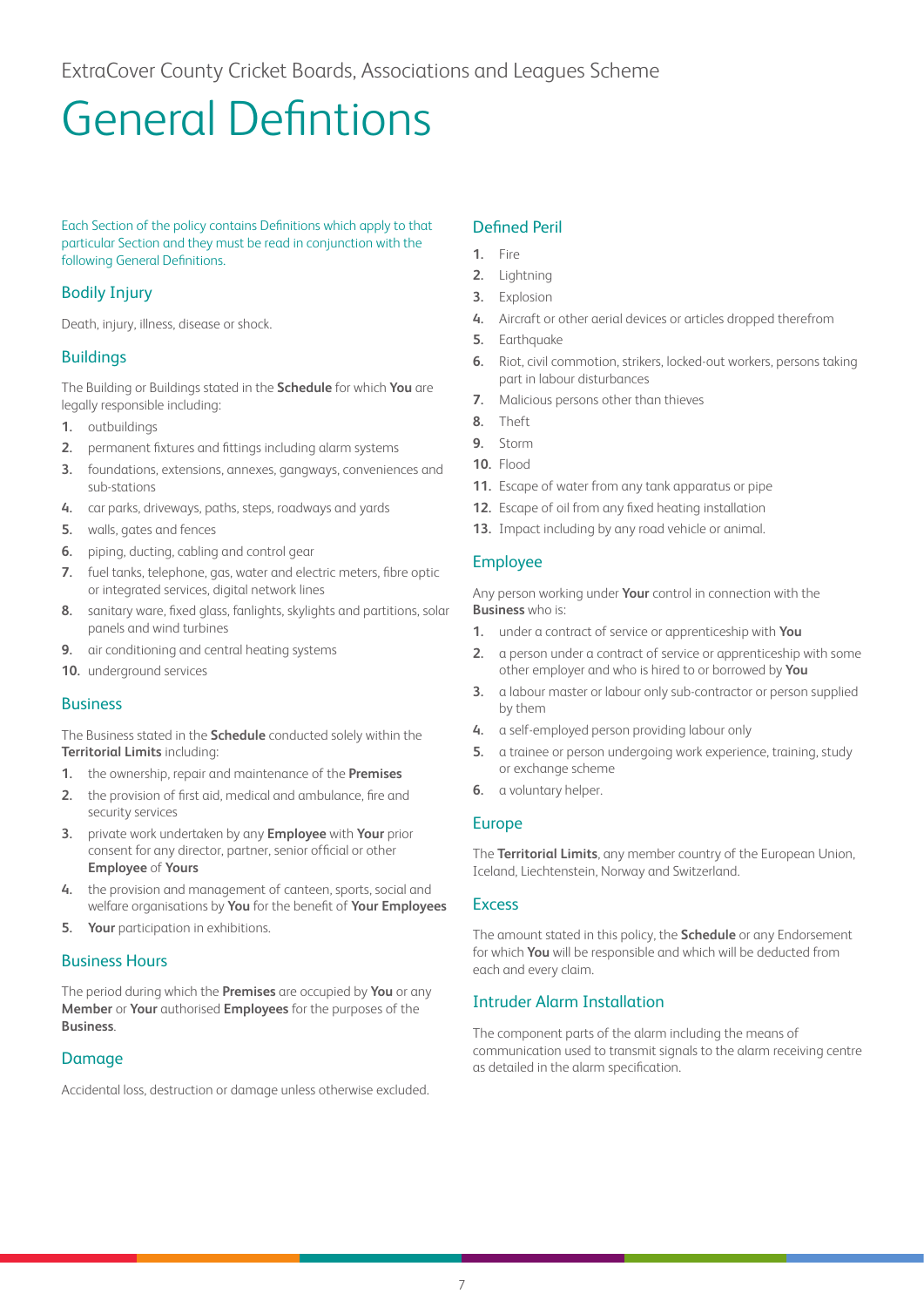### General Defintions *continued*

#### Keyholder

**You** or any person or keyholding company authorised by **You** who:

- **1.** is available at all times to:
	- **(a)** accept notification of alarm signals or faults relating to the **Intruder Alarm Installation**
	- **(b)** attend and allow access to the **Premises**
- **2.** has been fully trained in the operation of the **Intruder Alarm Installation**, including but not limited to the setting and unsetting of the installation.

#### Member

Any official, trustee, committee member or other bona fide member of the County Cricket Board, Association or League named and shown in the **Schedule**.

#### **Money**

Current currency, crossed and uncrossed bankers drafts, national giro drafts and payment orders, postal and money orders, dividend warrants and cheques other than pre-signed blank cheques, travellers cheques, national savings stamps and certificates, bus and rail travel cards and passes, telephone cards, current postage stamps and unused postal franking machine units, luncheon vouchers, gift tokens, trading stamps, national insurance stamps and stamped or impressed national insurance cards, holiday with pay stamps, premium bonds, VAT purchase invoices, credit card, cheque card and debit card sales vouchers, savings stamps, consumer redemption vouchers and National Lottery 'Instants' and other scratch cards, all pertaining to the **Business** and belonging to **You** or for which **You** are legally responsible.

#### **Overnight**

Between the hours of 21.00 and 06.00.

#### Period of Insurance

Period of Insurance stated in the **Schedule** and any subsequent period for which **We** have accepted a renewal premium.

#### Pollution or Contamination

- **1.** All pollution or contamination of buildings or other structures or of water or land or the atmosphere and
- **2.** All **Bodily Injury** or **Damage** directly or indirectly caused by such pollution or contamination

#### Premises

The **Buildings** and the land inside the boundary of the risk address stated in the **Schedule** occupied by **You** for the purpose of the **Business**.

#### **Products**

Any goods, including containers, packaging, labelling and instructions for use, sold, supplied, processed, delivered, installed, tested, repaired, serviced, altered, treated or hired out by **You** in connection with the **Business** and no longer in **Your** possession or control.

#### Property Insured

- **1. Buildings**
- **2.** Computer Equipment
- **3.** Office Contents
- **4.** Stock
- **5.** Tenants Improvements
- **6.** or any other property

as specified in the **Schedule**.

#### Responsible Person

A person authorised by **You** to be responsible for the security of the **Premises**.

#### **Schedule**

The document that specifies **Your** details, the **Premises**, the **Property Insured** and any **Excess**, Endorsement(s) and Conditions applicable. The **Schedule** shows the Sections of the policy that are operative.

#### Proposal Form

This is a record of the information that **You** provided to **Us** about **You** and **Your Business** upon which **Your** insurance cover and premium is based.

#### Territorial Limits

Great Britain, Northern Ireland, the Isle of Man and the Channel Islands.

#### Vacant or Unoccupied Buildings

**Buildings** or part thereof that have become unoccupied, untenanted or which have not been actively used for a period of more than 30 days other than where this arises solely as a result of **Your** normal seasonal closure.

#### Vehicle

Any road vehicle including trailers and containers.

#### We/Us/Our

Covea Insurance plc.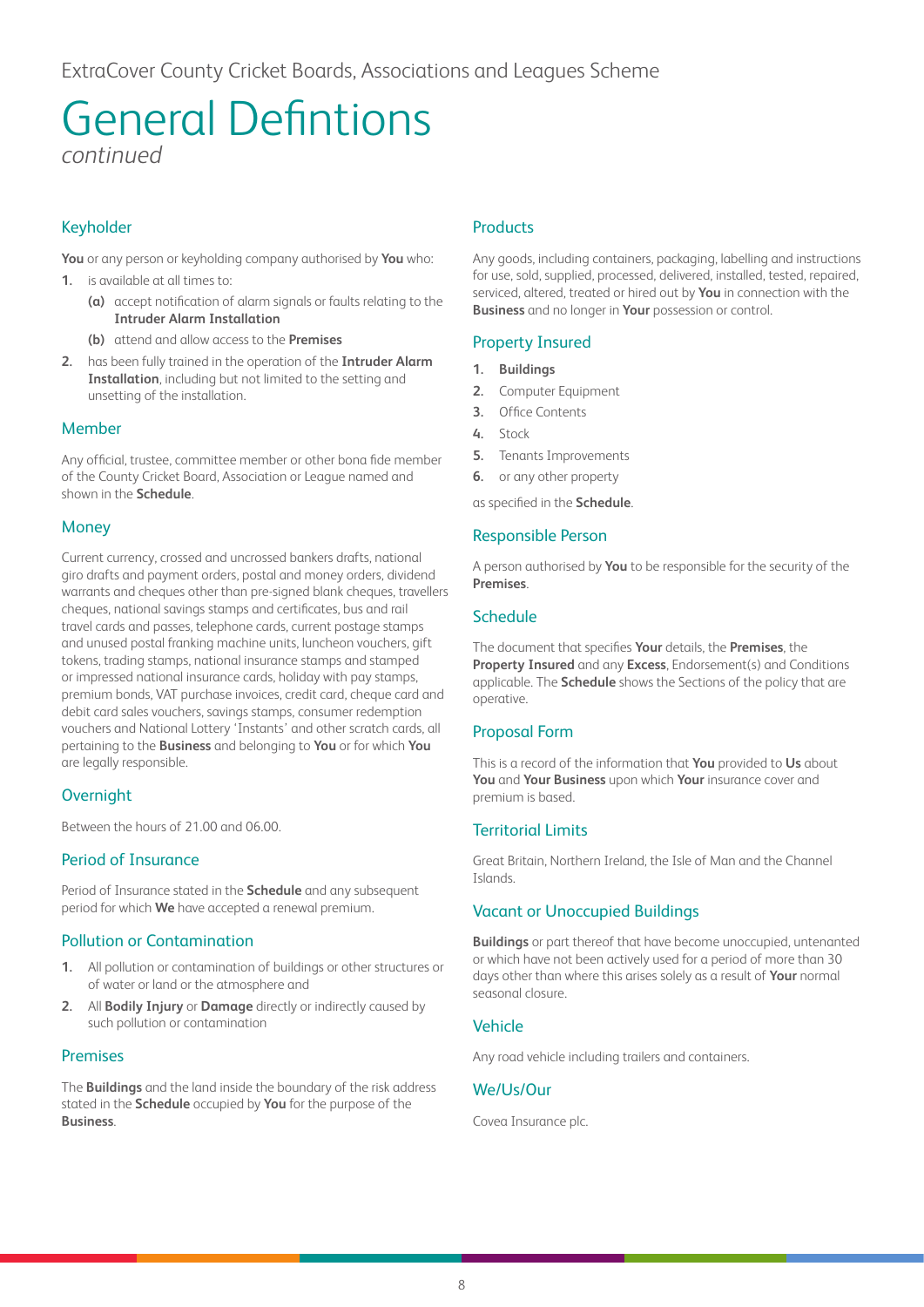ExtraCover County Cricket Boards, Associations and Leagues Scheme

### General Defintions *continued*

#### Working Day of the Driver

The period in any day during which a **Vehicle** is being used for purposes in connection with the **Business**.

#### You/Your/Policyholder

The person(s) or Company named in the **Schedule**.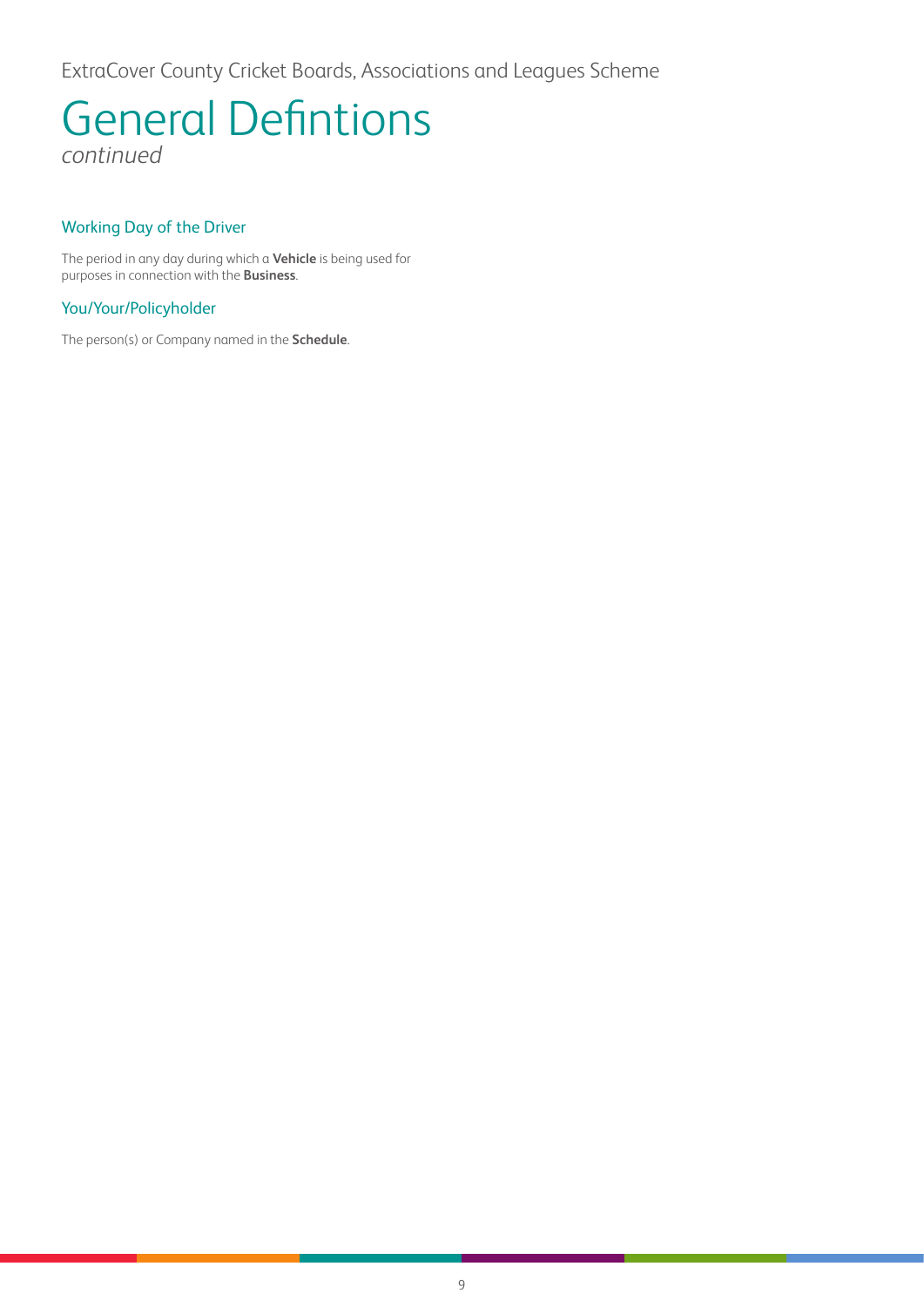# <span id="page-10-0"></span>General Conditions

The following General Conditions shall apply to all Sections of this policy unless stated otherwise.

#### 1. Acts of Parliament and Statutory Instruments

All legal instruments and rules referred to in this policy include any subsequent amendments or re-enactments of those Acts and any equivalent legislation which is enforceable within the **Territorial Limits**.

#### 2. Alarm

This Condition applies to the following Sections of cover when shown as insured in **Your Schedule**:

- Section 1: Property Damage
- Section 2: Specified All Risks items at **Your Premises**

where **Your Schedule** shows Endorsement Number CO005 – Alarm Condition.

It is a condition precedent to **Our** liability for any claim resulting from theft, attempted theft or malicious damage that where the **Premises** or part of the **Premises** are protected by an **Intruder Alarm Installation**:

#### **(a)** such **Intruder Alarm Installation**:

- **(i)** must not be altered or amended in any way, unless such alteration or amendment has been approved in writing by **Us**
- **(ii)** must be maintained under contract with the installers, or as otherwise approved in writing by **Us**.
- **(b)** all keys to the **Intruder Alarm Installation** must be removed from the **Premises** when the **Premises** are unattended
- **(c) You** must:
	- **(i)** maintain the secrecy of codes for the operation of the **Intruder Alarm Installation** and no details of such codes to be left on the **Premises** when the **Premises** are unattended
	- **(ii)** immediately notify **Us** upon receipt of any communication giving notice that the level of response to the **Intruder Alarm Installation** has been or will be reduced or delayed
	- **(iii)** appoint at least two **Keyholders** and lodge written details (which must be kept up to date) with the alarm company, the alarm receiving centre and the police
- **(d)** in the event of notification of:
	- **(i)** activation of the **Intruder Alarm Installation**
	- **(ii)** any fault in the **Intruder Alarm Installation**
	- **(iii)** interruption of the means to transmit or receive signals to or from the **Intruder Alarm Installation** during any period that the **Intruder Alarm Installation** is set

a **Keyholder** must attend the **Premises** as soon as possible

- **(e)** the **Premises** must not be left without at least one **Responsible Person** in attendance without **Our** agreement:
	- **(i)** unless the **Intruder Alarm Installation** is set in its entirety and with the means to transmit or receive signals (including the signalling path or paths) in full and effective operation
	- **(ii)** where police have withdrawn their response to:
		- an alarm activation (where the **Intruder Alarm Installation** does not include confirmed alarm activation technology)
		- a confirmed alarm activation, where the **Intruder Alarm Installation** included confirmed alarm activation technology.

#### 3. Alteration in Risk

**You** or **Your** broker must tell **Us** immediately if during the **Period of Insurance** there is any alteration in risk or to the facts which **You** disclosed when **You** took out this policy, which materially affects the risk of injury, loss, **Damage** or liability which would fall within the policy cover. This includes but is not limited to alterations to the **Business** or the **Premises**.

When **You** tell **Us** about an alteration in risk, **We** may apply additional terms and conditions to this policy (including but not limited to premium) or, if the risk is unacceptable to **Us**, **We** may cancel the policy in accordance with General Condition 5 (b) - Our Rights to Cancel the Policy.

If **You** fail to tell **Us** about an alteration in risk, **We** may:

- **(a)** terminate the policy back to the date when the alteration occurred, if **We** would have cancelled the policy had **You** told **Us** of the alteration in risk;
- **(b)** proportionately reduce the amount payable in respect of a claim; and/or
- **(c)** treat the policy as if it contained such different terms (other than relating to the premium) that **We** would have applied to the policy had **You** told **Us** of the alteration in risk.

Any reduction in claims payments or application of different terms will take effect from the date on which the alteration in risk occurred.

Where **We** elect to proportionately reduce the amount payable in respect of a claim, **We** will pay a percentage of the claim, the percentage being calculated by comparing the premium which **You** actually paid with the premium which **We** would have charged had **You** told **Us** about the alteration in risk. For example, if the premium which **You** actually paid is 70% of the premium **We** would have charged, **We** will only pay 70% of any claim.

#### 4. Average

If at the time of any loss the total sum insured specified in the **Schedule** is less than 85% of the total value of the **Property Insured We** shall bear only that proportion of the loss which the total sum insured bears to the total of the **Property Insured**.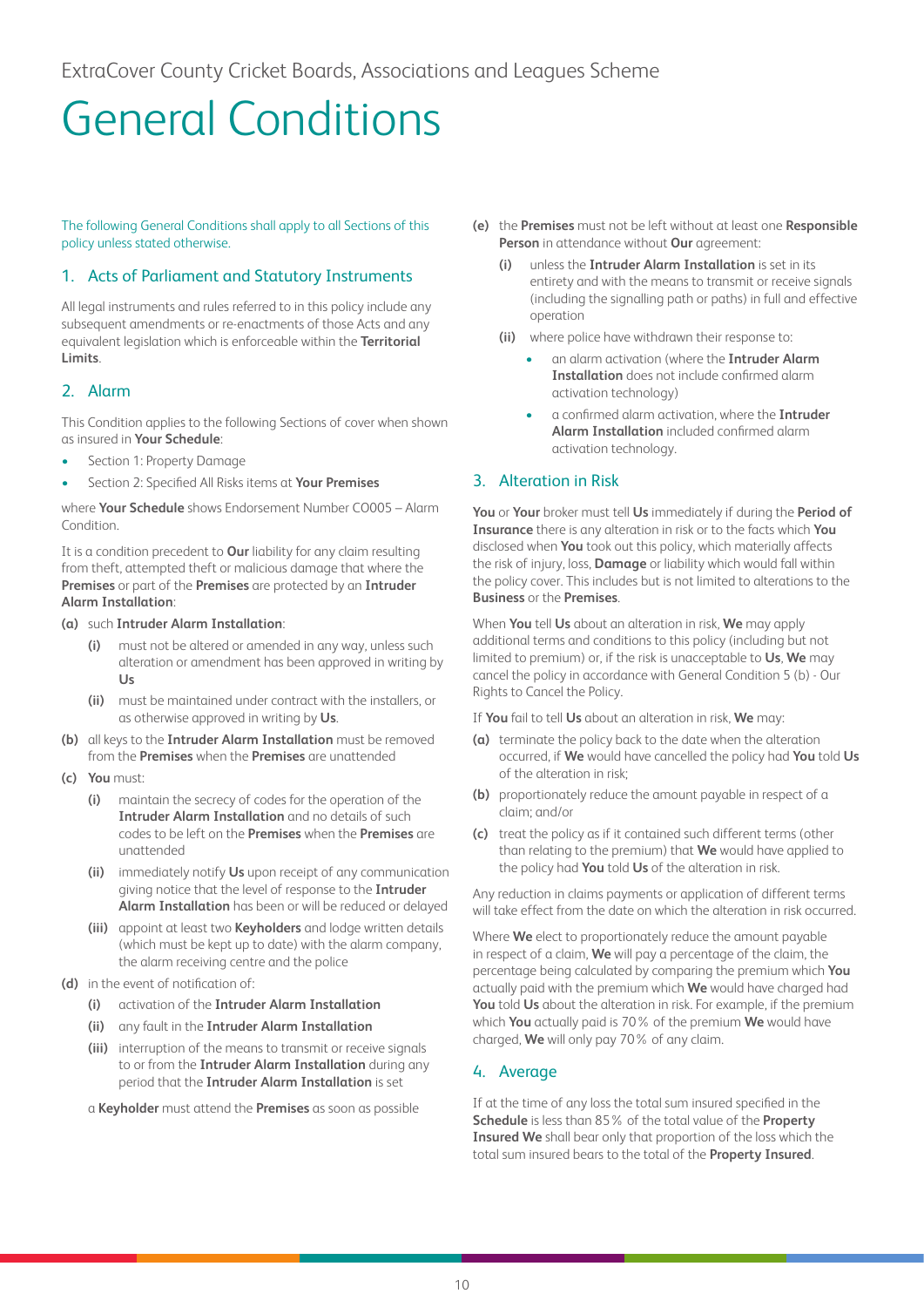### General Conditions *continued*

#### 5. Cancellation

#### **(a) Your Rights to the Cancel the Policy**

**You** may cancel this policy at any time from the date it begins or from the date **You** receive this policy document and **Schedule**, whichever is the later, returning the policy document and **Schedule** to **Your** broker. If cover has not yet started **You** will receive a full refund of the premium. If cover has started **We** will refund the premium for the exact number of days left on the policy. No refund will be given if a claim has been submitted or there have been any incidents likely to give rise to a claim during the current **Period of Insurance**.

#### **(b) Our Rights to Cancel the Policy**

**We** or any agent appointed by **Us** and acting with **Our** authority have the right to cancel **Your** policy, where there is a valid reason for doing so.

**We** will give **You** fourteen day's notice of cancellation in writing, by recorded delivery, to the latest address **We** have for **You** and will set out **Our** reason for cancellation in **Our** letter. Valid reasons may include but are not limited to:

- **(i)** not
	- paying a premium when it is due
	- co-operating with **Us**, or sending **Us** information or documentation that materially affects **Our** ability to process the policy or **Our** ability to defend **Our** interests
	- taking all reasonable precautions to prevent or minimise **Damage**, accident or injury as required by General Condition 10. Reasonable Precautions of this policy

and failing to put this right when **We** ask **You** to by sending **You** seven days written notice to **Your** latest address

- **(ii)** use of threatening or abusive behaviour or language, or intimidation or bullying of **Our** staff or suppliers.
- **(iii)** not
	- giving **Us** access to **Your Premises** when **We** have asked to carry out a risk survey
	- complying with any risk improvements required by **Us** following a survey within the timescales specified.

If **We** cancel **Your** policy, **We** will refund the premium for the exact number of days left on the policy unless a claim or an incident likely to give rise to a claim has occurred during the current **Period of Insurance**. No refund will be given if a claim has been submitted or there have been any incidents likely to give rise to a claim during the current **Period of Insurance**.

If **You** are paying by monthly instalments:

- **(a)** all outstanding monies must be paid to **Us** as described in **Your** Loan Agreement
- **(b) We** may exercise **Our** right to collect the balance of any outstanding premium in the event of a claim.

#### 6. Change of Risk or Interest

This policy shall be avoided if:

- **(a) Your** interest ceases other than by death
- **(b)** the **Business** be wound up or carried on by a liquidator or receiver or permanently discontinued

at any time after the commencement of this insurance unless **We** have accepted the change.

Nothing contained in this policy shall give any right against **Us** to any person other than **You** except to a transferee approved by **Us**.

#### 7. Contracts (Rights of Third Parties) Act 1999

A person or company who was not a party to this policy has no right under the Contracts (Rights of Third Parties) Act 1999 to enforce any term of this policy but this does not affect any right or remedy of a third party which exists or is available apart from that Act.

#### 8. Fair Presentation of the Risk

**You** must make a fair presentation of the risk when **You** first take out this policy and also whenever **You** renew it or ask **Us** to change **Your** cover.

If **You** fail to make a fair presentation of the risk including failing to disclose or misrepresenting a material fact, or disclosing material facts to **Us** in a way which is not clear and accessible **We** may avoid this policy and refuse all claims where:

- **(a)** such failure was deliberate or reckless; or
- **(b) We** would not have entered into this policy on any terms had **You** made a fair presentation of the risk.

Should **We** avoid this policy **We**:

- **(a)** shall treat the policy as if it had not existed from the start date, the renewal date, or the date when **You** asked **Us** to change **Your** cover, depending on when the failure to make a fair presentation of the risk occurred
- **(b)** shall return the premium paid for the period for which the policy is treated as not having existed unless the failure to make a fair presentation of the risk was deliberate or reckless
- **(c)** may deduct from any return of premium due to **You** any monies already paid in respect of claims falling within the period for which the policy is treated as not having existed or require **You** to repay such claims.

Provided that any failure to make a fair presentation of the risk is not deliberate or reckless, if **We** would have entered into or renewed this policy, or agreed to make changes to **Your** cover on different terms had **You** made a fair presentation of the risk, **We** may:

- **(a)** proportionately reduce the amount payable in respect of a claim; and/or
- **(b)** treat the policy as if it contained such different terms (other than relating to the premium) that **We** would have applied to the policy had **You** made a fair presentation of the risk.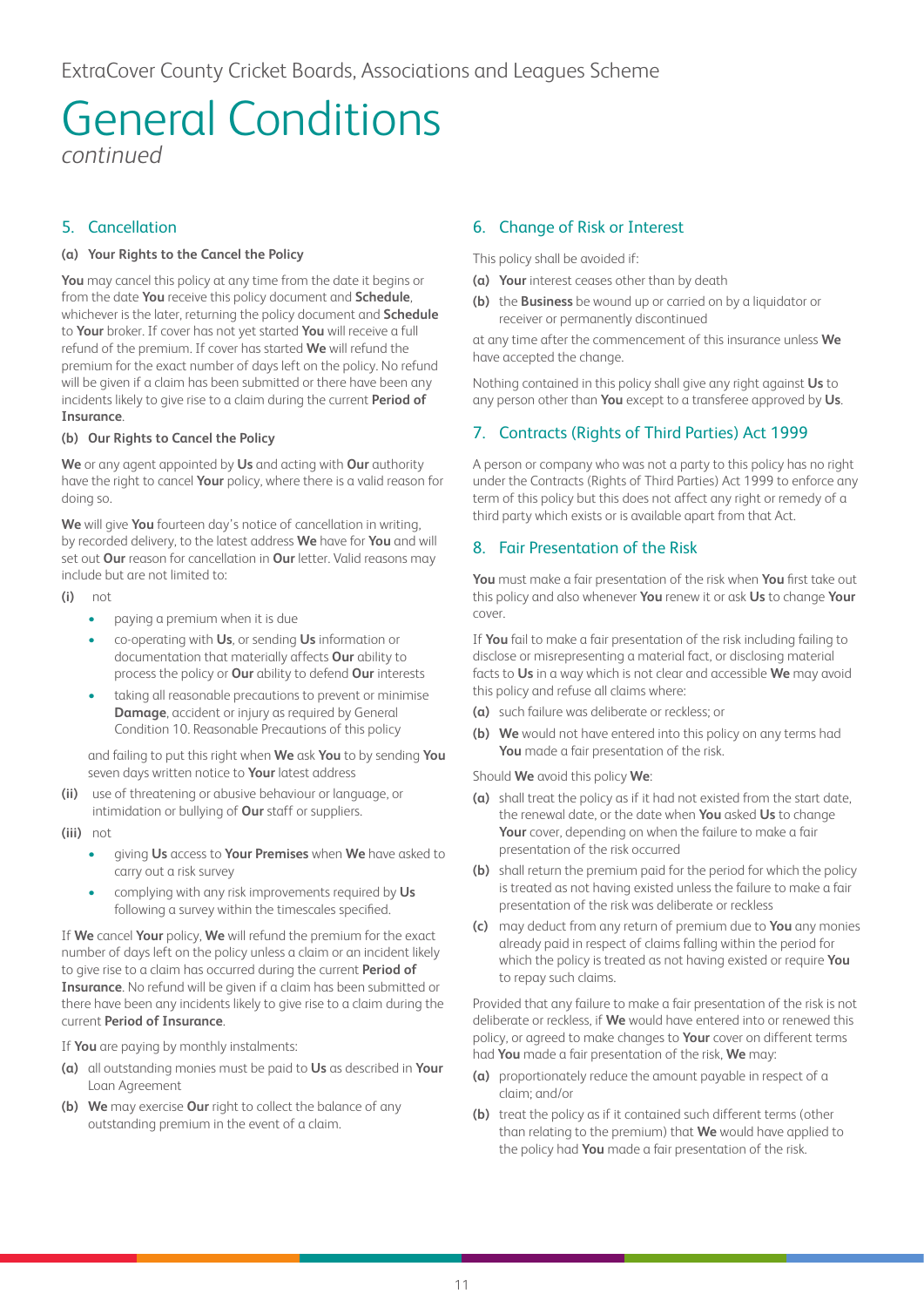# General Conditions *continued*

Any reduction in claims payments or application of different terms will take effect from the date on which the policy started, was renewed or when changes were made to **Your** cover, depending on when **You** failed to make a fair presentation of the risk.

Where **We** elect to proportionately reduce the amount payable in respect of a claim, **We** will pay a percentage of the claim, the percentage being calculated by comparing the premium which **You** actually paid with the premium which **We** would have charged had **You** made a fair presentation of the risk. For example, if the premium which **You** actually paid is 70% of the premium **We** would have charged, **We** will only pay 70% of any claim.

Where this policy provides benefits to individuals who would, if they had taken out similar insurance in their own name, have done so for purposes wholly or mainly unconnected with their trade, business or profession, **We** will not rely on this condition if the failure to make a fair presentation of the risk concerns only facts or information which relate to that particular individual, unless the individual (or **You** on their behalf) makes a careless misrepresentation , in which case **We** may rely on this condition as against that particular individual as if a separate insurance contract had been issued to them leaving the remainder of the policy unaffected.

#### 9. Other interests

The interests of third parties which **You** are required to include on this policy under the terms of any mortgage, property lease or hiring leasing or hire purchase agreement are automatically deemed to be covered subject to **You** advising **Us** at the time of notification of any claim.

#### 10. Reasonable Precautions

**You** must:

- **(a)** take all reasonable precautions to prevent or minimise **Damage**, accident or **Bodily Injury**
- **(b)** maintain the **Premises**, machinery equipment and furnishings in a good state of repair
- **(c)** exercise due care in the selection and supervision of **Employees**
- **(d)** comply with all relevant statutory requirements, manufacturers' recommendations and other regulations relating to the use, inspection and safety of property and the safety of persons.

#### 11. Reinstatement of Sum Insured

**We** will in the event of **Damage** under this policy automatically reinstate the sum insured unless there is written notice by **Us** to the contrary, provided that:

- **(a) You** undertake to pay the appropriate additional premium
- **(b) You** immediately implement any recommendations **We** make to prevent further **Damage** and effect all repair or replacement work without delay.

#### 12. Sanctions

**We** shall not provide cover or be liable to provide indemnity or pay any claim or provide any benefit under this policy to the extent that the provision of such cover, payment of such claim or provision of such benefit would expose **Us** or any member of **Our** group to any sanction, prohibition or restriction under United Nations resolutions or the trade or economic sanctions, laws or regulations of any country.

#### 13. Security

It is a condition precedent to **Our** liability for any claim resulting from fire, theft or malicious damage, that **You** must at all times ensure that:

- **(a)** security devices are put into full and effective operation whenever the **Premises** are closed for **Business** or left unattended
- **(b)** keys and all details of any codes or combinations relating to any part of the **Intruder Alarm Installation** and any safe or strongroom are removed from the **Premises** whenever the **Premises** are closed for **Business** or left unattended
- **(c)** fire break doors and shutters in the **Buildings** are maintained in efficient working order and that the openings protected by such doors and shutters are kept clear of obstruction at all times and that all such doors and shutters other than those fitted with fusible links are kept closed except during **Business Hours**
- **(d)** alterations or additions to or changes in or removal of security devices are advised to **Us** immediately.

#### 14. Survey

It is a condition precedent to **Our** liability under this policy that **You** shall comply with any risk improvements required by **Us** following a survey within the timescales specified.

**We** retain the right to cancel suspend or alter the terms of the insurance provided by this policy should the survey show the risk or any part thereof to be unacceptable to **Us** requiring improvement.

#### 15. Vacant or Unoccupied Buildings

It is a condition precedent to **Our** liability that where there are **Vacant or Unoccupied Buildings You** will notify **Us**:

- **(a)** immediately **You** become aware that the **Buildings** are **Vacant or Unoccupied Buildings**
- **(b)** of any **Damage** to the **Vacant or Unoccupied Buildings** whether such **Damage** is insured or not
- **(c)** that the **Buildings** are to be occupied by contractors for renovation, alteration or conversion purposes.

The following action must be implemented by **You**:

**(i)** an internal and external inspection of the **Buildings** every 7 days by **You** or an authorised representative and a written record of such inspections maintained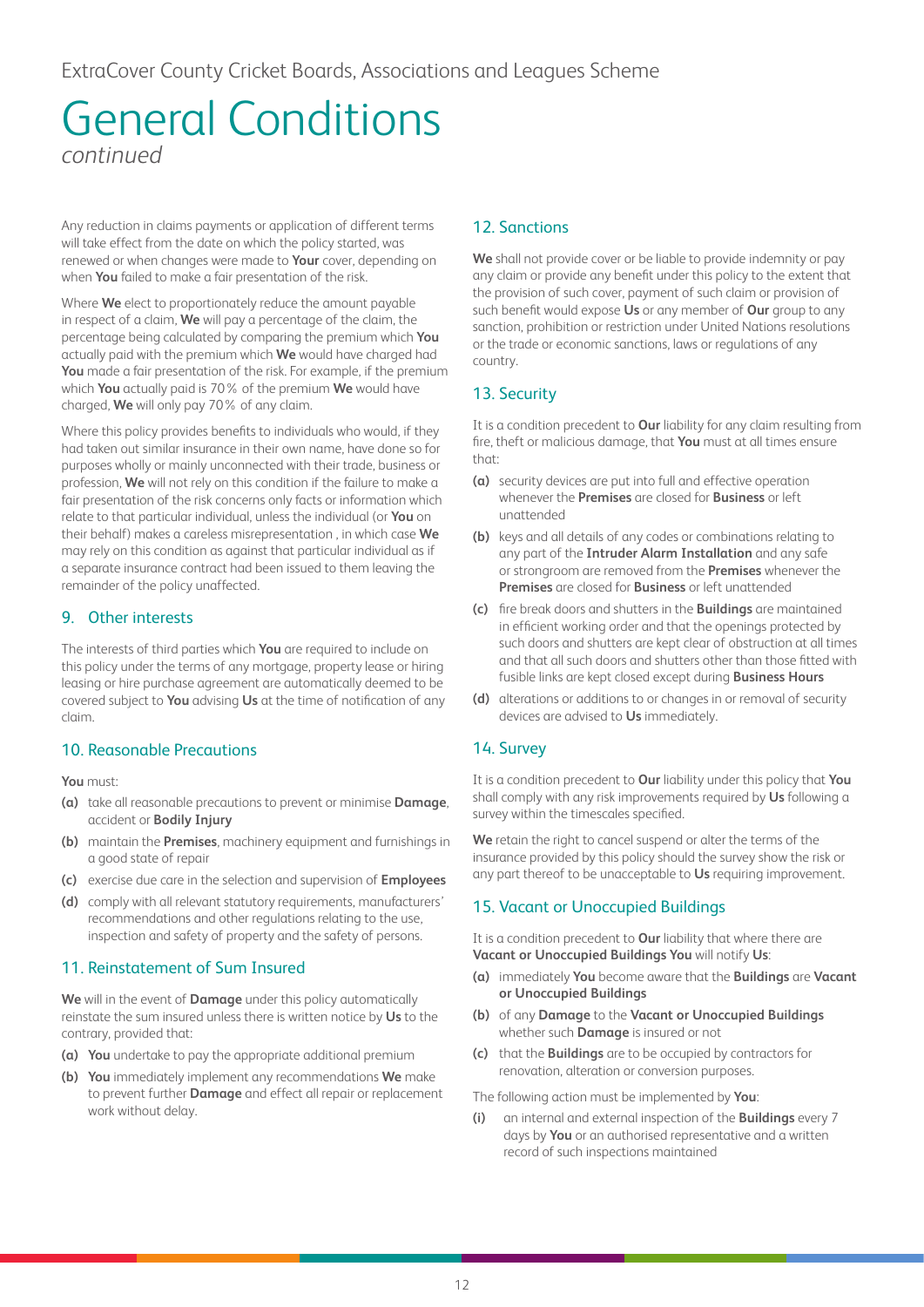ExtraCover County Cricket Boards, Associations and Leagues Scheme

### General Conditions *continued*

- **(ii)** all trade refuse and waste materials are removed from the interior of the **Buildings** and no accumulation of refuse and waste be allowed in the adjoining yards or spaces owned by **You**
- **(iii)** the **Buildings** must be secured against unlawful entry and all locks bolts and other protective devices in full operation
- **(iv)** all ground floor window openings must be securely fastened and if specified by **Us** in writing boarded up in accordance with **Our** requirements
- **(v)** ensure all letterboxes are sealed to prevent insertion of material
- **(vi)** all sources of power fuel or water are turned off and the water system drained down other than:
	- where electricity is needed to maintain any fire or **Intruder Alarm Installation** in operation
	- where the **Buildings** are protected by a wet sprinkler installation to provide sufficient heat to prevent freezing or bursting of the sprinkler installation.

In the event of any breach of security of the **Buildings**, malicious damage or any evidence of unlawful entry or attempted entry to the **Buildings You** will immediately:

- **(a)** carry out the necessary work to satisfy the above requirements
- **(b)** notify **Us**.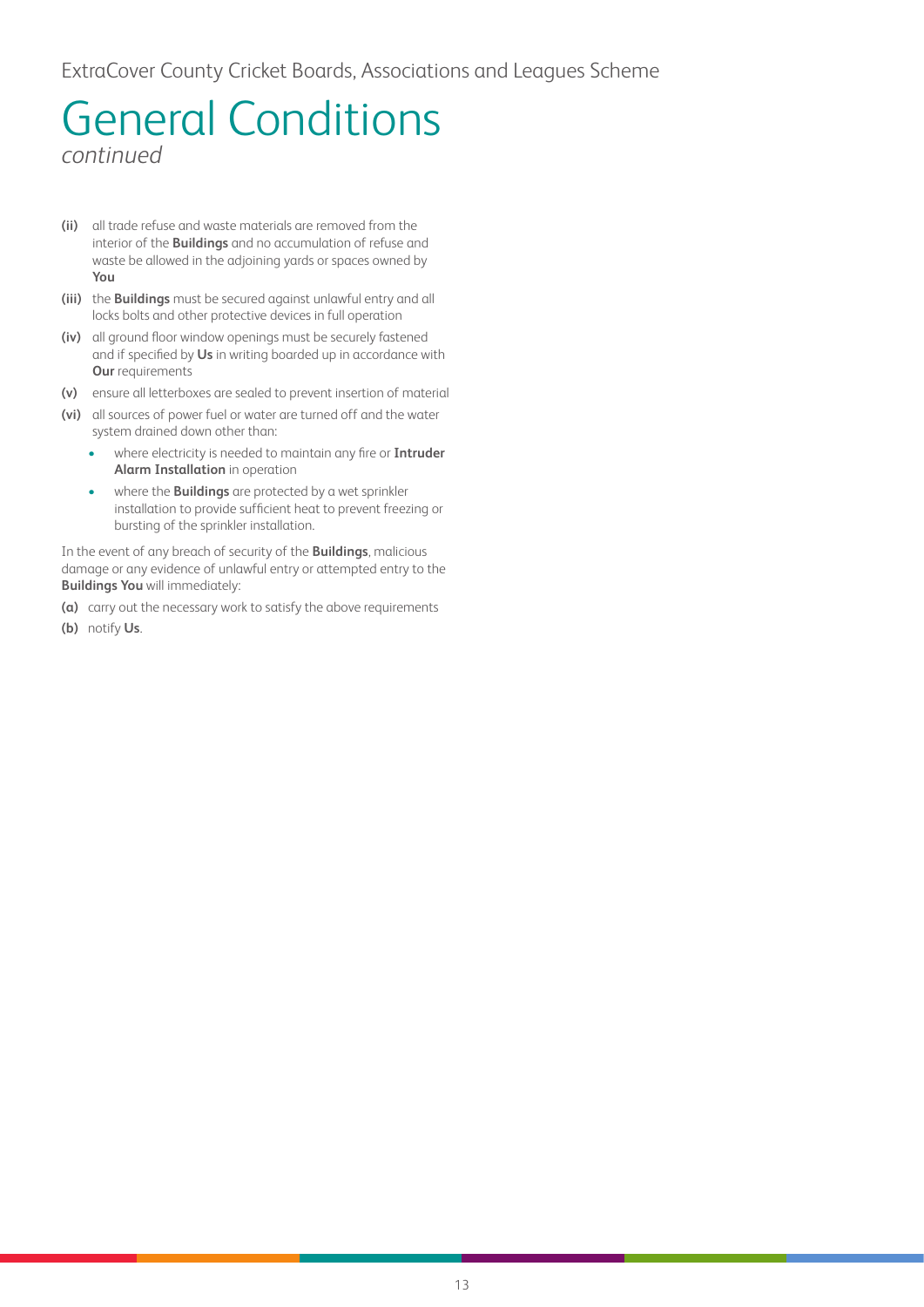# <span id="page-14-0"></span>Claims Conditions

#### All of the following Claims Conditions apply in addition to any Claims Conditions contained in the Sections of this policy.

#### 1. Claims Procedure

It is a condition precedent to **Our** liability that following an incident that may result in a claim under this policy:

- **(a) You** must advise the police as soon as reasonably possible if there has been a theft, attempted theft, riot damage, vandalism or any malicious act or if any **Property Insured** has been lost outside the **Premises**
- **(b) You** must notify **Us**:
	- **(i)** within 28 days of the event in the case of **Damage** caused by riot, civil commotion, strikers, locked-out workers, persons taking part in labour disturbances or malicious persons
	- **(ii)** immediately in respect of:
		- all other claims
		- any impending prosecution
		- any inquest or fatal accident inquiry
- **(c) You** must provide **Us** with all documentation relating to any accident, claim, prosecution or court proceedings which must be sent to **Us** immediately, unacknowledged
- **(d) You** must not admit or repudiate liability without **Our** written consent
- **(e) You** must provide at **Your** own expense all details and evidence **We** may reasonably require
- **(f) You** must take all reasonable steps to mitigate the extent of any **Damage**
- **(g) We** are entitled to enter any building where **Damage** to **Property Insured** by this policy has occurred and to take possession of and deal with any salvage in a reasonable manner. No property may be abandoned to **Us**.

#### 2. Fraudulent Claims

For the purposes of this Condition the definition of '**You**/**Your**' will also include any person who is entitled to benefit from the policy to the extent that a claim is made by or on their behalf.

If **You** or anyone acting on **Your** behalf makes a claim which is in any way fraudulent **We**:

- **(a)** will not pay the claim
- **(b)** may recover from **You** any sums already paid by **Us** in respect of the claim; and
- **(c)** may notify **You** that **We** are treating this policy as having terminated with effect from the time of the fraudulent act.

If **We** do treat this policy as having terminated **You** will have no cover under this policy from the date of termination and will not be entitled to any refund of premium.

Where a fraudulent claim is made by or on behalf of a person who is not the **Policyholder** this condition applies only to that person's claim and references to 'this policy' should be read as if they were references to the cover for that person alone and not to the policy as a whole.

Fraudulent claims include but are not limited to:

- **(a)** making a claim which is fraudulent, fictitious or known to be false
- **(b)** intentionally exaggerating or inflating a claim
- **(c)** supporting a claim with false or forged documents, information or statements
- **(d)** wilfully causing loss, **Damage** or injury.

#### 3. Other Insurances

If **Damage** which is the subject of a claim under this policy is covered by any other insurance **We** will only pay **Our** rateable proportion of the claim.

#### 4. Subrogation

**We** will be entitled to undertake in **Your** name or on **Your** behalf:

- **(a)** the defence or settlement of any claim
- **(b)** steps to enforce rights against any other party before or after payment is made by **Us**.

#### 5. Terms not Relevant to Actual Loss

If payment of a claim is conditional upon compliance with any term of this policy **We** will not pay for any claim where the term has not been complied with except where the term concerned:

- **(a)** is operative only in connection with particular premises or locations;
- **(b)** is operative only at particular times; or
- **(c)** is intended to reduce the risk of particular types of injury, loss, **Damage** or liability

where **We** will pay for claims in respect of which **You** can prove that non-compliance with the term could not have increased the risk of the injury, loss, **Damage** or liability which occurred.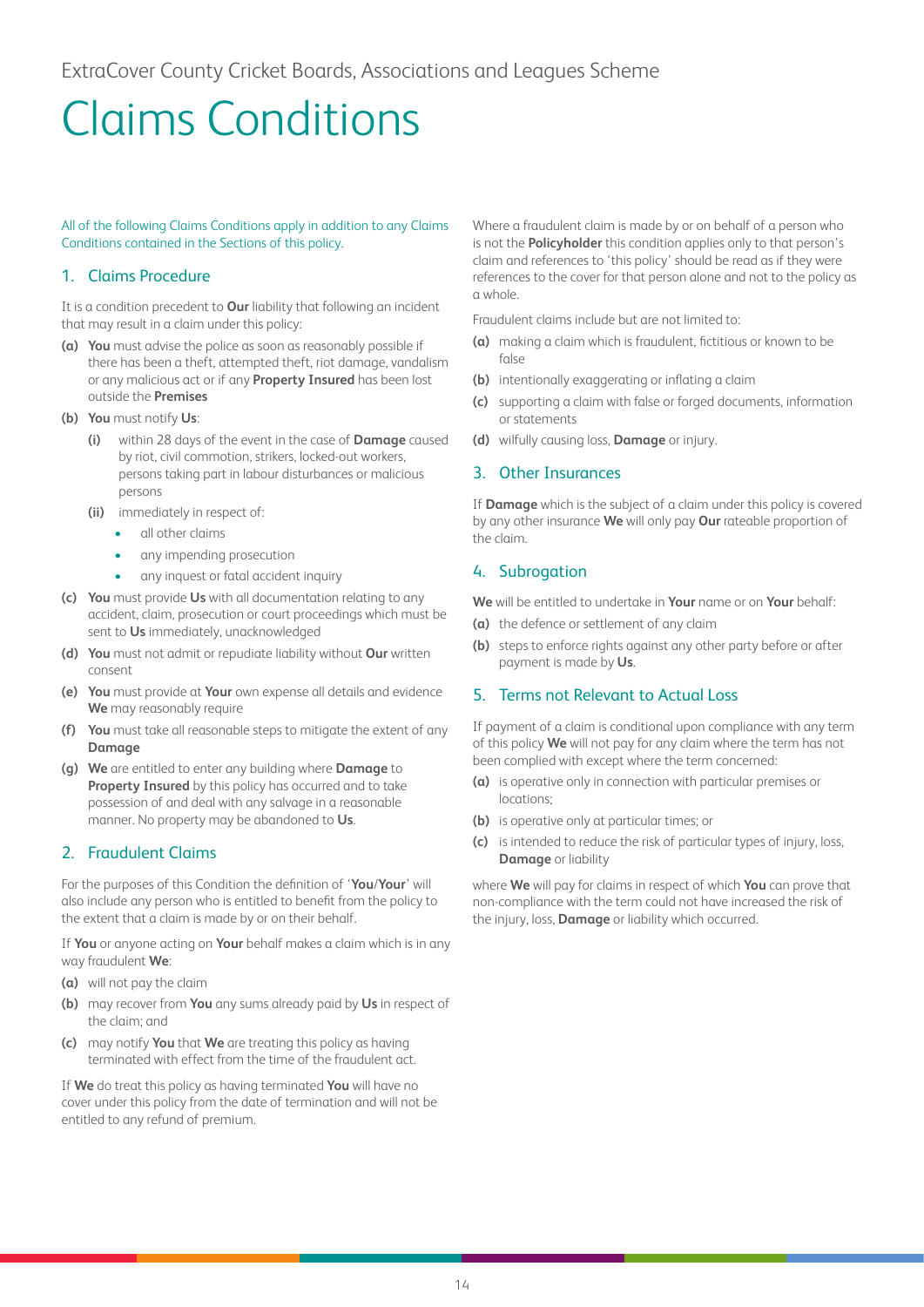# <span id="page-15-0"></span>General Exclusions

#### The following General Exclusions apply to all Sections unless otherwise stated and in addition to the Exclusions contained in each **Section**

This policy does not cover:

#### 1. War Government Action and Terrorism

- **(a) Damage** to any property whatsoever or any loss or expense whatsoever resulting or arising therefrom or any other costs directly or indirectly caused by or contributed to by or arising from:
	- **(i)** War Government Action or Terrorism
	- **(ii)** civil commotion in Northern Ireland.
- **(b)** Legal liability of whatsoever nature or any costs or expenses whatsoever directly or indirectly caused by or contributed to by or arising from War Government Action or Terrorism except to the extent stated in the Liability Provisions.

For the purpose of this Exclusion and its Liability Provisions:

**War** shall mean war invasion acts of foreign enemies hostilities or warlike operations (whether war be declared or not) civil war mutiny civil commotion assuming the proportions of or amounting to popular rising military rising insurrection rebellion revolution or military or usurped power.

**Government Action** shall mean martial law confiscation nationalisation requisition or destruction of property by or under the order of any government or public or local authority or any action taken in controlling preventing suppressing or in any way relating to war.

**Terrorism** shall mean acts of persons acting on behalf of or in connection with any organisation which carries out activities directed towards the overthrowing or influencing by force or violence of Her Majesty's government in the United Kingdom or any other government de jure or de facto.

In any action suit or other proceedings where **We** allege that by reason of this exclusion as far as it relates to **Terrorism** any **Damage** or resulting loss or expense or other costs directly or indirectly caused by such event is not covered by this insurance the burden of proving that such **Damage** loss or expense is covered shall be upon **You**.

#### **Liability Provisions**

Subject otherwise to the terms definitions exclusions provisions and conditions of this policy **We** will indemnify **You** under the Employers' Liability Section if insured under this policy provided that in respect of any one occurrence or series of occurrences arising out of any one original cause **Our** liability in respect of all legal liability, costs and expenses directly or indirectly caused by or contributed to by or arising from **Terrorism** shall not exceed £5,000,000.

**We** will indemnify **You** under the Public and Products Liability Section if insured under this policy against legal liability, costs and expenses directly or indirectly caused by or contributed to by or arising from **Terrorism** provided that **Our** liability shall not exceed:

- **(a)** in respect of or arising out of any one occurrence or series of occurrences arising out of one original cause £2,000,000 or the amount of the Limit of Indemnity shown in the **Schedule** whichever is the lower but in respect of **Products** this limitation shall apply to all insured events occurring in any one **Period of Insurance**
- **(b)** in respect of all **Pollution or Contamination** consequent upon **Terrorism** and which is deemed to have occurred during any one **Period of Insurance** £2,000,000 in the aggregate or the amount of the Limit of Indemnity shown in the **Schedule** whichever is the lower.

#### 2. Radioactive Contamination

Loss or destruction of or damage to any property whatsoever or any loss or expense whatsoever resulting or arising therefrom or any consequential loss or any legal liability of whatsoever nature directly or indirectly caused or occasioned by or happening through or in consequence of:

- **(a)** ionising radiations from or contamination by radioactivity from any irradiated nuclear fuel or from any nuclear waste from the combustion of nuclear fuel
- **(b)** the radioactive, toxic, explosive or other hazardous properties of any nuclear installation, reactor or other nuclear assembly or nuclear component thereof
- **(c)** any weapon or device employing atomic or nuclear fission and or fusion or other like reaction or radioactive force or matter
- **(d)** the radioactive toxic explosive or other hazardous or contaminating properties of any radioactive matter, but the exclusion in this paragraph **(d)** shall not extend to radioactive isotopes other than nuclear fuel when such isotopes are being prepared, carried, stored or used for commercial, agricultural, medical, scientific or other similar peaceful purposes
- **(e)** any chemical biological bio-chemical or electromagnetic weapon.

As far as concerns **Bodily Injury** caused to any **Employee** of **Yours** if such **Bodily Injury** arises out of and in the course of employment or engagement of such person by **You** this exclusion shall apply only in respect of:

- **(i)** the liability of any principal
- **(ii)** liability assumed by **You** under agreement and which would not have attached in the absence of such agreement.

#### 3. Sonic Bangs

**Damage** caused by or consisting of pressure waves caused by aircraft or other aerial devices travelling at sonic or supersonic speeds.

#### 4. Northern Ireland

**Damage** and any consequential loss in Northern Ireland occasioned by or happening through or in consequence directly or indirectly of riot, civil commotion and (except in respect of **Damage** or any consequential loss by fire or explosion) strikers, locked-out workers, persons taking part in labour disturbances or malicious persons.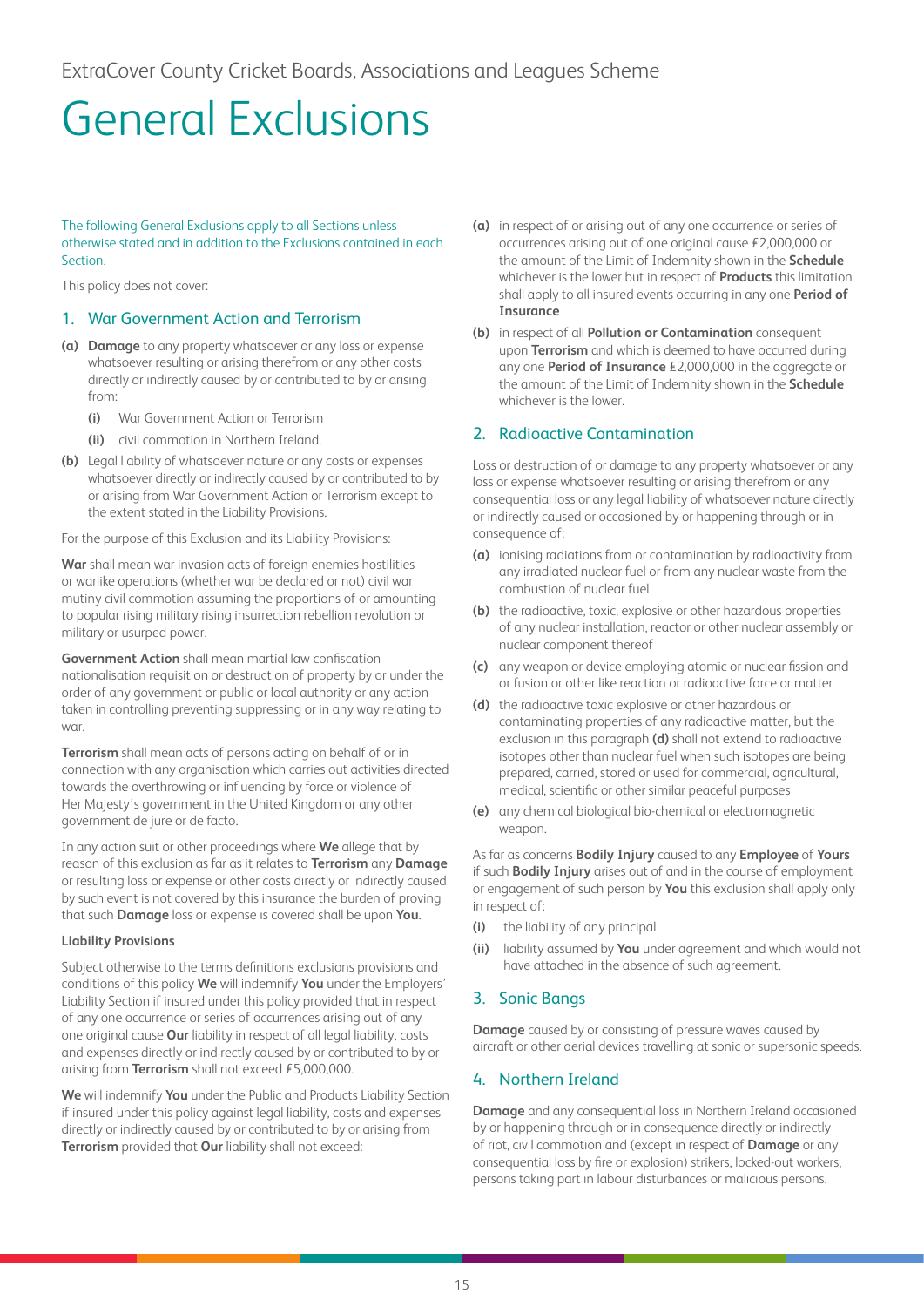# General Exclusions

*continued*

#### 5. Asbestos

#### (not applicable to the Employers' Liability Section if insured by this policy)

Any loss cost expense or liability for **Bodily Injury** loss or **Damage** directly or indirectly arising out of or resulting from the manufacture mining processing distribution testing remediation removal storage disposal sale use of or exposure to asbestos or materials or products containing asbestos whether or not there is another cause of loss which may have contributed concurrently or in any sequence to a loss.

#### 6. Confiscation & Nationalisation

Confiscation nationalisation or requisition by order of any government public municipal local or customs authority.

#### 7. Electronic Risk

#### (not applicable to Section 3: Liabilities if insured by this policy)

- **(a)** loss, damage, liability, claim, cost or expense of whatsoever nature directly or indirectly caused by, contributed to by, resulting from, arising out of or in connection with any:
	- **(i)** loss of, alteration of, or damage to or a reduction in the functionality, availability or operation of a **Computer System**, unless subject to the provisions of paragraph **(b)**
	- **(ii)** loss of use, reduction in functionality, repair, replacement, restoration or reproduction of any **Data**, including any amount pertaining to the value of such **Data** unless subject to the provisions of paragraph **(c)**
- **(b)** Notwithstanding paragraph **(a)** above, and subject to all terms, Conditions and Exclusions of this policy or any endorsement thereto, this policy covers physical damage to property insured under this policy and any consequential loss directly resulting therefrom where such physical damage is directly occasioned by any of the **Defined Perils** as described below.
- **(c)** Notwithstanding sub paragraph **(a) (ii)** above, in the event that hardware or the **Data** storage device of a **Computer System** insured under this policy sustains physical damage caused by a **Defined Peril** which results in damage to or loss of **Data** stored on that hardware or the **Data** storage device, then the damage to or loss of such **Data** shall be recoverable hereunder and the basis of valuation for the recovery of the damaged or lost **Data** shall only be the costs of reproducing **Data** if such costs are indemnified under this policy. Such costs shall include all reasonable and necessary expenses incurred in recreating, gathering or assembling such **Data**, but does not include the value of the **Data** to **You** or any other party even if such **Data** cannot be recreated, gathered or assembled.

For the purposes of this Exclusion the following Definitions apply:

**Computer System** means any computer, hardware, software, communications system, electronic device (including, but not limited to, smart phone, laptop, tablet, wearable device), server, cloud or microcontroller including any similar system or any configuration of

the aforementioned and including any associated input, output, data storage device, networking equipment or back up facility.

**Data** means information, facts, concepts, code or any other information of any kind that is recorded or transmitted in a form to be used, accessed, processed, transmitted or stored by a **Computer System**.

**Defined Peril** means fire, lightning, explosion, aircraft or vehicle impact, falling objects, windstorm, hail, tornado, cyclone, hurricane, earthquake, volcano, tsunami, flood, freeze or weight of snow.

#### 8. Marine

**Damage** to property which at the time of the happening of the **Damage** is insured by any marine policy or policies (or would but for the existence of this policy) except in respect of any excess beyond the amount which would have been payable under the marine policy or policies had this policy not been effected.

#### 9. **Pollution or Contamination**

#### (not applicable to Section 3: Liabilities if insured by this policy)

**Damage** caused by **Pollution or Contamination** but this shall not exclude destruction of or **Damage** to the **Property Insured**, not otherwise excluded, caused by:

- **(a) Pollution or Contamination** which itself results from a **Defined Peril**; or
- **(b)** a **Defined Peril** which itself results from **Pollution or Contamination**.

#### 10. Unexplained Losses

Loss or damage caused by disappearance, unexplained loss, inventory shortage, misfiling or misplacing of information.

#### 11. Communicable Disease

#### (not applicable to Section 3: Liabilities if insured by this policy)

- **(a)** any loss, damage, liability, claim, cost or expense of whatsoever nature, directly or indirectly caused by, contributed to by, resulting from, arising out of, or in connection with:
	- **(i)** a **Communicable Disease**; or
	- **(ii)** the fear or threat (whether actual or perceived) of a **Communicable Disease**

regardless of any other cause or event contributing concurrently or in any other sequence thereto.

The above exclusion includes, without limitation to the scope of the foregoing:

- **1.** any cost to clean up, detoxify, remove, monitor or test:
	- **(a)** for a **Communicable Disease**; or
	- **(b)** any property insured hereunder that is affected by such **Communicable Disease**,

and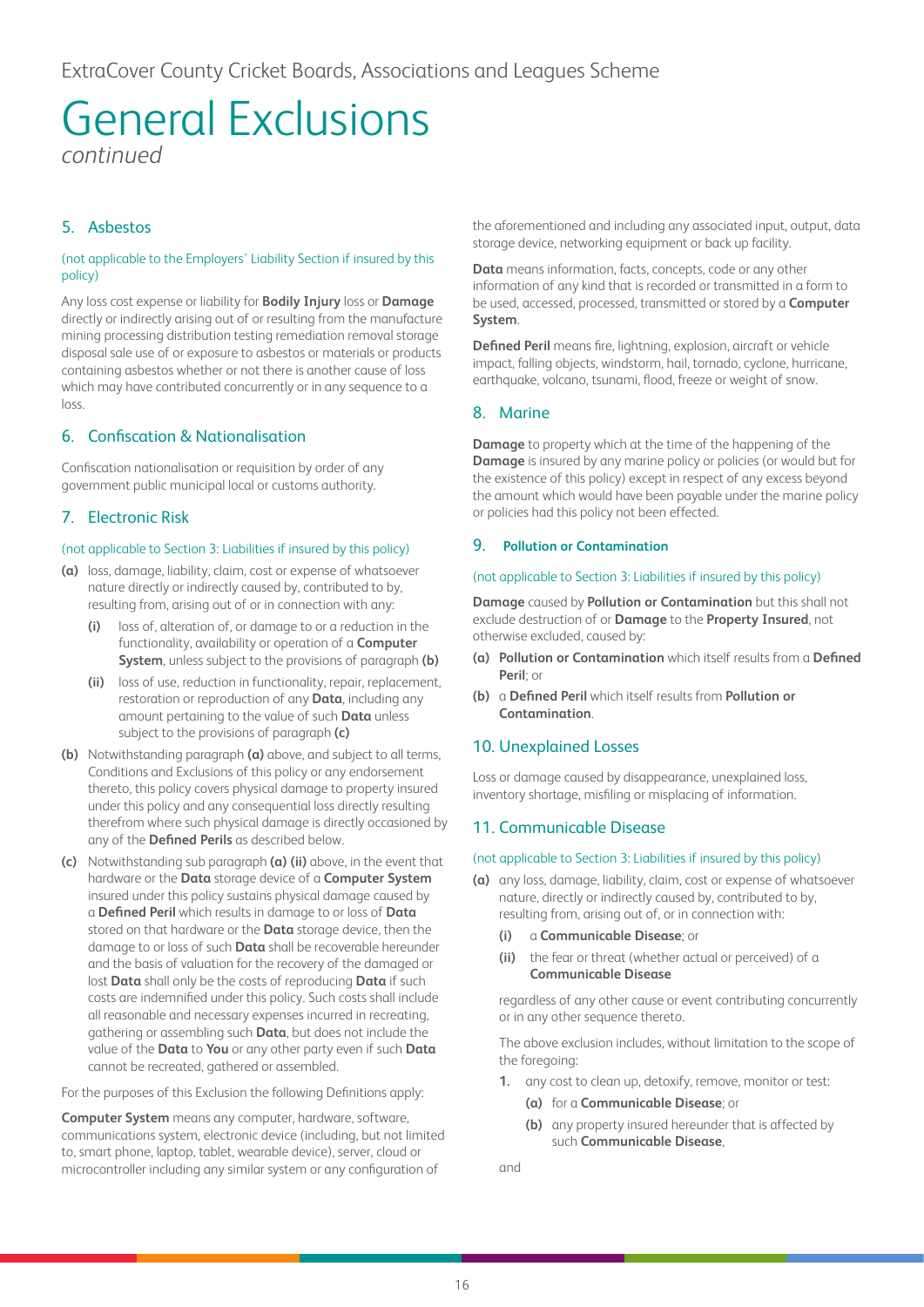### General Exclusions *continued*

- **2.** any measures taken by any governmental, public or other authority or any other person for the prevention, suppression, mitigation, cleaning or removal of any **Communicable Disease**.
- **(b)** However, paragraph **(a)** shall not apply to physical loss or destruction of, or physical damage to, property and any resulting consequential loss, to the extent that **You** establish that such physical loss, destruction or damage was directly caused by:
	- **(i)** Terrorism (as defined in this policy), or
	- **(ii)** a **Defined Peril** as described below

where specifically insured by this insurance.

All other terms, Conditions and Exclusions of the insurance remain the same.

For the purposes of this Exclusion the following Definitions apply:

**Communicable Disease** means any type of disease or illness which can be transmitted by means of any substance or agent from any organism to another organism where:

- **(a)** the substance or agent includes, but is not limited to, any pathogen, virus, bacterium, parasite or other organism or any variation thereof, whether deemed living or not, and
- **(b)** the method of transmission, whether direct or indirect, includes but is not limited to, airborne transmission, bodily fluid transmission, transmission from or to any surface or object, solid, liquid or gas, or between organisms, and
- **(c)** the disease, illness, substance or agent can cause or threaten damage to human health or human welfare or can cause or threaten damage to, deterioration of, loss of value of, marketability of or loss of use of property of any type.

**Defined Peril** means one of the following perils if specifically insured by this insurance:

Fire (howsoever caused); lightning; explosion; aircraft and aerial devices dropped from them; riot; civil commotion; strikers; damage caused by malicious persons; windstorm; rainstorm; hail; tornado; cyclone; typhoon; hurricane; earthquake; seaquake; seismic and/ or volcanic disturbance/eruption; flood (howsoever caused); freeze; ice storm; weight of snow or ice; avalanche; meteorite or asteroid impact; landslip; landslide; mudslide; escape of water, oil or hydraulic fluid from any tank, apparatus or pipe; sprinkler leakage; impact by any road vehicle or animal; theft or attempted theft; mechanical or electrical breakdown; subsidence; heave; implosion; or collapse.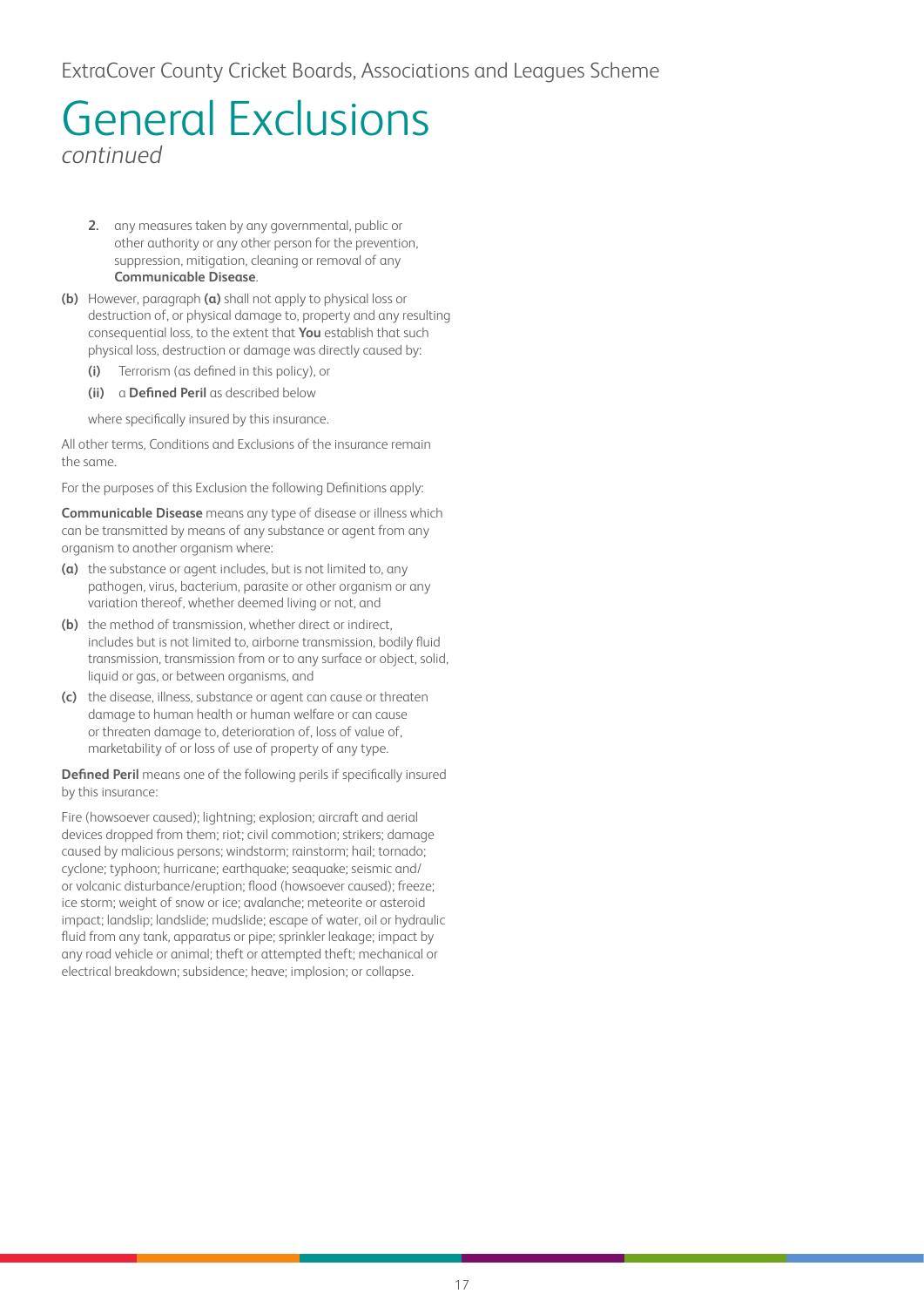# <span id="page-18-0"></span>Section 1: Property Damage

#### **Your Schedule** will show if this Section is operative

#### **Definitions**

The following Definitions apply to this Section in addition to the General Definitions at the front of this policy and keep the same meaning wherever they appear in the Section, unless an alternative definition is stated to apply.

#### Computer Equipment

Electronic computer or other data processing and storage equipment, including media and other items used in conjunction with such equipment and **Portable Computer Equipment**.

#### Office Contents

The following property used solely in connection with **Your Business**, belonging to **You** or for which **You** are legally responsible and kept at the **Premises**:

- **(a)** machinery and plant, trade and office furniture
- **(b) Stock**
- **(c)** fixtures, fittings, blinds and signs
- **(d)** fixed glass and sanitaryware
- **(e)** contents in the open yards
- **(f)** patterns, models, moulds, plans and designs in so far as they are not otherwise insured
- **(g)** deeds, documents, manuscripts, business books, but only for the cost of the materials and clerical labour expended in reproducing such records
- **(h)** computer system records, but only for the cost of the materials, and clerical labour and computer time expended in reproducing such records, for an amount not exceeding £25,000 in total
- **(i)** curios, painting, pictures and works of art not exceeding £10,000 any one item unless specifically described in the **Schedule**
- **(j) Employees**, **Members** directors and visitors' **Personal Effects** for an amount not exceeding £1,000 for any one person
- **(k) Money** not exceeding £1,000 in total
- **(l)** all other Office Contents
- **(m)** motor vehicles, motor chassis and their contents but excluding any property which is more specifically insured.

#### Goods

Goods belonging to **You** or held in trust by **You** for which **You** are legally responsible.

#### Personal Effects

Personal possessions normally worn, carried by, on or about the person, clothing, tools and pedal cycles not otherwise insured, belonging to **Your** directors, partners, **Employees**, **Members**, customers and visitors.

#### Portable Computer Equipment

- **(a)** laptops, palmtops and notebooks
- **(b)** personal digital assistants
- **(c)** projectors, printers, scanners and other peripheral devices which are designed to be carried and used in conjunction with other Portable Computer Equipment
- **(d)** removable satellite navigation systems
- **(e)** digital cameras.

#### Refrigeration Unit

Refrigerators, freezer units and chiller cabinets, cold room or cold store.

#### Stock

Stock and materials in trade including:

- **(a)** raw materials
- **(b)** work in progress
- **(c)** finished goods
- **(d)** goods in trust

owned by **You** or for which **You** are legally responsible for the purposes of the **Business**.

#### Tenant's Improvements

Improvements, alterations and decorations which have been undertaken to the **Buildings** either by **You** or a previous occupier, as tenant and for which **You** are legally responsible as occupier and not as owner.

#### Cover

**Damage** occurring at or within 50 metres of the **Premises** to the **Property Insured** described in the **Schedule** occurring during the **Period of Insurance**.

#### **Extensions**

The following Extensions apply to this Section.

#### Additional Costs of Construction – Energy Efficiency

**We** will pay for the additional costs of reinstatement following **Damage** to the **Buildings** arising solely from the necessity to comply with the application of the EC Directive on Energy Performance of Buildings 2002/91 (as enacted in applicable national law) provided that **We** will not be liable under this cover for any such costs or expenses: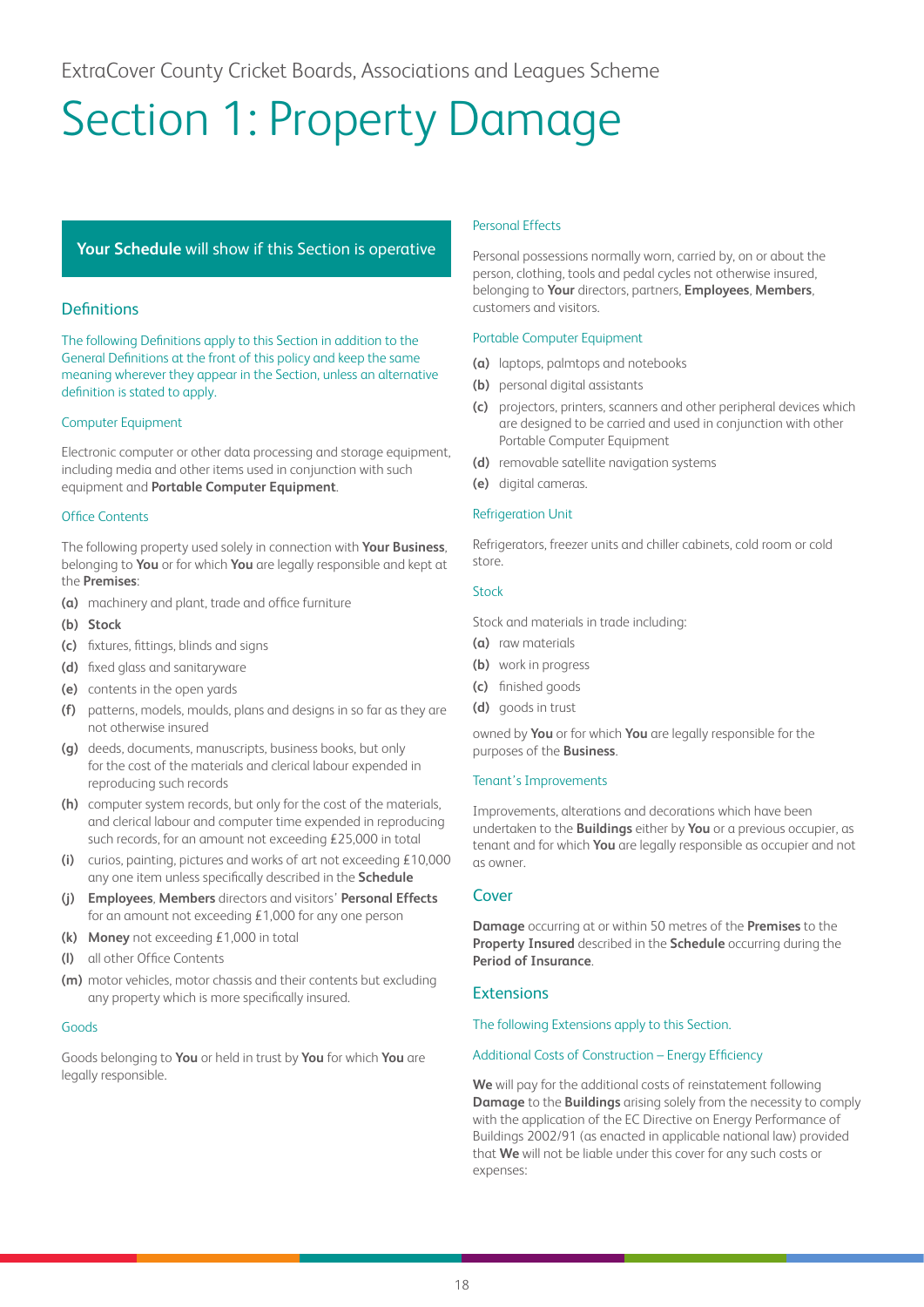- **(a)** in respect of **Damage** occurring prior to the inception of this Section
- **(b)** for work which takes more than 12 months from the date of **Damage** unless prior consent has been given by **Us**
- **(c)** in respect of property entirely undamaged.

**Our** liability will not exceed £1,000,000 or 15% of the Property Damage sum insured shown in the **Schedule**, whichever is the lower.

#### Additional Statutory Costs

**We** will pay reasonably and necessarily incurred additional costs involved in complying with statutory regulations or local authority requirements following **Damage** to the **Property Insured** provided that **We** will not be liable under this cover for any such costs or expenses:

- **(a)** incurred following **Damage** to **Stock**
- **(b)** in respect of **Damage** occurring prior to the inception of this Section
- **(c)** in respect of property entirely undamaged
- **(d)** where notice to comply has been served upon **You** prior to the occurrence of **Damage**
- **(e)** for work which takes more than 12 months from the date of **Damage** unless prior consent has been given by **Us**.

#### **Our** liability will not exceed:

- **(i)** in respect of damaged property 15% of the sum insured shown in the **Schedule**
- **(ii)** in respect of undamaged portions of the property (other than foundations) 15% of the total amount for which **We** would have been liable had the property been wholly destroyed.

The total amount recoverable under any item of this Section will not exceed its sum insured.

#### Architects' and Surveyors' Fees

Within the overall limit of the sum insured on **Property Insured** (excluding **Stock**) **We** will pay the cost of architects', surveyors', consulting engineers', legal and other fees necessarily and reasonably incurred with **Our** consent in the reinstatement or repair of the property following **Damage** but excluding fees charged for the preparation of any claim.

#### Capital Additions

This Section includes:

- **(a)** newly acquired and/or newly erected **Buildings** and **General Contents** anywhere within the **Territorial Limits** in so far as such property is not otherwise insured
- **(b)** alterations, additions and improvements to existing **Buildings** and **General Contents** at the **Premises** but excluding any appreciation in the value of such property during the **Period of Insurance** provided that **You** will notify **Us** of such capital additions as soon as possible or within 6 months of the addition and pay the appropriate additional premium that may be

required to provide retrospective cover from the commencement date of **Your** liability for such property. Following such notification the provisions of this Extension are fully reinstated.

**Our** liability will not exceed £1,000,000 or 15% of the Property Damage sum insured shown in the **Schedule**, whichever is the lower.

#### Contract Price

In respect of goods sold but not delivered for which **You** are legally responsible and where the sale contract is cancelled by reason of **Damage** then **Our** liability will be based on the contract price. For the purpose of the General Condition 4. Average the sum insured will be calculated on the same basis.

#### Contract Works

The insurance by this Section extends to include temporary or permanent works executed or in the course of execution at the **Premises** by **You** or on **Your** behalf for the purposes of alterations or improvements to the **Premises** including unfixed site materials supplied for incorporation into the works but not including property more specifically insured.

**Our** liability will not exceed £250,000 any one single contract.

#### Contractors Interest

Where **You** are required to effect insurance on the **Property Insured** in joint names of **You** and the contractor under the terms of a contract condition then the interest of the contractor in the **Property Insured** as joint **Policyholder** is hereby noted.

**Our** liability will not exceed £250,000 any one single contract.

#### Contracting Purchaser

If **You** contract to sell the **Buildings** the purchaser will be entitled to the benefit provided by this Section, between the exchange of contracts and the completion of the sale, provided that the purchaser completes the purchase and the **Buildings** are not otherwise insured.

#### Continuing Interest and Hire Charges

In the event of **Damage** at the **Premises** where **You** are liable under contract for interest charges or continuing hire charges not recoverable under the terms of a lease or similar agreement in respect of property for which **You** are responsible and which is not otherwise insured **We** will pay such charges actually and reasonably incurred.

**Our** liability will not exceed £10,000 in any one **Period of Insurance**.

#### Customers' Goods

If **You** have represented to customers that **You** will accept responsibility for **Damage** to the **Goods** of customers or to **Goods** for which such customers may be legally responsible, **We** agree that all such **Goods** on the **Premises** will be covered as **Stock** except in so far as they are more specifically insured.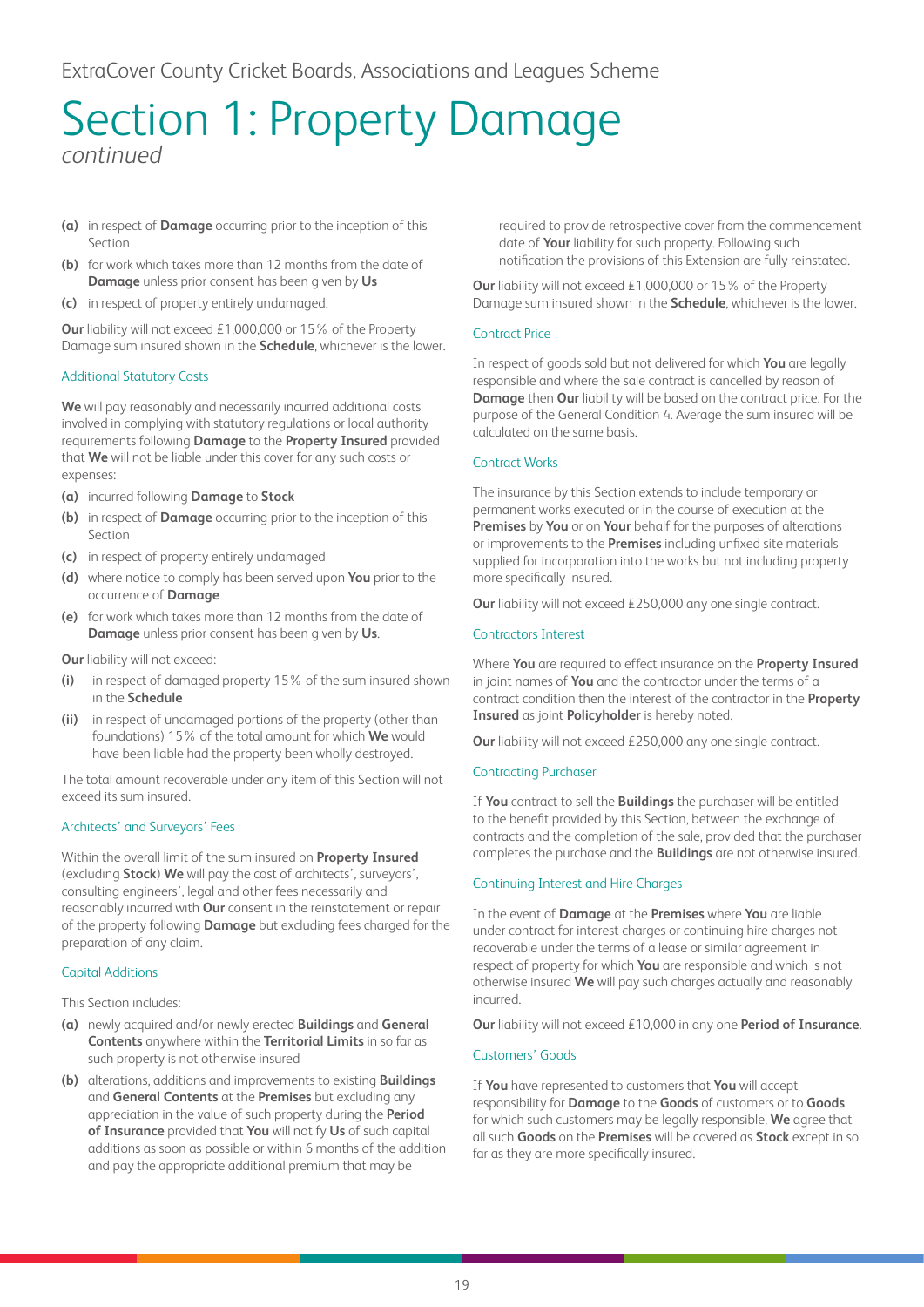#### Debris Removal Costs

- **(a)** The insurance by this Section extends to include costs and expenses necessarily incurred by **You** with **Our** consent in:
	- **(i)** removing debris
	- **(ii)** dismantling or demolishing
	- **(iii)** shoring up or propping

of the portion or portions of the **Property Insured** which has been subject to **Damage** but excluding any such costs or expenses incurred in respect of **Stock**

- **(b)** where **Stock** is insured the insurance by this Section includes costs and expenses necessarily incurred by **You** with **Our** consent in removing debris of the portion or portions of such insured property which has suffered **Damage** but **Our** liability in respect of **Damage** to **Stock** will not be increased above the respective sum insured by the operation of this Extension provided that **We** will not be liable for any such costs or expenses:
	- **(i)** incurred in removing debris except from the site of the **Property Insured** which has suffered **Damage** and from the area immediately adjacent to such site
	- **(ii)** arising from **Pollution or Contamination** of property not insured by this Section.

**Our** liability will not exceed the Property Damage sum insured shown in the **Schedule**.

#### Deterioration of Refrigerated Stock

**We** will pay for **Damage** to refrigerated foodstuff at the **Premises** contained in any **Refrigeration Unit**, caused by deterioration or putrefaction due to:

- **(a)** a rise or fall in temperature in the refrigerated chamber of any such unit resulting from:
	- **(i)** breakdown of or **Damage** to its refrigerating plant or associated thermostatic or other control devices
	- **(ii)** failure of the public electricity supply unless due to a deliberate act of the public electricity supply authority or the exercise by any such authority of its power to withhold or restrict supply
- **(b)** contamination by the escape of refrigerant fumes.

**Our** liability will not exceed £750 any one occurrence.

#### **Seasonal Refrigerated Foodstuff Increase**

The sum insured for refrigerated foodstuff is increased by 25% during the **Period of Insurance** either:

- **(a)** during December and the first 15 days of January
- **(b)** during any other period during the year where the seasonal trend of **Your Business** requires such an increase in the sum insured, provided that such trend can be supported by previous trading records and that the period of the increase does not exceed 180 days in any **Period of Insurance**.

**We** will not be liable for:

- **1. Damage** to refrigerated foodstuff contained in any **Refrigeration Unit** which is more than ten years old at the commencement of any **Period of Insurance**
- **2.** deterioration or putrefaction which itself results from a **Defined Peril**
- **3. Damage** caused by any wilful act or neglect by **You** or any **Employee**
- **4. Damage** caused by faulty packing or stowage
- **5. Damage** caused by inherent defect or any form of normal trade loss
- **6.** The first £250 of each and every claim.

#### Drains, Sewers and Gutters

**We** will pay costs and expenses necessarily incurred by **You** with **Our** consent for cleaning and/or clearing of drains, sewers and gutters in consequence of **Damage** to the **Property Insured** provided that **We** will not be liable for any such costs or expenses:

- **(a)** incurred in removing debris except from the site of the **Property Insured** which has suffered **Damage** and from the area immediately adjacent to such site
- **(b)** arising from **Pollution or Contamination** or property not insured by this Section.

#### Exhibitions

**We** will pay for **Damage** caused to **Property Insured** excluding **Buildings** and **Tenants Improvements** whilst:

- **(a)** within the premises of any trade show or exhibition within **Europe** at which **You** are participating as an exhibitor
- **(b)** in transit thereto and therefrom any show or exhibition within **Europe** but excluding theft or attempted theft from any unattended **Vehicle**.

**Our** liability will not exceed £50,000 in any one **Period of Insurance**.

#### Fire Brigade Charges

**We** will pay **You** the reasonable costs charged by any Public Authority relating to the extinguishing or fighting of fire.

#### Further Investigation Costs

Where **You** have suffered **Damage** to **Buildings** insured by this Section and in the opinion of a competent construction professional, in respect of the same event, there is a reasonable possibility of **Damage** to:

- **(a)** a portion of the same **Building** which is not immediately apparent
- **(b) Buildings** for which **You** are responsible in the immediate vicinity

**We** will pay the reasonable costs incurred by **You** with **Our** prior consent in establishing whether or not such **Damage** has occurred.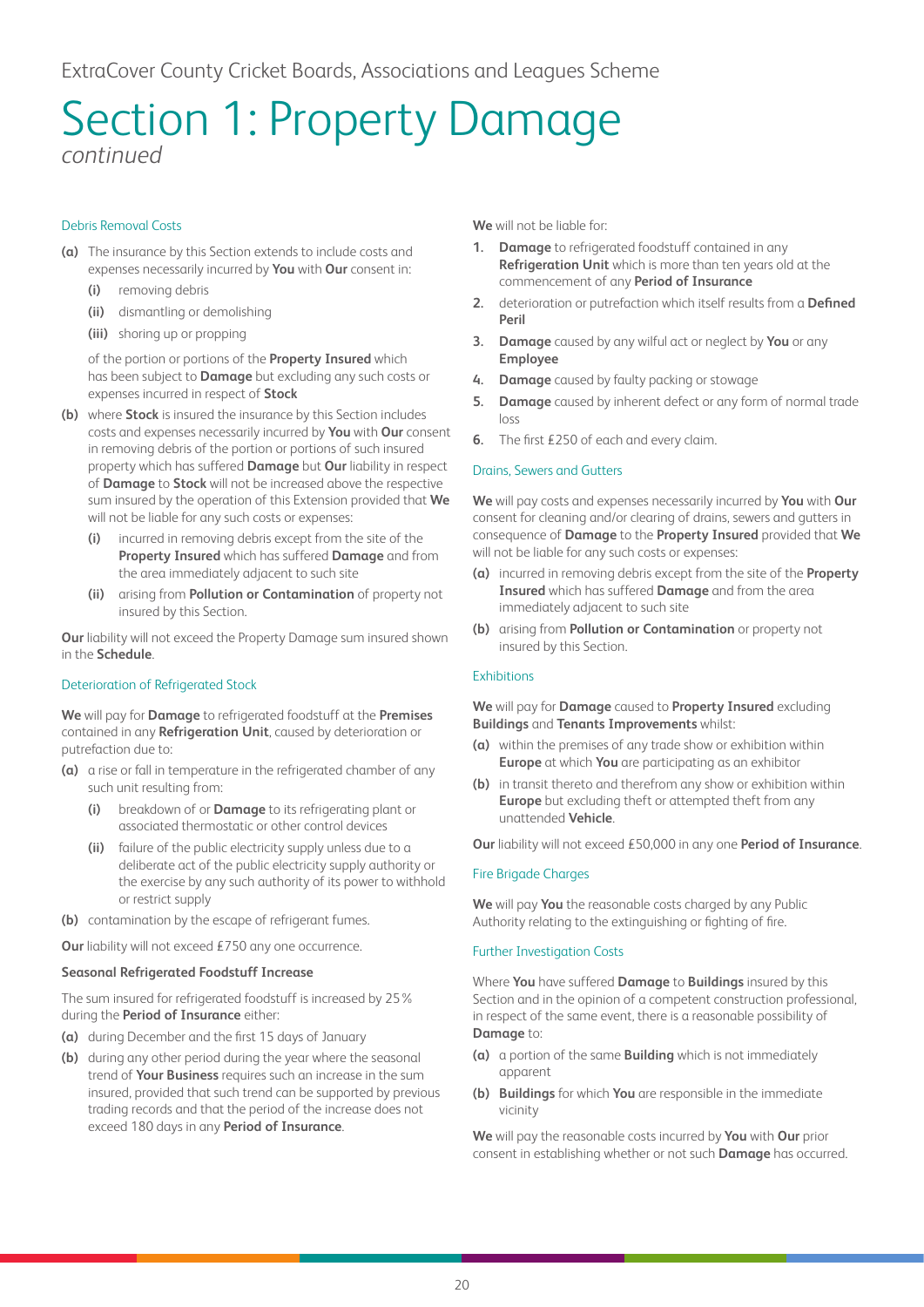#### Provided that:

part **(b)** above is subject to such **Buildings** in the immediate vicinity being found to have suffered **Damage** for which **We** are liable under this Section.

**Our** liability will not exceed £25,000 in any one **Period of Insurance**.

#### Glass

**We** will pay for **Damage** to fixed glass, lamps, signs and name plates at the **Premises** not owned by **You** or insured by this policy including necessarily incurred additional costs involved in:

- **(a)** boarding up or temporary glazing pending replacement of broken glass
- **(b)** removing and re-fixing window fittings and other obstacles to replacement

provided that **You** are legally responsible for the repair of such **Damage**.

**Our** liability will not exceed £25,000 in any one **Period of Insurance**.

#### Goods in Transit

**We** will pay for **Damage** to **Property** whilst in the course of transit:

- **(a)** in or on any **Vehicle** owned or operated by **You**
- **(b)** by rail
- **(c)** by post or courier

within the **Territorial Limits**, including whilst loading and unloading.

**Our** liability for any one claim or series of claims arising out of any one occurrence will not exceed £1,000.

For the purposes of this Extension the following Definitions will apply:

#### **Property**

Merchandise, **Goods**, **Stock** and **Tools** belonging to **You** or for which **You** are responsible, relating to the **Business**.

#### **Territorial Limits**

Great Britain, Northern Ireland, the Isle of Man, the Channel Islands and the Republic of Ireland including sea or air transits between these territories.

#### **Tools**

Tools, tool kits or test equipment which **You** own or are hired by **You** or used by **You** in connection with the **Business** and for which **You** are responsible.

#### **This Extension also includes the following additional covers:**

#### **Additional Vehicles**

**We** will pay for **Damage** to **Property** in any additional **Vehicle** not specified in the **Schedule** provided that **You** advise **Us** of the acquisition of such additional **Vehicle** within 21 days of its acquisition and pay any additional premium required by **Us**.

**Our** liability will not exceed £1,000 any one occurrence.

#### **Clothing and Personal Effects**

**We** will pay for **Damage** to clothing and personal effects belonging to the driver or attendant whilst carried in any **Vehicle** which is conveying **Property** in transit, up to an amount not exceeding £500 per person any one occurrence.

#### **Contract Price**

In respect of goods sold but not delivered for which **You** are legally responsible and where the sale contract is cancelled by reason of **Damage** then **Our** liability will be based on the contract price. For the purpose of the General Condition Average the sum insured will be calculated on the same basis.

#### **Expenses**

**We** will pay the costs and expenses necessarily and reasonably incurred in:

- **(a)** the removal of debris and site clearance following **Damage** to the **Property** in transit
- **(b)** the transfer of the **Property** to another **Vehicle** and its delivery to the original destination or place of collection, following fire, collision or overturning of the **Vehicle** or impact with any object by the **Vehicle**

**Our** liability will not exceed £1,000 any one occurrence.

#### **Free On Board**

**We** will pay for **Damage** to **Property** occurring during the **Period of Insurance** within the **Territorial Limits** whilst at dockside, airside or temporary warehousing until placed on board the export ship or aircraft provided that **You** are responsible by agreement for the **Property** prior to delivery. Cover applies for a period of up to 30 days from the commencement of transit in respect of any one consignment.

#### **Reloading**

**We** will pay for the additional costs necessarily incurred in reloading any **Property** in transit which have fallen from the conveying **Vehicle** subject to a limit of £1,000 any one occurrence.

#### **Ropes and Sheets**

**We** will pay for **Damage** to tarpaulins, sheets, ropes, chains, straps and packing materials owned by **You** or for which **You** are responsible, whilst being carried in or on any **Vehicle** owned or operated by **You**.

#### **Substitution of Vehicle**

**We** will pay for **Damage** to **Property** in transit arising out of the use of any **Vehicle** substituted by **You** whilst any **Vehicle** is undergoing service or repair, up to an amount not exceeding the sum insured applicable to the **Vehicle** undergoing service or repair.

#### **Travellers Samples**

**We** will pay for **Damage** to travellers samples occurring during the **Period of Insurance** within the **Territorial Limits** whilst:

**(a)** in or on any **Vehicle**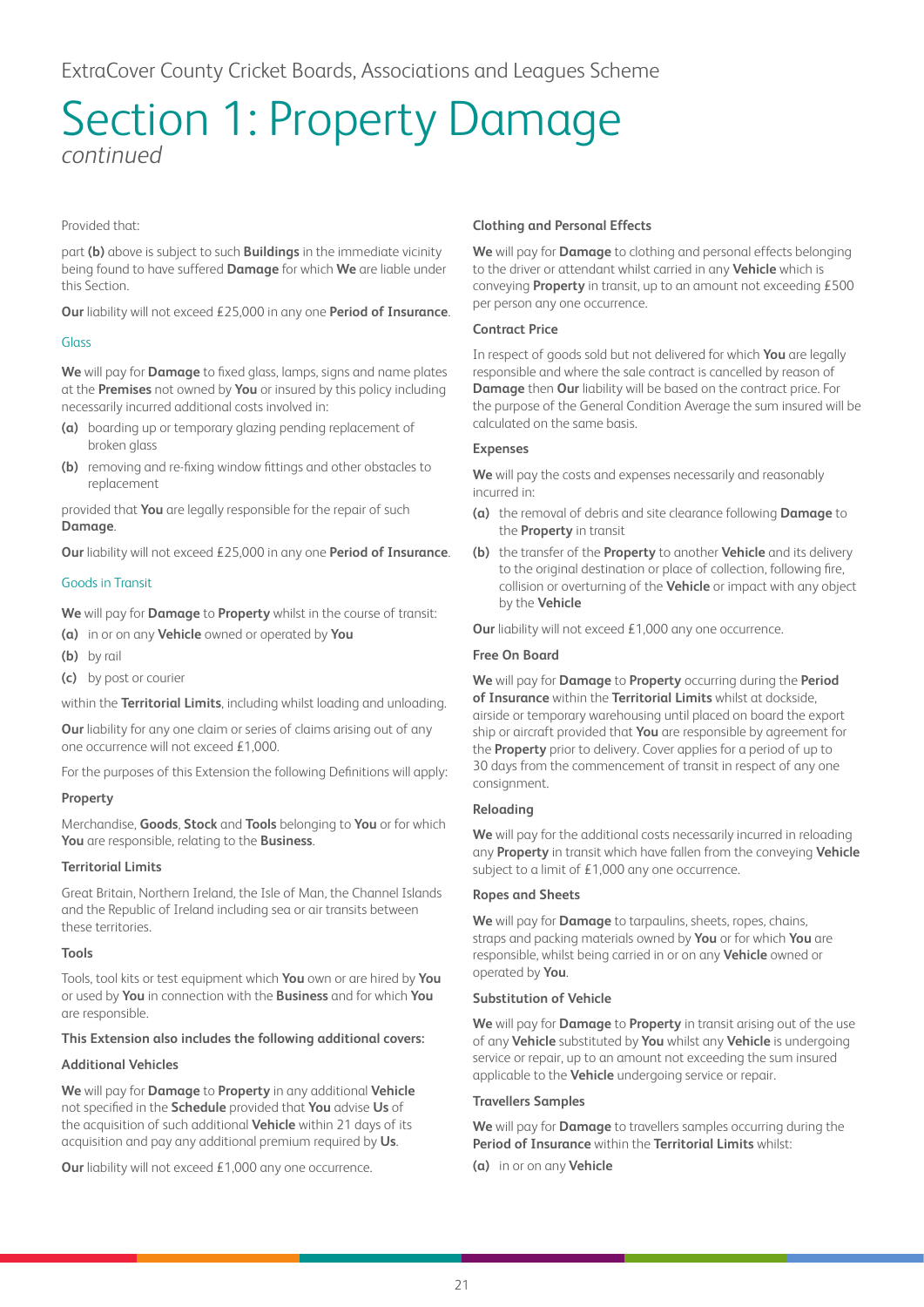**(b)** temporarily removed from a **Vehicle** and kept in a locked room or a locked building provided that the travellers samples remain under the custody or control of **You** or **Your Employee**.

**Our** liability will not exceed £1,000 any one occurrence.

#### **Basis of Claims Settlement Clauses**

#### **Maximum Amount Payable**

The most **We** will pay in respect of any one occurrence will not exceed the sum insured stated against each item or the total of all sums insured stated against all items insured by this Extension as shown in the **Schedule**.

#### **Basis of Settlement**

The amount payable shall be the value of the **Property** at the time of its **Damage** or at **Our** option the reinstatement or replacement of such **Property** or any part of it.

#### **The following Conditions apply to this Extension in addition to the General Conditions and Claims Conditions.**

#### **Motor Vehicles**

- It is a condition precedent to **Our** liability that:
- **(a)** all **Vehicles** owned or operated by **You** are maintained and kept in a good state of repair and in efficient roadworthy condition and loaded in a safe and appropriate manner
- **(b) You** comply with **Our** requests for the installation of any further protections to any **Vehicle** if specified.

#### **Security**

It is a condition precedent to **Our** liability that all keys to any unattended **Vehicle** owned or operated by **You** are removed from such **Vehicle** to a place of safety whenever the **Vehicle** is left loaded.

**We** will not be liable under this Extension for:

- **1.** claims in respect of or arising out of:
	- **(a)** depreciation, delay, inadequate documentation, loss of market or consequential loss
	- **(b)** the carriage of livestock or other living creatures, organisms or cultures
	- **(c)** the carriage of explosives or other dangerous goods
	- **(d) Property** carried by **You** for hire or reward

#### **2. Damage** to:

- **(a) Computer Equipment**
- **(b) Money**
- **(c) Property** more specifically insured

unless specifically mentioned as insured by this Section

- **3. Damage** due to breakdown of refrigeration and/or insufficient insulation
- **4.** The first £250 of each and every claim.

#### Inadvertent Omission to Insure

This Section extends to include any **Premises** in the United Kingdom which **You** own or for which **You** are responsible which **You** have an obligation to insure but have inadvertently been left uninsured.

Provided that:

- **(a) You** advise **Us** in writing immediately **You** become aware of an omission to insure and will pay the appropriate premium from the date upon which the insurance of the property became **Your** responsibility
- **(b) You** will carry out at not less than annual intervals a check of all properties owned by **You** or for which **You** are responsible to ensure that effective insurance is in force for such properties
- **(c) Our** liability will not exceed £1,000,000 any one occurrence.

This Extension will only be effective if **We** are the sole provider of **Buildings** Insurance in respect of **Your** properties owned in connection with the **Business** as defined in the **Schedule** and where **You** have an obligation to arrange such insurance.

**We** will not be liable for:

- **(i)** any premises more specifically insured
- **(ii)** any appreciation in value.

#### Index Linking

The sum insured specified in the **Schedule** will be adjusted at monthly intervals in accordance with fluctuations in suitable indices of cost. This adjustment will continue after any **Damage** if the repairs or reinstatement are done without delay.

**We** will not charge any extra premium during the **Period of Insurance** but at the end of the period **We** will calculate the renewal premium based on the revised sum insured.

#### Interested Parties

Any act or omission by the leaseholder, lessee, mortgagor or **You** or by any tenant occupying or using the **Buildings** which increases the possibility of **Damage** will not prejudice the insured interest of the freeholder, lessor or mortgagee provided that:

- **(a)** such act or omission is entirely without the authority of the freeholder, lessor or mortgagee
- **(b)** as soon as the freeholder, lessor or mortgagee becomes aware of any such act or omission they will give immediate written notice to **Us** and pay any additional premium required.

#### Landscaping Costs

**We** will pay **You** for the costs necessarily and reasonably incurred by **You** with **Our** consent in repairing or reinstating **Damage** to the landscaped gardens and grounds at the **Premises** caused by fire brigade equipment and personnel in the course of combating fire or any other insured event provided that **You** are legally responsible for the repair or reinstatement of such **Damage**.

**Our** liability will not exceed £25,000 in any one **Period of Insurance**.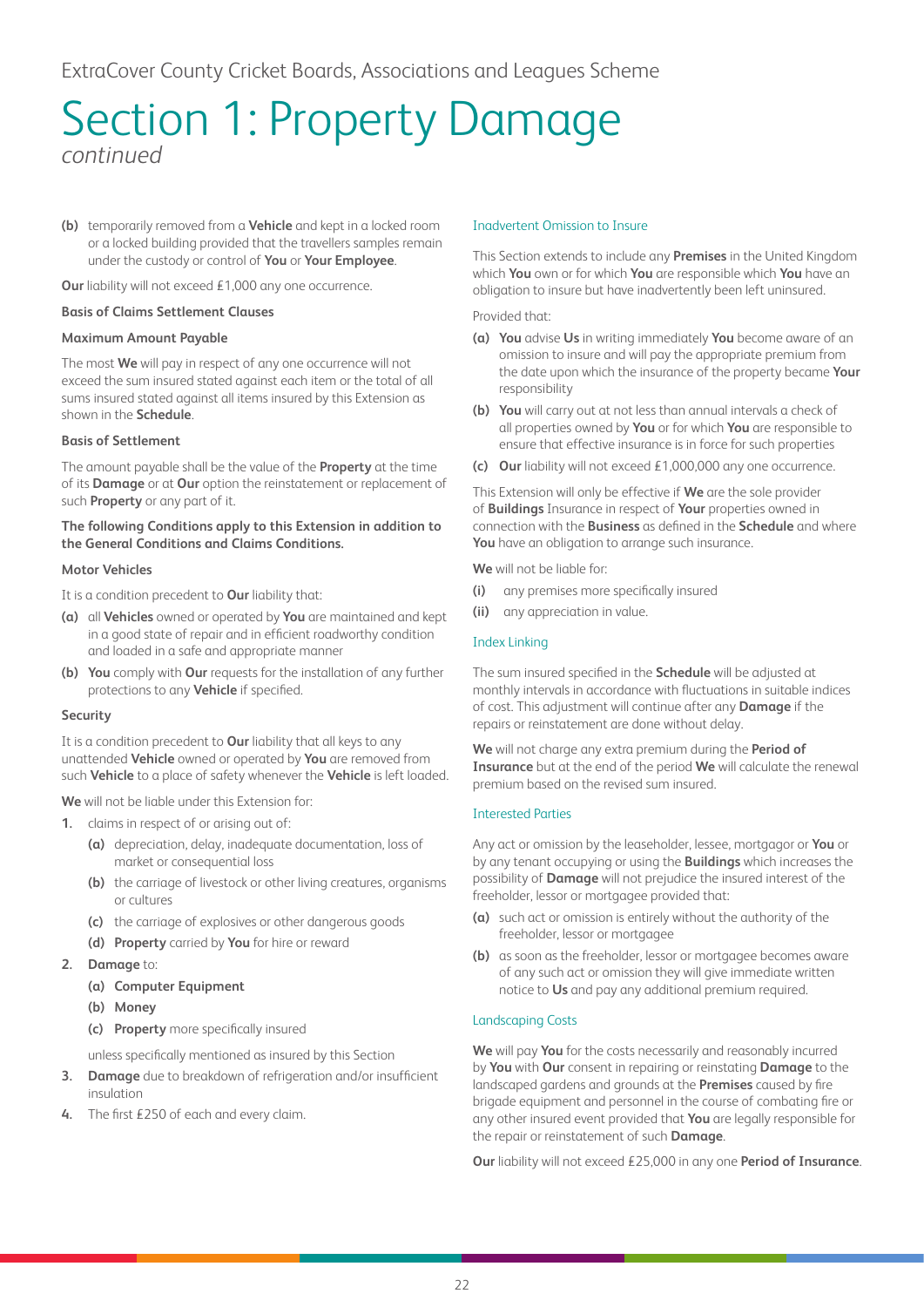#### Loss of Metered Utilities

**We** will pay charges for which **You** are responsible if water, oil, gas or electricity is accidentally discharged from a metered system providing service to the **Premises** as a result of **Damage** insured under this Section.

**We** will not be liable for any such charges incurred by **You** in respect of any **Buildings** or part thereof that have become unoccupied, untenanted or which have not been actively used for a period of more than 30 days.

**Our** liability will not exceed £25,000 in any one **Period of Insurance**.

#### Loss Minimisation Expenses

**We** will pay for the costs necessarily and reasonably incurred by **You** with **Our** consent in:

- **(a)** preventing or reducing losses in the event of imminent **Damage** which would have been insured under this Section
- **(b)** alleviating **Damage** insured under this Section during and after the event of such **Damage**

Provided that:

- **(i)** the impending **Damage** was not reasonably foreseeable earlier and would be the inevitable outcome if such costs and expenses were not incurred
- **(ii)** the impending **Damage** did not arise from any defect in the **Property Insured**
- **(iii)** the impending **Damage** is not more specifically insured.

**Our** liability will not exceed £10,000 in any one **Period of Insurance**.

#### Non-invalidation

The insurance by this Section, other than in respect of **Damage** by theft or any attempt thereat, will not be invalidated by any act or omission or by any alteration unknown to **You** and beyond **Your** control whereby the risk of **Damage** is increased provided that as soon as **You** become aware of any such act or omission or alteration **You** will give immediate written notice to **Us** and pay any additional premium required.

#### Obsolete Building Materials

**We** will pay the reasonable additional cost incurred in the replacement of **Damaged** materials which given consideration to the knowledge at the time of installation, construction or fitting were deemed fit for purpose but require replacement with more suitable modern materials following **Damage**.

#### Property Stored

**We** will pay for **Damage** to **Stock** and **Goods** whilst removed from the **Premises** but remaining within the United Kingdom. **We** will not pay for:

- **(a) Stock** and **Goods** more specifically insured
- **(b) Damage** to **Stock** and **Goods** in any yard, car park, open space or contained within an open sided structure or open sided building

**(c) Damage** caused other than by a **Defined Peril**.

**Our** liability will not exceed £100,000 any one occurrence.

#### Protection Equipment Expenses

**We** will pay **You** the cost of refilling fire extinguishing equipment and smoke cloaks used solely as a consequence of **Damage**.

**Our** liability will not exceed the Property Damage sum insured shown in the **Schedule**.

#### Reinstatement to Match (Computer Equipment)

Where **Computer Equipment** has suffered **Damage**, **You** may replace, repair or restore the property with equivalent property which employs current technology, and replacement, repair or restoration with such property for the purposes of this Section shall not be regarded as being better or more extensive than when new.

Cover also extends to include:

- **(a)** the cost of replacement or modification of undamaged **Computer Equipment** insofar as it is necessary to adapt it to operate in conjunction with lost, destroyed or damaged property which has been replaced, repaired or restored
- **(b)** the cost of replacement, repair or modification of undamaged parts of **Computer Equipment** that form part of a matching set of articles, or suite of common design or function where the **Damage** is restricted to a clearly identifiable area or to a specific part.

Provided that:

- **(a) Our** total liability is not increased beyond the amount:
	- **(i)** that would otherwise have been payable for the replacement, repair or restoration of the property lost, destroyed or damaged in its original form
	- **(ii)** that would have been payable for replacement, repair or modification if such property forming a set of articles, or suite of common design or function had been wholly destroyed
- **(b) We** will be liable only for the amount sufficient to enable **You** to resume operations in substantially the same manner as before the **Damage**
- **(c)** where the property is lost, destroyed or damaged in part only, **We** will not be liable for more than the amount representing the cost which **We** would have paid for repair, restoration or replacement if such property had been wholly destroyed
- **(d)** if **Damage** to **Computer Equipment** results in undamaged computer records being incompatible with the replacement **Computer Equipment**, **We** will pay the cost of:
	- **(i)** modifying the **Computer Equipment**; or
	- **(ii)** replacing computer records with reinstatement of programs and/or information (but not for the value of the information to **You**)

whichever is the less

**Our** liability will not exceed the £2,500 in any one **Period of Insurance**.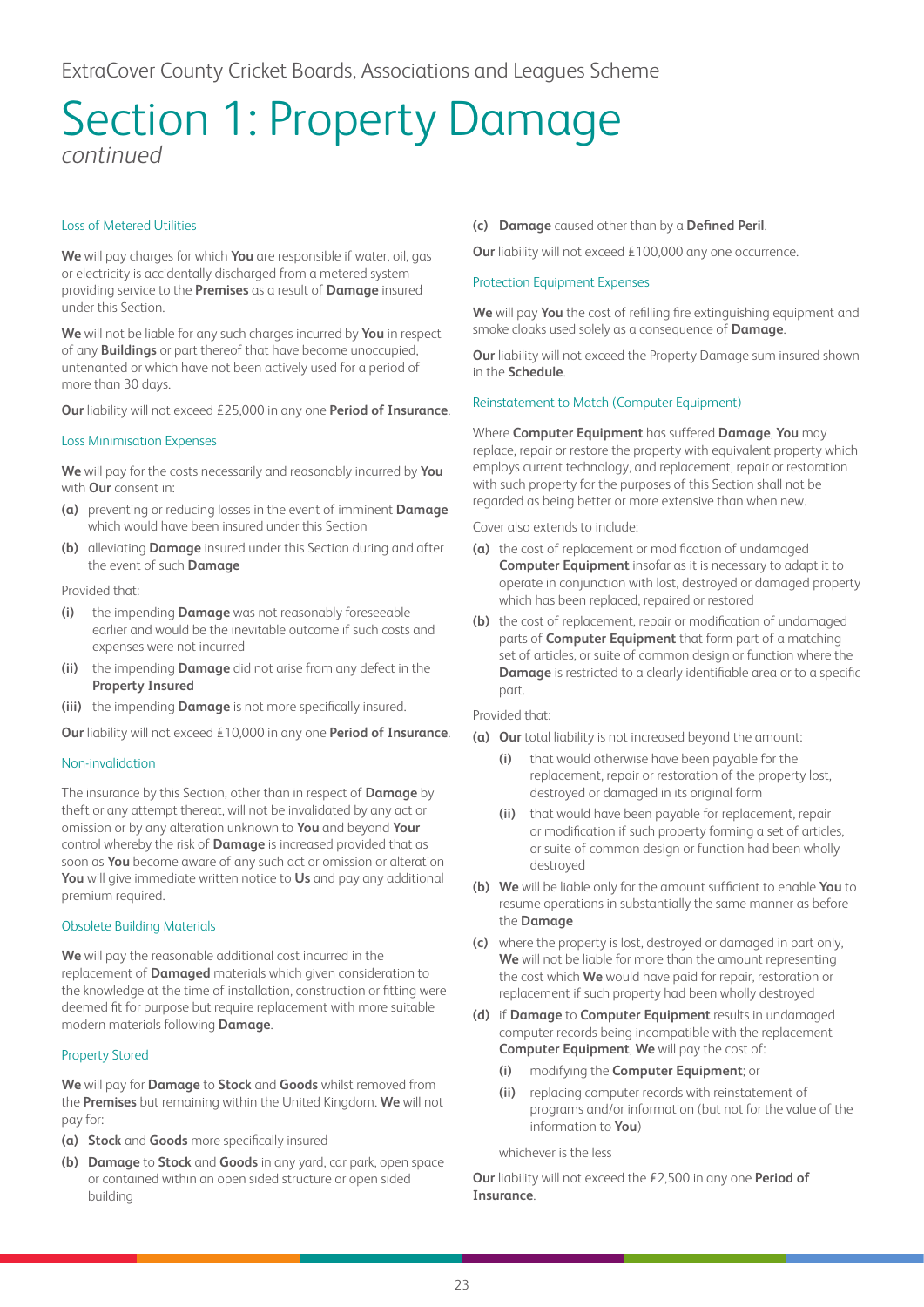#### Rent

Rent payable by **You** or to **You** following **Damage** to the **Premises** which makes them uninhabitable during the period necessary to reinstate or repair the **Buildings** or portions from which **You** operate **Your Business** or to make it accessible to **You** provided that:

- **(a)** cover for any costs will only apply to the extent that they are not otherwise insured
- **(b)** the maximum indemnity period during which **We** will pay will not exceed 36 months from the date of **Damage**.

**Our** liability will not exceed the sum insured shown in the **Schedule**.

#### Seasonal Stock Increase

The sums insured for **Stock** is increased by 25% during each **Period of Insurance** either:

- **(a)** during December and the first 15 days of January
- **(b)** during any other period during the year where the seasonal trend of **Your Business** requires such an increase in the sum insured, provided that such trend can be supported by previous trading records and that the period of the increase does not exceed 180 days in any **Period of Insurance**.

#### Seventy Two Hour Clause

**Damage** caused by Storm, Flood or Earthquake if insured hereby occurring within each and every separate period of seventy-two hours during the currency of this Section will be deemed to be one occurrence in determining the application of any deductible or the **Excess**.

#### Sprinkler Upgrade Costs

**We** will pay the costs incurred following **Damage** to **Property Insured** to upgrade an automatic sprinkler installation within **Your Buildings** in order to comply with current Loss Prevention Council (LPC) rules.

Provided that:

- **(a)** at the date of **Damage** the installation conforms to the LPC rules current at the date of installation
- **(b)** the system has a complete service record up to the date of **Damage**.

#### Subrogation Waiver

In the event of a claim arising under this Section **We** agree to waive any rights remedies or relief to which **We** may become entitled by subrogation against:

- **(a)** any company standing in the relation of Parent to Subsidiary or Subsidiary to Parent to **You** as defined in the Companies Act or Companies (N.I.) Order as appropriate current at the time of the **Damage**
- **(b)** any company which is a Subsidiary of a Parent Company of which **You** are yourself a Subsidiary in each case within the meaning of the Companies Act or Companies (N.I.) Order as appropriate current at the time of the **Damage**

**(c)** any tenant or lessee who contributes to the cost of the premiums but excluding **Damage** arising out of the tenant's or lessee's gross negligence or as a result of the tenant's or lessee's wilful act or recklessness.

#### Temporary Removal

#### **We** will pay for **Damage** to:

**(a) Computer Equipment** and **General Contents** (other than **Stock**) whilst temporarily removed from the **Premises** for cleaning, renovation, repair or similar purposes and in transit thereto and therefrom anywhere within the **Territorial Limits**.

**Our** liability any one occurrence will not exceed:

- **(i)** 15% of the sum insured on each item
- **(ii)** in the case of documents, manuscripts, plans and the like 15% of the total value.
- **(b) General Contents** whilst being transferred between **Premises** described in the **Schedule** including transit by road, rail or inland waterway between such **Premises**.

**Our** liability will not exceed the amount which would have been recoverable had the **Damage** occurred at the **Premises** from which the property is transferred or £50,000 whichever is the less in respect of any such transfers at any one time.

**We** will not pay for property more specifically insured.

#### Temporary Removal – Documents and Computer System Records

**We** will pay for **Damage** to the following whilst temporarily removed to premises not in **Your** occupation but whilst remaining within the **Territorial Limits**:

- **(a)** deeds and other documents, manuscripts, plans and writings of every description and books (but excluding computer system records)
- **(b)** computer system records

**We** will not pay for property more specifically insured.

**Our** liability any one occurrence will not exceed:

- **(i)** in the case of deeds, documents and the like 15% of the figure stated within the definition of **General Contents** for computer system records
- **(ii)** in the case of computer system records 10% of the total value of such items.

#### Theft Damage to Buildings

**We** will pay for **Damage** to the **Buildings** at the **Premises** not owned by **You** or insured by this policy resulting from theft or any attempt thereat provided that **You** are legally responsible for the repair of such **Damage**.

**Our** liability will not exceed £50,000 or 15% of the Property Damage sum insured shown in the **Schedule**, whichever is the lower.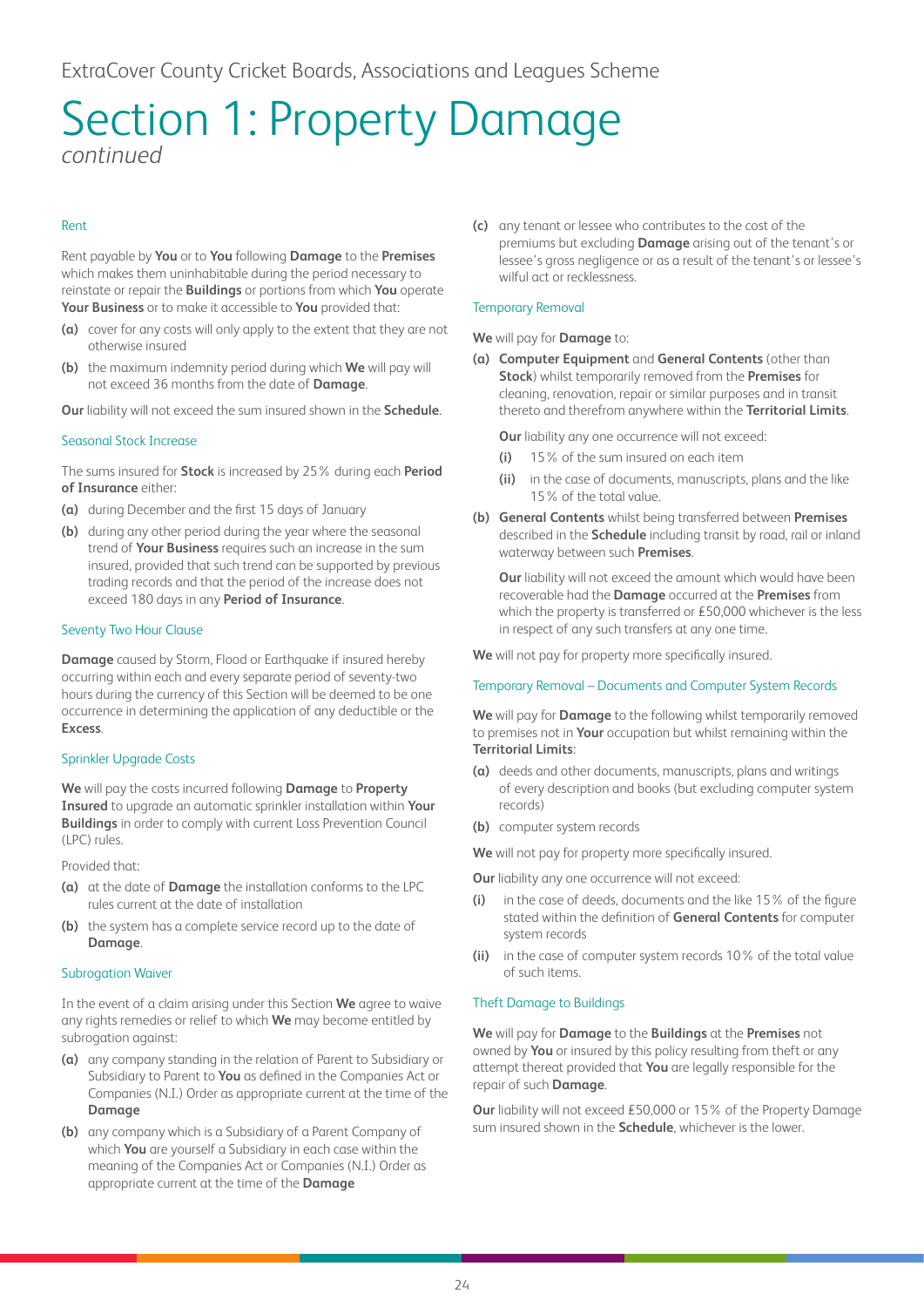#### Theft of Fixed Fabric of the Building

**We** will pay for theft of the fixed fabric of the **Buildings**, which **You** own or are legally responsible for including fixed external CCTV equipment and security lighting.

**Our** liability will not exceed £25,000 in any one **Period of Insurance**.

#### Theft of Keys

**We** will pay **You** costs and expenses necessarily and reasonably incurred for the replacement of locks or keys to the **Buildings** or to any safe or strongroom therein resulting from loss of keys following their theft:

- **(a)** from the **Buildings** or the home of any authorised **Employee**
- **(b)** involving assault or violence or threat thereof whilst such keys are in the personal custody of **You** or any authorised **Employee**.

**Our** liability will not exceed £25,000 in any one **Period of Insurance**.

#### Trace and Access

In the event of **Damage** at the **Premises** resulting from the escape of water or oil from any fixed installation, **We** will pay for costs necessarily and reasonably incurred in:

**(a)** locating the source of **Damage** in order to effect repairs

**(b)** making good.

**Our** liability will not exceed £25,000 in any one **Period of Insurance**.

#### Unauthorised Use of Electricity Gas or Water

**We** will pay **You** for the cost of metered electricity, gas or water for which **You** are legally responsible arising from its unauthorised use by persons taking possession of or occupying **Premises** without **Your** authority.

Provided that **You** shall take all practical steps to terminate such unauthorised use as soon as it is discovered.

**Our** liability will not exceed £50,000 any one occurrence.

#### Workmen

Workmen shall be allowed on the **Premises** for the purpose of carrying out minor repairs, decorations or alterations without affecting the cover provided by this Section.

#### Optional Extensions of Cover

#### **Your Schedule** will show if this Extension is operative.

#### Subsidence

Exclusion 16 of this Section is deleted.

This Section is extended to include **Damage** caused by subsidence, ground heave or landslip of any part of the site on which the **Property Insured** stands.

**We** will not be liable under this Extension for:

- **(a) Damage** to yards, forecourts, terraces, drives, roads, pavements, walls, gates and fences unless a **Building** at the same **Premises** is damaged by the same cause at the same time
- **(b) Damage** caused by or consisting of bedding down of new structures or by the settlement or movement of made up ground or by coastal or river erosion
- **(c) Damage** occurring whilst the whole or part of the **Property Insured** is in the course of erection, structural alterations or repair or demolition
- **(d) Damage** caused by defective design or workmanship or defective materials
- **(e) Damage** which commenced prior to the inception of the cover under this Extension
- **(f) Damage** cause by or consisting of fire, subterranean fire, explosion, earthquake or the escape of water from any tank, apparatus or pipe
- **(g)** the amount of the **Excess** stated in the **Schedule** applicable to Subsidence

#### Provided that:

Insofar as this insurance relates to **Damage** caused by subsidence, ground heave or landslip **You**:

- **(a)** keep the **Property Insured** in good and substantial repair
- **(b)** notify **Us** immediately **You** become aware of any demolition, groundworks, excavation or construction being carried out on any adjoining site. **We** shall then have the right to vary the terms or cancel the cover provided by this Extension.

#### Basis of Claims Settlement Clauses

#### Average

Each item of **Property Insured** under this Section is similarly but separately subject to Average as specified in General Condition 4.

#### Basis of Settlement

In the event of **Damage** to **Property Insured** by this Section the basis upon which the amount payable will be calculated is as follows:

- **(a) Stock** and **Goods** the cost price of replacing the goods at the time of the **Damage**
- **(b)** deeds, documents and business books their value as stationery only together with the cost of clerical labour expended in writing up and not for the value to **You** of the information contained therein
- **(c)** computer systems records the value of the materials only together with the cost of clerical labour and computer time expended in reproducing the records provided that **We** will not pay for the value to **You** of the information contained therein or for any expense in connection with the production of information to be recorded therein
- **(d)** patterns, models, moulds, plans and designs the value of the materials only together with the cost of labour expended in reinstatement of such property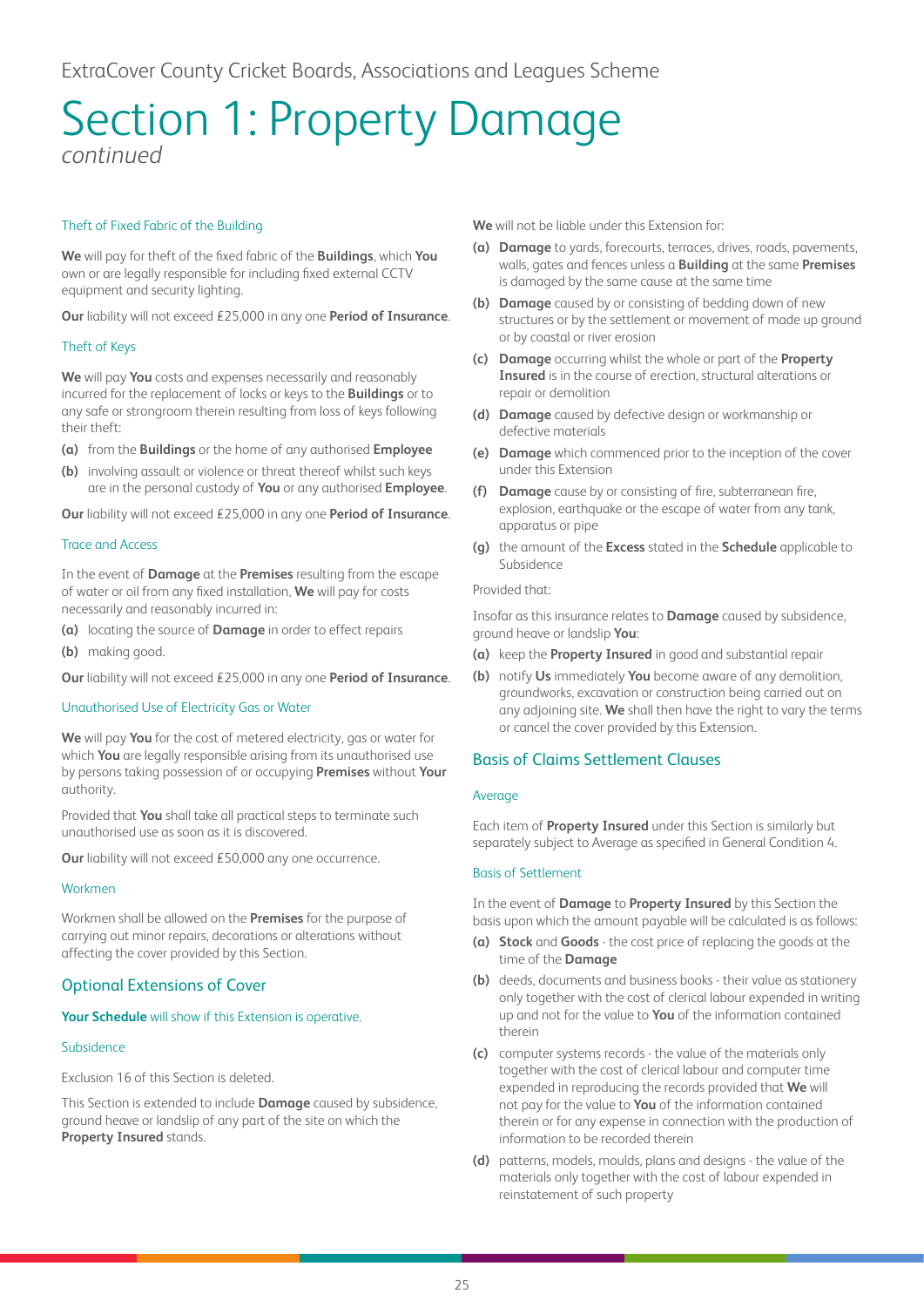- **(e) Personal Effects** not otherwise insured the cost of repair or replacement at the time of the **Damage**
- **(f)** rent the loss of rent payable by or to **You** whilst necessary reinstatement or repairs are carried out following **Damage** to the **Buildings** which makes them uninhabitable, subject to the indemnity period as stated in the **Schedule**
- **(g) Buildings**, **Computer Equipment**, **Tenants Improvements**, and **General Contents** (other than **Stock**)- subject to the following Special Conditions the basis upon which the amount payable in respect of any item on **Buildings**, **Computer Equipment**, **Tenants Improvements**, or **General Contents** (other than **Stock**) is to be calculated will be the reinstatement of the property subject to **Damage**. For this purpose 'reinstatement' means:
	- **(i)** the rebuilding or replacement of property subject to **Damage** which, provided that **Our** liability is not increased, may be carried out:
		- in any manner suitable to **Your** requirements
		- upon another site
	- **(ii)** the repair or restoration of property subject to **Damage** in either case to a condition equivalent to or substantially the same as but not better or more extensive than its condition when new.

#### Special Condition

- **1. Our** liability for the repair or restoration of property which is only partially damaged will not exceed the amount which would have been payable had the property been wholly destroyed
- **2.** if at the time of any **Damage** the sum insured is less than 85% of the actual reinstatement cost of the **Property Insured** including any additional costs for removal of debris and architects' and surveyors' fees where applicable, **You** will be considered as being **Your** own Insurer for the difference and will bear a proportionate share of the loss.
- **3.** No payment beyond the amount which would have been payable in the absence of this Basis of Settlement will be made:
	- **(a)** unless reinstatement commences and proceeds without unreasonable delay
	- **(b)** until the cost of reinstatement has actually been incurred
	- **(c)** if at the time of **Damage** the **Property Insured** is insured by any other insurance effected by **You** or on **Your** behalf which is not upon the same basis of reinstatement
- **4.** All the terms and conditions of the policy shall apply:
	- **(a)** in respect of any claim payable under the provisions of this Clause except in so far as they are varied hereby
	- **(b)** where claims are payable as if this Basis of Settlement had not been incorporated
- **(h)** all other property the cost of repairing or reinstating the property equal to its condition when new provided that:
	- **(i)** this is carried out without delay and in the most economical manner
	- **(ii)** until Reinstatement has been completed no payment will be made for more than the amount which would be payable if an allowance had been made for wear, tear or depreciation.

#### Maximum Amount Payable

The most **We** will pay in respect of any one occurrence will not exceed the sum insured stated against each item or the total of all sums insured stated against all items insured by this Section as shown in the **Schedule**.

#### **Designation**

For the purpose of determining where necessary the item against which any property is insured **We** agree to accept the designation under which such property has been entered in **Your** books.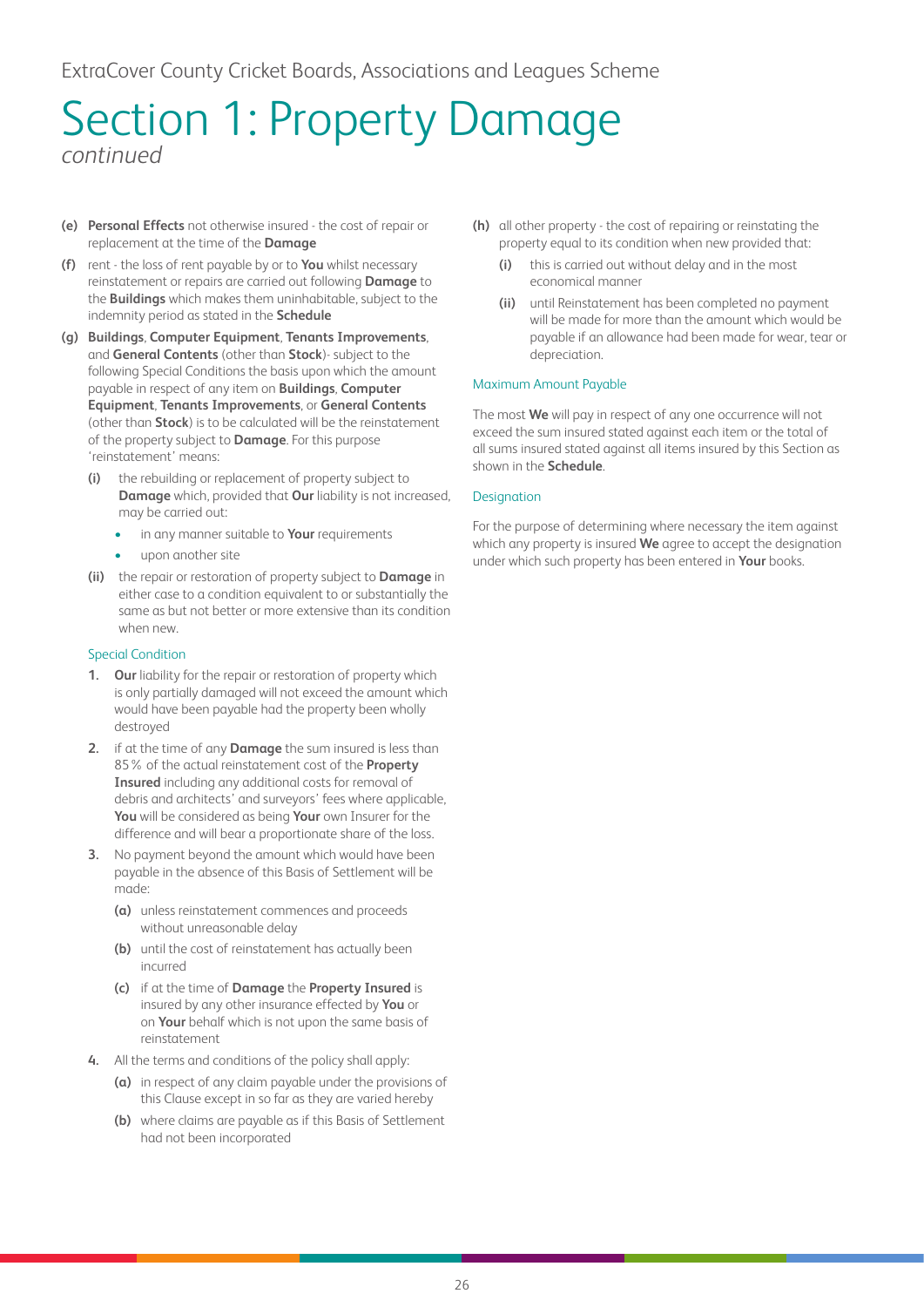#### Section 1: Property Damage Exclusions

#### The following Exclusions apply to this Section in addition to the General Exclusions at the front of this policy.

This Section does not cover:

- **1.** water (other than loss of metered water as described in this Section), air, runways, railway lines, dams, reservoirs, storage lakes, canals, rigs, wells, tunnels, docks, piers, jetties, excavations, wharfs, mines, and off-shore property
- **2.** animals and growing crops
- **3.** bullion, furs, explosives or contraband
- **4.** jewellery, precious metals, precious stones or furs except where specifically mentioned in the **Schedule**
- **5.** overhead electrical and telecommunication transmission and distribution lines, overhead transformers or other similar overhead communication, transmission or distribution equipment and their supporting structures other than those within the **Premises** for which **You** are responsible
- **6.** vehicles required to be licensed for road use (including accessories thereon), caravans, trailers, railway locomotives or rolling stock, watercraft, aircraft or spacecraft (including but not limited to satellites)
- **7.** property or structures in the course of demolition. construction or erection and materials, equipment or supplies in connection therewith unless specifically mentioned as insured by this Section
- **8.** moveable property in the open, fences, gates, vegetation, lawns and shrubs in respect of **Damage** caused by wind, rain, hail, sleet, snow, flood, dust or falling trees
- **9.** property from a garden, yard, open space or any open fronted or open sided building therein by theft or any attempt thereat or malicious damage
- **10. Property Insured** at any **Vacant or Unoccupied Buildings** unless agreed by **Us**
- **11. Damage** to any electrical machine or apparatus or component thereof occasioned by its over-running, excessive pressure, short-circuiting or self-heating not resulting in fire
- **12. Damage** caused by or consisting of the bursting of any boiler, economiser (other than a boiler used for domestic purposes only) vessel, machine or apparatus in which internal pressure is due to steam only and belonging to **You** or under **Your** control but this shall not exclude subsequent **Damage** which itself results from a cause not otherwise excluded
- **13.** Explosion in respect of and originating in any vessel machinery or apparatus or its contents, belonging to **You** or under **Your** control which requires to be examined to comply with any statutory regulations unless such vessel, machinery or apparatus is the subject of a policy or other contract providing the required inspection service
- **14. Damage** arising solely from a change in the water table level (i.e. the level below which the ground is saturated with water)
- **15. Damage** by falling trees caused by felling or lopping carried out by **You** or on **Your** behalf
- **16. Damage** caused by subsidence, ground heave or landslip
- **17. Damage** to **Property Insured**:
	- **(a)** caused by fire resulting from its undergoing any heating process or any process involving the application of heat
	- **(b)** (other than fire or explosion) resulting from its undergoing any process of production, packaging, treatment, testing, commissioning, servicing or repair
- **18. Damage** caused by or arising from or consisting of:
	- **(a)** collapse or cracking of **Buildings**
	- **(b)** denting or mechanical or electrical defect, failure, breakdown or derangement
	- **(c)** gradually operating causes, including but not limited to atmospheric or climatic conditions, wet or dry rot, fungus, rust, corrosion, woodworm, moths, insects, vermin or pests, marring or scratching
	- **(d)** joint leakage, failure of welds, cracking, fracturing, collapse or overheating of boilers, economisers, superheaters, pressure vessels or any range of steam and feed piping in connection therewith
	- **(e)** any process involving drying, cleaning, dyeing, staining, repairing, restoring, renovating, fitting, installation, alteration or maintenance of any property
	- **(f)** use of any article contrary to manufacturers' instructions
	- **(g)** change in temperature, colour, flavour or finish

but this shall not exclude:

- such **Damage** not otherwise excluded which itself results from a **Defined Peril**
- subsequent **Damage** which itself results from a cause not otherwise excluded
- **19. Damage** caused by or consisting of:
	- **(a)** inherent vice, latent defect, defective design, plan or specification or the use of faulty materials
	- **(b)** wear, tear or depreciation or diminution in value
	- **(c)** faulty or defective workmanship operational error or omission by **You** or any of **Your Employees** but this shall not exclude subsequent **Damage** which results from a cause not otherwise excluded
- **20.** theft or attempted theft where **You** or any director, partner, **Member** or **Employee** of **Yours** or any member of **Your** family or household be concerned as principal or accessory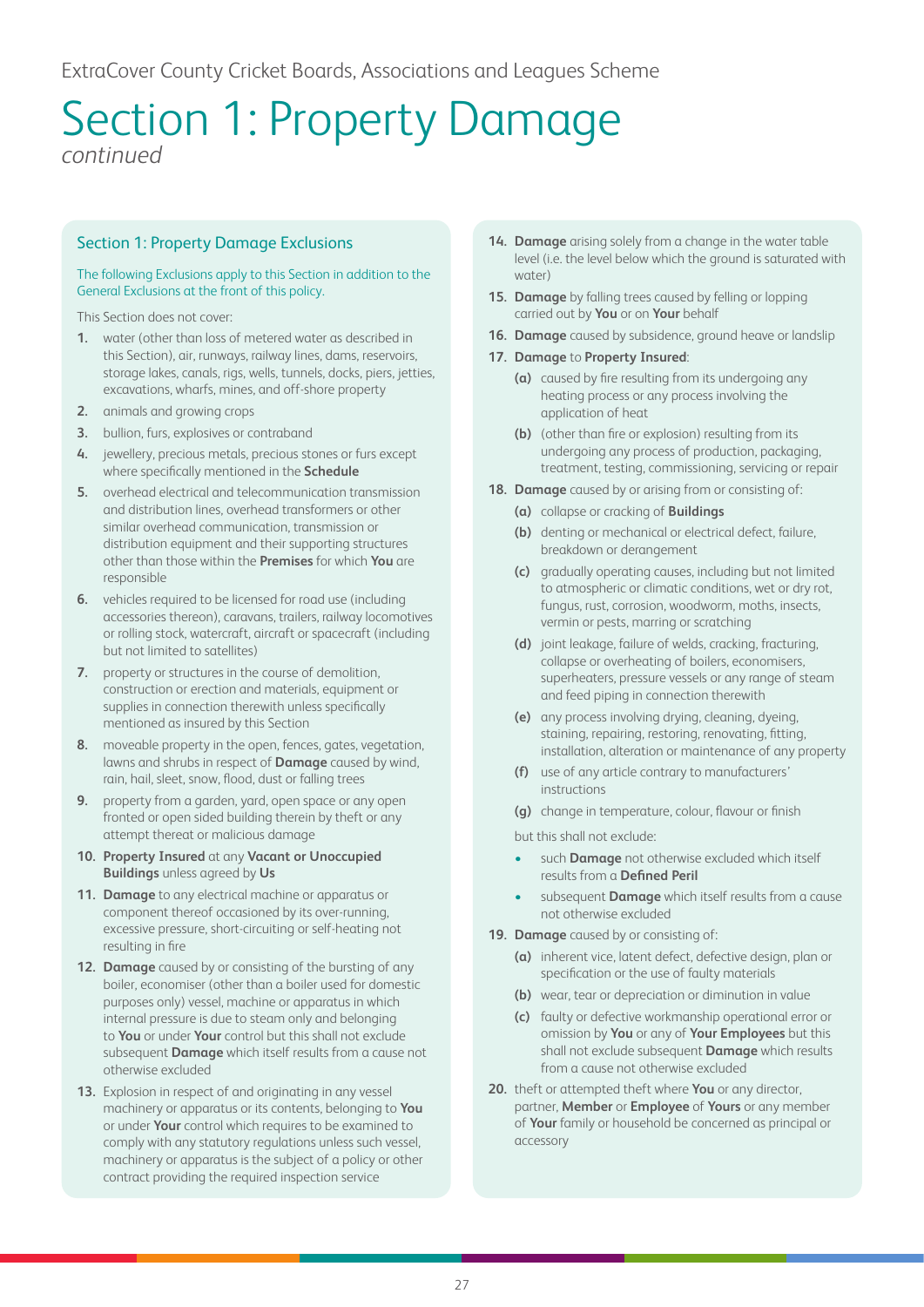- **21.** theft or attempted theft unless:
	- **(a)** involving forcible and violent entry to or exit from a **Building** at the **Premises**
	- **(b)** involving assault or violence or threat thereof to **You** or any **Member** or any of **Your Employees**
	- **(c)** as provided for under Section Extension Theft of Fixed Fabric of the Building
- **22. Damage** by theft or attempted theft from any unattended **Vehicle** being any **Vehicle** with no person in charge or keeping the **Vehicle** under observation and able to observe or prevent any attempt by any person to interfere with the **Vehicle** unless:
	- **(a)** all windows and other openings have been closed, all doors have been secured and any other protective devices put into full and effective operation
	- **(b)** any property insured by this Section is secured in the locked boot, storage compartment or closed glove compartment; (the luggage space at the rear of an estate car or hatchback under the top cover and out of view is deemed to be a locked boot)
	- **(c) Overnight** or after the completion of any **Working Day of the Driver** all windows and other openings have been closed and the **Vehicle** is locked and garaged in a secure building or compound
	- **(d)** any unattended **Vehicle** in an unattended building (not at the **Premises**) unless all security devices are put into full and effective operation and such theft or attempted theft involves forcible and violent entry to or exit from the building
- **23. Damage** to **Property Insured** whilst in transit other than as provided for under Section Extension Goods in Transit
- **24.** in respect of **Stock** and **Goods** whilst in transit:
	- **(a) Damage** due to:
		- **(i)** leakage, spillage, contamination or deterioration
		- **(ii)** breakage of china, glass or other brittle articles unless caused by fire, theft or an accident involving the **Vehicle**
	- **(b) Damage** resulting from faulty packing or labelling
	- **(c) Damage** to property conveyed in any soft or open topped or soft or open sided **Vehicle** caused by:
		- **(i)** theft or attempted theft unless caused by or arising from theft or attempted theft of the conveying **Vehicle**
		- **(ii)** storm or malicious damage
- **25. Damage** caused by theft or attempted theft occurring outside **Business Hours** to any till or cash register unless its drawer has been left in an open position
- **26.** any losses, **Damage**, costs or expense of any kind which occurs as a result of interruption of or interference with the **Business** under this Section, except loss of Rent Payable where this is shown as covered in **Your Schedule**
- **27.** losses not directly associated with the incident that caused **You** to claim
- **28.** the **Excess** stated in the **Schedule**.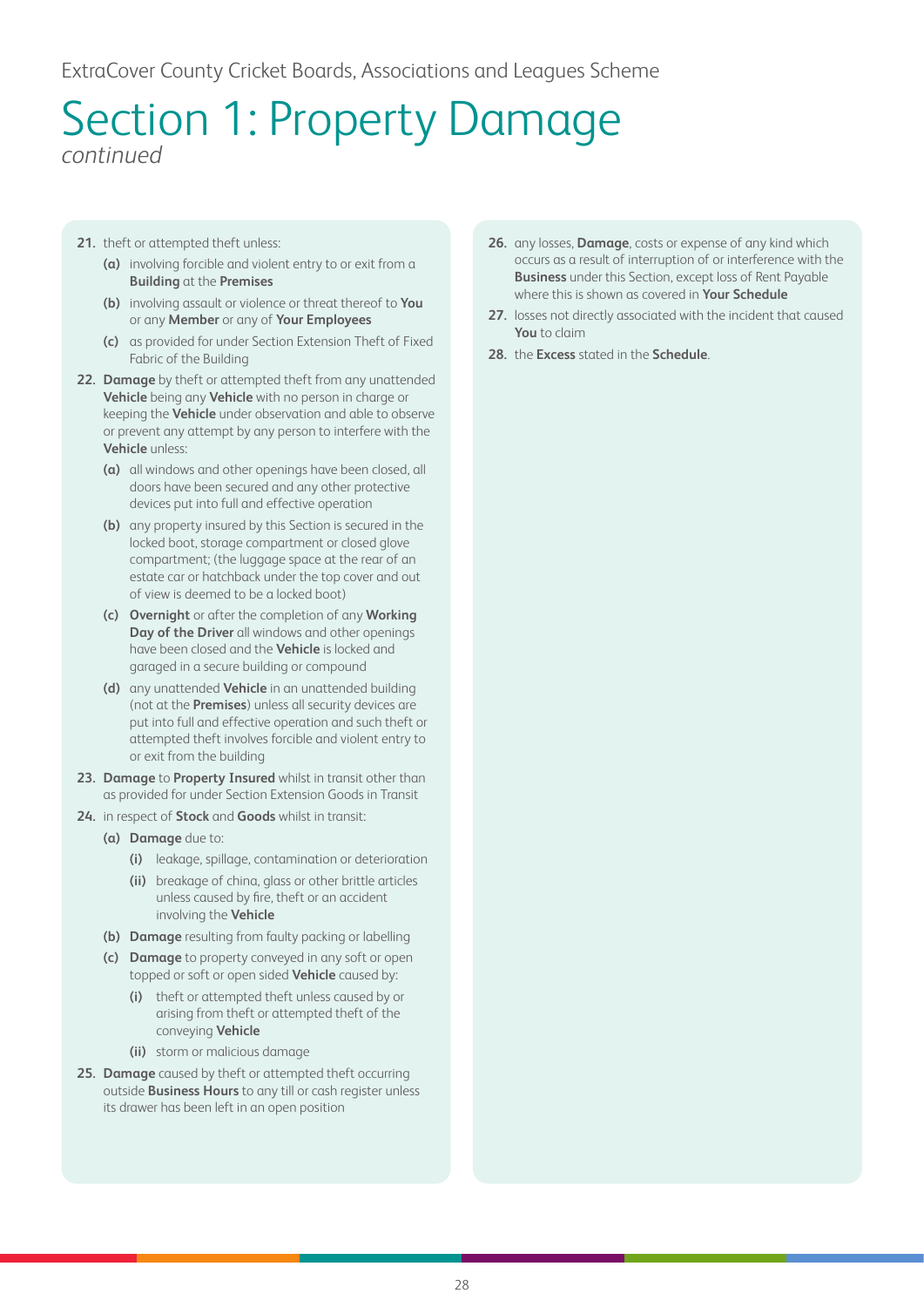# <span id="page-29-0"></span>Section 1: Additional Cover Money and Assault

#### **Your Schedule** will show if this Section is operative

#### Definitions

The following Definitions apply to this Section in addition to the General Definitions at the front of this policy and keep the same meaning wherever they appear in the Section, unless an alternative definition is stated to apply.

#### Injury

Bodily Injury by violent and visible means.

#### Insured Person

**You** or any of **Your** partners, directors, **Members** or any **Employee** aged between 16 and 70 years.

#### Loss of Limb

Total loss of one or more limbs at or above the wrist or ankle or total and permanent loss of use of an entire limb.

#### Loss of Sight

Total and irrecoverable loss of sight in one or both eyes.

#### Medical Expenses

Any reasonable costs necessarily incurred for medical, surgical or other diagnostic or remedial treatment given or prescribed by a qualified medical practitioner and any hospital, nursing home or ambulance charges.

#### Money

**Negotiable Money** and **Non-Negotiable Money** all pertaining to the **Business** and belonging to **You** or which **You** are responsible for.

#### Negotiable Money

Current currency, uncrossed bankers drafts, postal and money orders, uncrossed cheques, travellers cheques, national savings stamps, bus and rail travel cards and passes, telephone cards, current postage stamps, luncheon vouchers, gift tokens, holiday with pay stamps, trading stamps, premium bonds, savings stamps and National Lottery 'Instants' and other scratch cards.

#### Non-Negotiable Money

Crossed cheques, postal orders, money orders, bankers drafts, national giro drafts, payment orders, dividend warrants, national savings certificates, unused postal franking machine units, stamped or impressed national insurance cards, premium bonds, VAT purchase invoices, credit and debit card sales vouchers and consumer redemption vouchers.

#### Permanent Total Disablement

Permanent inability to engage in any gainful employment, other than such inability caused by **Loss of Limb** or **Loss of Sight**.

#### Temporary Partial Disablement

Temporary disablement preventing the **Insured Person** to attend to a substantial and essential part of their usual occupation.

#### Temporary Total Disablement

Temporary and absolute inability to engage in usual occupation.

#### Cover

**We** will pay for physical loss of **Money** as described below occurring within the **Territorial Limits** and subject to the limits stated in the **Schedule**:

- **(a)** loss of **Non-Negotiable Money**
- **(b)** loss of **Negotiable Money**:
	- **(i)** in transit, in **Your** personal custody or in the custody of any authorised **Insured Person** or in a bank night safe
	- **(ii)** on the **Premises** during **Business Hours**
	- **(iii)** on the **Premises** out of **Business Hours** contained in locked safe(s)
	- **(iv)** on the **Premises** out of **Business Hours** not contained in locked safe(s)
	- **(v)** in **Your** home or in the home of any authorised **Insured Person**

#### **Extensions**

#### The following Extensions apply to this Section.

#### Credit Cards

**We** will pay for any amount for which **You** become liable under the terms of issue of any bank charge credit debit or cash card issued and used only in connection with the **Business** following fraudulent use by any unauthorised person within the **Territorial Limits**.

Provided that **You** report the loss to the issuing company immediately and to the police within 24 hours of discovering the loss and have complied with the terms and conditions of issue of the card.

**Our** liability will not exceed £5,000 in any one **Period of Insurance**.

#### Safes

**We** will pay the cost of repair or replacement as a result of **Damage** following theft or attempted theft of **Money** to any:

- **(a)** safe or strongroom
- **(b)** postal franking machine
- **(c)** security case, bag or waistcoat used to carry **Money**.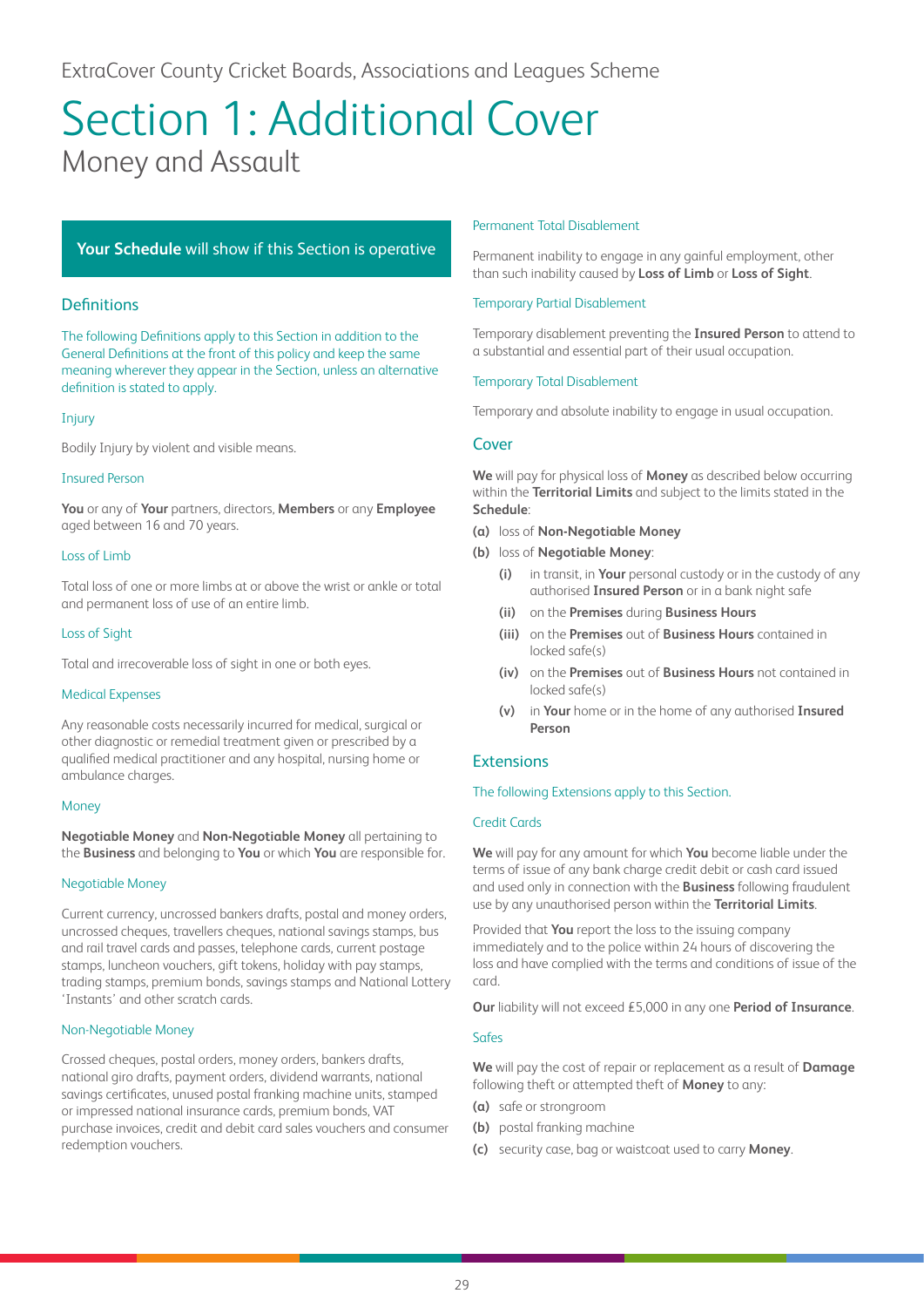# Section 1: Additional Cover Money and Assault *continued*

#### **Conditions**

The following Conditions apply to this Section in addition to the General Conditions and Claims Conditions at the front of this policy.

#### Accompaniment Condition

It is a condition precedent to **Our** liability that whenever **Negotiable Money** is in transit:

- **(a)** the **Negotiable Money** must be accompanied by not less than:
	- **(i)** two responsible **Insured Persons** when in excess of £3,000
	- **(ii)** three responsible **Insured Persons** when in excess of £6,000

**(b)** the time of the day and the routes taken must be varied

unless otherwise agreed by **Us** in writing or amended by Endorsement to this Section as specified in the **Schedule**.

#### Records

It is a condition precedent to **Our** liability that **You** keep a complete record of all **Money** held by **You** and deposit that record in a secure place other than in a safe or strongroom containing **Money**.

#### Safe Keys and Combination Codes

It is a condition precedent to **Our** liability that outside **Business Hours**:

- **(a)** any safe will be securely locked
- **(b)** any key and records of a code to the safe will be removed from the **Premises**.

#### **Exclusions**

#### The following Exclusions apply to this Section in addition to the General Exclusions at the front of this policy.

This Section does not cover:

- **1.** clerical or accounting errors or shortages due to error or omission
- **2.** any loss due to the fraud or dishonesty of any director, partner, official, **Member** or **Employee**
- **3.** loss caused by dishonoured cheques or by the use of counterfeit **Money**
- **4.** loss from any unattended **Vehicle** being any **Vehicle** with no person in charge or keeping the **Vehicle** under observation and able to observe or prevent any attempt by any person to interfere with the **Vehicle**
- **5.** loss from any coin-operated vending, gaming or amusement machine or payphone unless specially agreed as insured and stated in the **Schedule**
- **6. Damage** caused by theft or attempted theft occurring outside **Business Hours** to any till or cash register unless its drawer has been left in an open position containing no **Money**
- **7.** loss of **Money** belonging to the Post Office
- **8.** the **Excess** stated in the **Schedule**.

#### Special Extension - Personal Assault

#### Cover

**We** will pay **You** and **Your** legal representative in the event of **Injury** to any **Insured Person** consequent upon robbery or hold up or any attempt thereat in the course of the **Business** and such **Injury** directly and independently of any other cause results within twenty four months in:

- **1.** Death
- **2. Loss of Limb**
- **3. Loss of Sight**
- **4. Permanent Total Disablement**

**Our** liability will not exceed £25,000.

**5. Temporary Total Disablement**

**Our** liability will not exceed £250 per week.

**6. Temporary Partial Disablement** 

**Our** liability will not exceed £62.50 per week.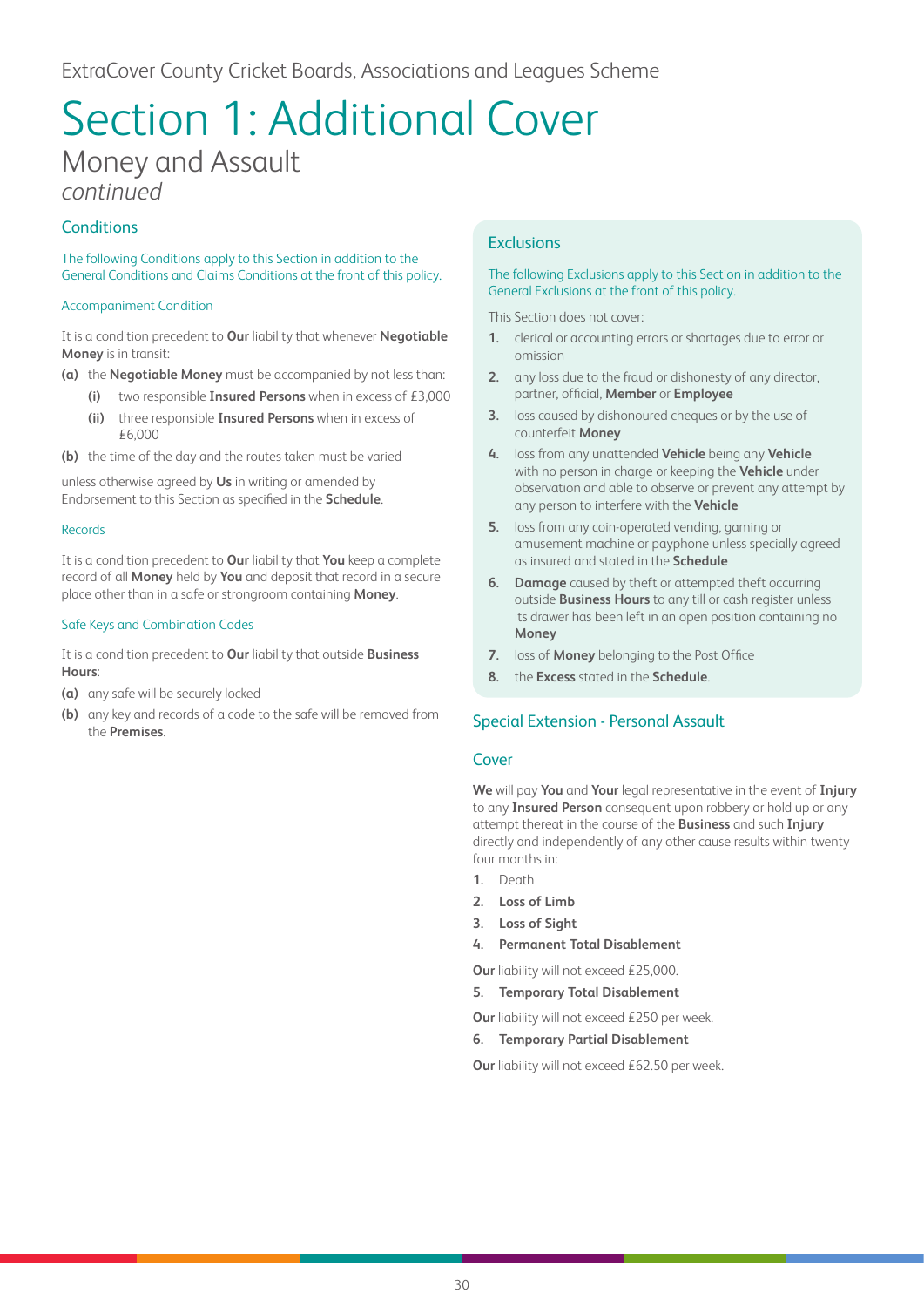# Section 1: Additional Cover Money and Assault *continued*

#### Extensions

The following Extensions apply to this Special Extension.

#### Counselling Costs

If any **Insured Person** sustains **Injury** consequent upon robbery or hold up or any attempt thereat in the course of the **Business We** will pay the fees for professional counselling when recommended by a qualified medical practitioner.

**Our** liability will not exceed:

- **(a)** £1,000 any one **Insured Person** in total for all claims or series of claims, arising out of any one original cause; and
- **(b)** £5,000 in total for all **Insured Persons** and in total for all claims or series of claims, arising out of any one original cause.

#### Medical Expenses

If an **Insured Person** incurs medical expenses as a result of **Injury** consequent upon robbery or hold up or any attempt thereat in the course of the **Business We** will pay up to £1,000 in respect of any one **Insured Person**.

#### Personal Effects

**We** will pay for **Damage** to clothing and personal effects belonging to an **Insured Person** as a direct result of robbery or hold up or any attempt thereat in the course of the **Business**.

**Our** liability will not exceed £500 in respect of any one **Insured Person**.

#### Special Conditions

The following Conditions apply to this Special Extension, in addition to the General Conditions and Claims Conditions at the front of this policy.

#### Compensation Payment

- **(a)** Compensation will not be payable for more than one of the following Death, **Loss of Limb**, **Loss of Sight**, **Permanent Total Disablement**, in respect of any one **Insured Person**.
- **(b)** Compensation will not be payable for **Temporary Total Disablement**:
	- **(i)** until the end of the period of disablement but **We** will on request make interim payments at intervals of not less than four weeks
	- **(ii)** for more than 104 weeks from the date of sustaining **Injury** in respect of any one **Injury**.
- **(c)** The total amount payable as compensation for **Temporary Total Disablement** will be deducted from any subsequent compensation payment for Death, **Loss of Limb**, **Loss of Sight**, **Permanent Total Disablement** that follows from the same cause
- **(d)** The total amount payable as compensation for **Temporary Total Disablement** or **Temporary Partial Disablement** or a combination thereof is payable for a maximum of 104 weeks from the date of commencement of the first of these injuries to occur
- **(e)** Compensation for **Temporary Total Disablement** or **Temporary Partial Disablement** shall be payable when the total amount has been agreed or at **Your** request at intervals of not less than four weeks (but not in advance) commencing four weeks after receipt of written notice of any **Injury** by **Us**
- **(f)** Compensation for **Temporary Partial Disablement** is payable at a rate of 25% of the amount payable as compensation for **Temporary Total Disablement**.

#### Medical Evidence

- **(a)** In the event of any disablement the **Insured Person** will place themselves under the care of a qualified medical practitioner and as often as required submit to a medical examination on **Our** behalf at **Our** expense
- **(b)** In the event of Death of an **Insured Person We** will be entitled to have a post mortem examination at **Our** expense
- **(c)** All certificate, information and evidence required by **Us** will be furnished at **Your** expense and in the form and nature as **We** require.

#### **Exclusions**

#### The following Exclusions apply to this Special Extension in addition to the General Exclusions at the front of this policy.

This Section does not cover:

- **1.** illness or disease not resulting from **Injury** or suffering from **Injury** due to any gradually operating cause
- **2.** Death or disablement arising from or attributable to intentional self-injury, provoked assault or wilful exposure to needless peril (except in an attempt to save human life)
- **3.** Death or disablement contributed to or accelerated by the influence of intoxicating liquor or drugs taken by the **Insured Person** (other than for drugs taken under medical supervision unless for the treatment of drug or alcohol addiction) or insanity (whether temporary or otherwise).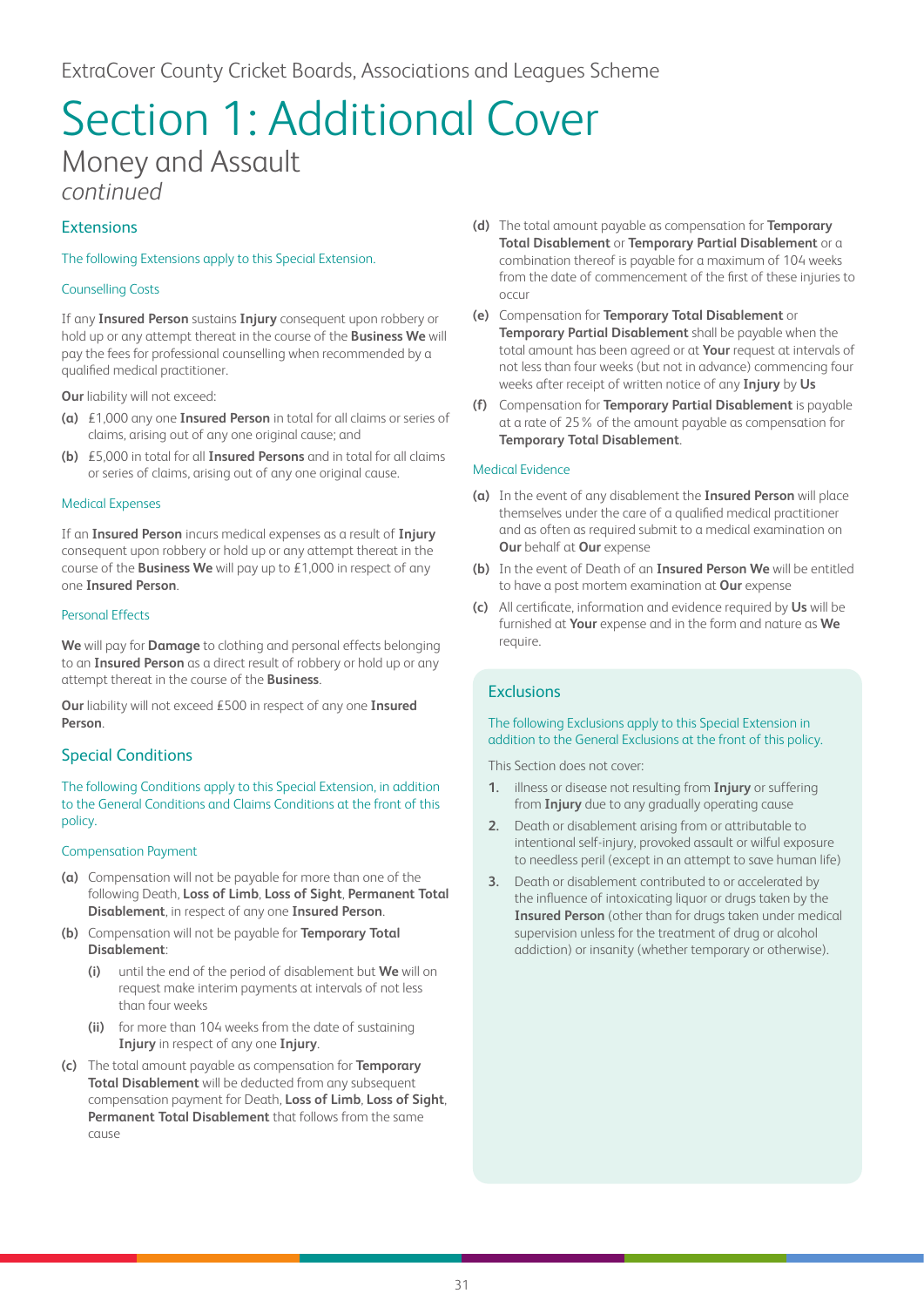# <span id="page-32-0"></span>Section 2: Specified All Risks

#### **Your Schedule** will show if this Section is operative

#### **Definitions**

The following Definitions apply to this Section in addition to the General Definitions at the front of this policy and keep the same meaning wherever they appear in the Section, unless an alternative definition is stated to apply.

#### Groundsmanship Trailers

Vehicle Trailers and contents therein and thereon, including Agricultural, Horticultural and Gardening Equipment.

#### Property/Property Insured

Property belonging to **You** or for which **You** are legally responsible described in the **Schedule**.

#### Territorial Limits

- **(a)** Premises at the **Premises** or any other location described in the **Schedule**
- **(b)** United Kingdom anywhere within Great Britain, Northern Ireland, the Channel Islands and the Isle of Man.

#### Cover

**We** will pay for **Damage** to **Property Insured** specified in the **Schedule**, whilst within the **Territorial Limits** specified in the **Schedule** as applicable to the **Property Insured** and occurring during the **Period of Insurance**.

#### **Extensions**

#### The following Extensions apply to this Section.

#### Index Linking

The sum insured specified in the **Schedule** will be adjusted at monthly intervals in accordance with fluctuations in suitable indices of cost. This adjustment will continue after any **Damage** if the repairs or reinstatement are done without delay.

**We** will not charge any extra premium during the **Period of Insurance** but at the end of the period **We** will calculate the renewal premium based on the revised sum insured.

#### Data Processing and Ancillary Equipment

The insurance provided by this Section includes **Damage** to data processing and ancillary equipment caused by dryness or dampness of atmosphere, extremes of temperature, corrosion or rust, if directly resulting from **Damage** to any air conditioning facilities.

#### Non-invalidation

The insurance by this Section, other than in respect of **Damage** by theft or any attempt thereat, will not be invalidated by any act or omission or by any alteration unknown to **You** and beyond **Your** control whereby the risk of **Damage** is increased provided that as soon as **You** become aware of any such act or omission or alteration **You** will give immediate written notice to **Us** and pay any additional premium required.

#### Subrogation Waiver

In the event of a claim arising under this Section **We** agree to waive any rights remedies or relief to which **We** may become entitled by subrogation against:

- **(a)** any company standing in the relation of Parent to Subsidiary or Subsidiary to Parent to **You** as defined in the Companies Act or Companies (N.I.) Order as appropriate current at the time of the **Damage**
- **(b)** any company which is a Subsidiary of a Parent Company of which **You** are yourself a Subsidiary in each case within the meaning of the Companies Act or Companies (N.I.) Order as appropriate current at the time of the **Damage**.

#### Vending Machines

In respect of any vending machine specified in the **Schedule**, the insurance provided by this Section extends to include the contents (other than cash) of such machine provided that:

- **(a) Damage** to such contents occurs at the same time as **Damage** to the machine itself; and
- **(b) Our** liability will not exceed £100 any one occurrence.

#### Basis of Settlement Clauses

#### Average

Each item of **Property** insured under this Section is similarly but separately subject to Average as specified in General Condition 4.

#### Basis of Claims Settlement

#### **Reinstatement**

In the event of **Damage** to **Property Insured** the basis upon which the amount payable will be calculated shall be the reinstatement of the **Property** lost destroyed or **Damaged**.

For this purpose "reinstatement" means:

- **(a)** the rebuilding or replacement of **Property** lost or destroyed which, provided **Our** liability is not increased, may be carried out:
	- **(i)** in any manner suitable to **Your** requirements
	- **(ii)** upon another site
- **(b)** the repair or restoration of **Property** subject to **Damage** in either case to a condition equivalent to or substantially the same as but not better or more extensive than its condition when new.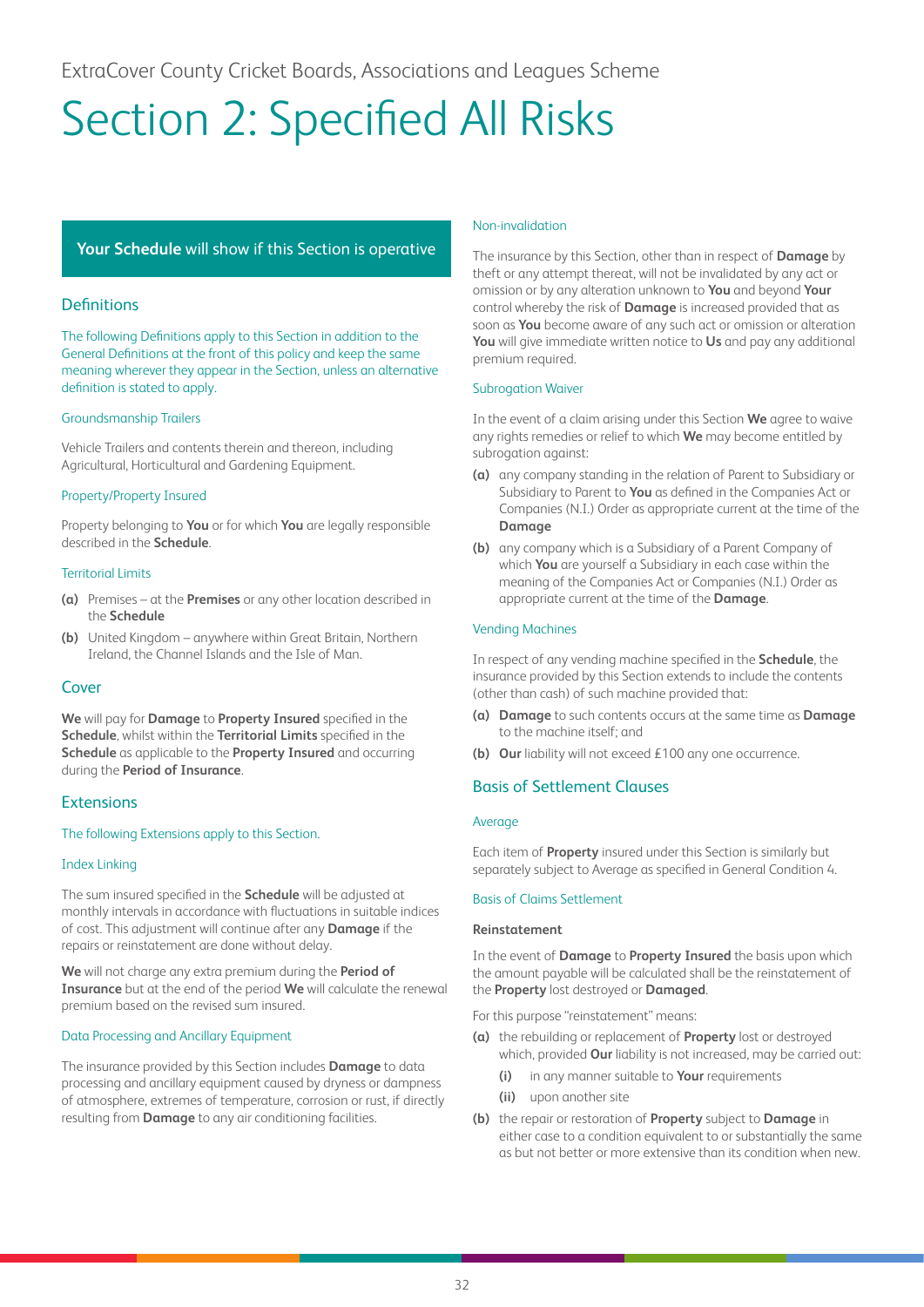# Section 2: Specified All Risks *continued*

#### Special Condition

- **1. Our** liability for the repair or restoration of **Property** which is only partially damaged will not exceed the amount which would have been payable had such **Property** been wholly destroyed.
- **2.** No payment beyond the amount which would have been payable in the absence of this Clause shall be made:
	- **(a)** unless reinstatement commences and proceeds without unreasonable delay
	- **(b)** until the cost of reinstatement has actually been incurred
	- **(c)** if at the time of **Damage** the **Property** is insured by any other insurance effected by **You** or on **Your** behalf which is not upon the same basis of reinstatement.
- **3.** All the terms and conditions of the policy shall apply:
	- **(a)** In respect of any claim payable under the provisions of this Clause except in so far as they are varied hereby
	- **(b)** where claims are payable as if this Clause had not been incorporated.
- **4.** This basis of settlement does not apply to **Vehicles** or their accessories.

#### Maximum Amount Payable

The most **We** will pay in respect of any one occurrence will not exceed the sum insured shown in **Your Schedule** for any one item adjusted in accordance with Index Linking.

#### **Conditions**

The following Conditions apply to this Extension, in addition to the General Conditions and Claims Conditions at the front of this policy.

#### Vehicle Protections

Whenever **Property Insured** is left in unattended **Vehicles**, **You** must ensure that:

- **(a)** all security locks, alarms and other security devices are maintained in an efficient working condition
- **(b)** all doors are locked, windows and other openings closed and securely fastened and all intruder alarm installations and other security devices are made operative whenever the **Vehicles** are left unattended
- **(c)** the **Property Insured** is hidden from view.

#### Groundsmanship Trailer Protections

Whenever **Groundsmanship Trailers** are left unattended **You** must ensure that:

- **(a)** the trailer is secured by means of a hitch-lock, and contents within the trailer are secured to the trailer by means of a steel security cable loop and padlock
- **(b)** if left unattended attached to a **Vehicle**, such **Vehicle** must be securely locked with the windows closed shut
- **(c)** if left unattended between the hours of 2100 to 0700, they must be stored within a secure location that has been referred to and approved by the **Us**.

#### **Exclusions**

#### The following Exclusions apply to this Section in addition to the General Exclusions at the front of this policy.

This Section does not cover:

- **1. Damage** caused by or consisting of:
	- **(a)** wear, tear, depreciation or diminution in value
	- **(b)** inherent vice, latent defect, defective design, plan or specification or the use of faulty materials
	- **(c)** faulty or defective workmanship, operational error or omission on the part of **You** any **Member** or any of **Your Employees**
	- **(d)** denting, mechanical or electrical defect, failure, breakdown or derangement
	- **(e)** any gradually operating cause, including (but not restricted to) atmospheric or climatic conditions, dry or wet rot, fungus, rust, corrosion, woodworm, moths, insects, vermin or pests, marring or scratching
	- **(f)** any process involving heating, drying, cleaning, dyeing, staining, repairing, restoring, renovating, fitting, installation, testing, commissioning, alteration or maintenance of any property
	- **(g)** use of any article contrary to manufacturers' instructions
	- **(h)** Storm or flood in respect of:
		- **(i)** Club Bags, Cups and Trophies
		- **(ii)** Portable Electronic Equipment unless the property is contained in an enclosed vehicle or in a building
	- **(i)** change in temperature, colour, flavour, texture or finish
- **2. Damage** to **Property Insured** caused by its undergoing any process involving the application of heat
- **3. Damage** suffered by **you** as a result of being deceived into knowingly party with **Property**
- **4. Damage** to the **Property Insured** caused by theft or attempted theft of such **Property** from unattended **Vehicles** unless such **Vehicle** is protected as described under the Vehicle Protections Condition of this Section
- **5. Damage** to **Groundsmanship Trailers** and/or contents caused by theft or attempted theft of such **Property** whilst left unattended unless such trailers and equipment are protected as described under the Groundsmanship Trailers Protections Condition of this Section
- **6. Damage** not occurring within the **Territorial Limits**
- **7.** the **Excess** stated in the **Schedule**.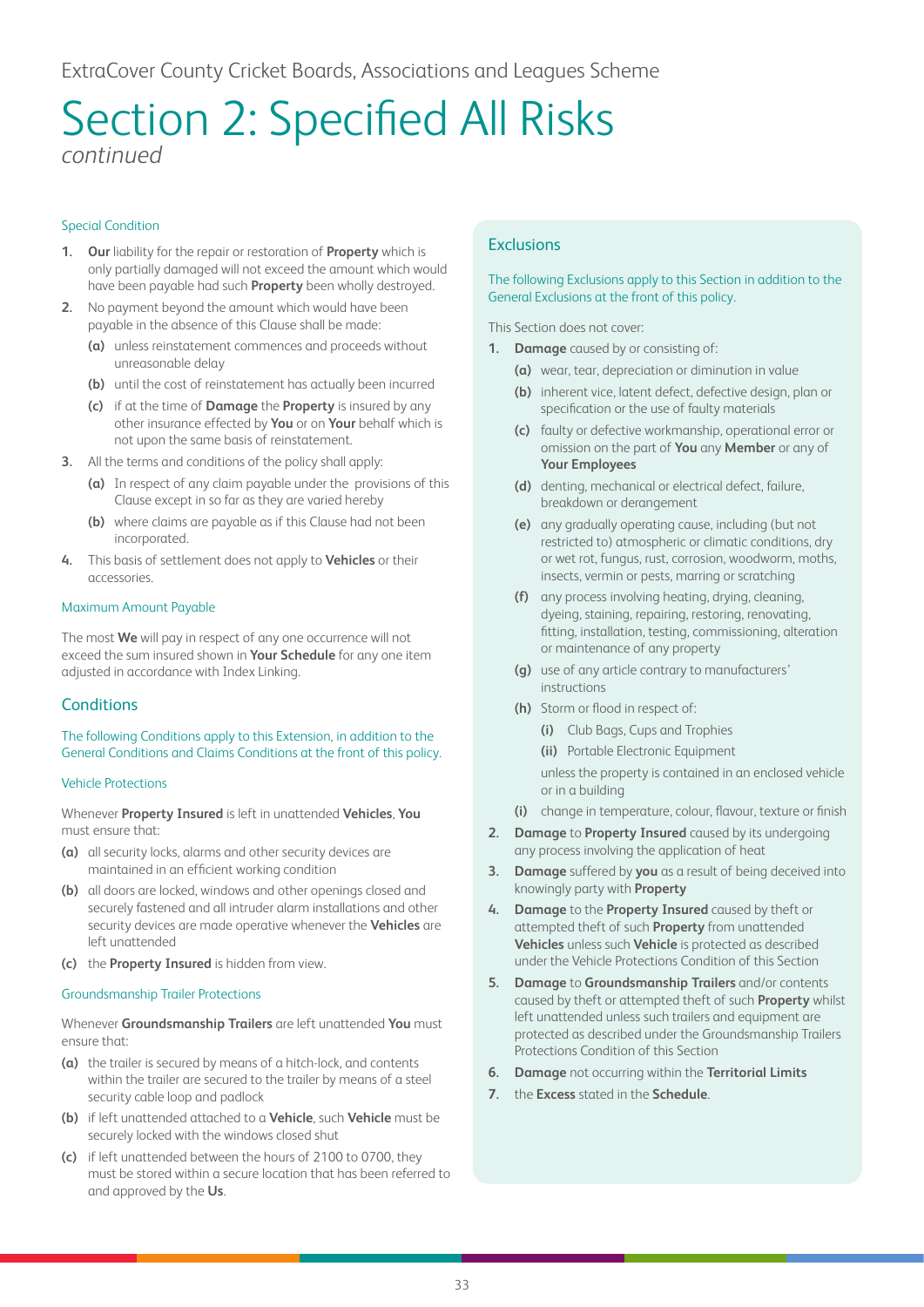# <span id="page-34-0"></span>Section 3: Liabilities Employers' Liability

#### **Your Schedule** will show if this Section is operative

#### Definitions

The following Definitions apply to this Section in addition to the General Definitions at the front of this policy and keep the same meaning wherever they appear in the Section, unless an alternative definition is stated to apply.

#### Compensation

Damages including interest.

#### Costs and Expenses

- **(a)** Claimants' legal costs for which **You** are legally liable
- **(b)** all costs and expenses incurred with **Our** written consent in defending any claim
- **(c)** the solicitor's fees incurred with **Our** written consent for representation at proceedings in any court of summary jurisdiction in respect of any alleged act causing or relating to any occurrence which may be the subject of indemnity under this Section or at any coroner's inquest or fatal accident inquiry.

#### Offshore Installation

Any:

- **(a)** installation in the sea or tidal waters which is intended for underwater exploitation of mineral resources or exploration with a view to such exploitation
- **(b)** installation in the sea or tidal waters which is intended for the storage or recovery of gas or generation of electricity
- **(c)** pipe or system of pipes in the sea or tidal waters
- **(d)** accommodation installation for persons who work on or from the locations specified above.

#### Cover

**We** will indemnify **You** against:

**1.** legal liability to pay **Compensation** to any **Employee** and

#### **2. Costs and Expenses**

in respect of **Bodily Injury** caused in the course of the **Business**:

- **(a)** during the **Period of Insurance**
- **(b)** within the **Territorial Limits**
- **(c)** elsewhere in the world in respect of any journey or temporary visit in connection with the **Business** by **You** or any of **Your** directors, partners or **Employees** normally resident within the **Territorial Limits**.

#### Limit of Indemnity

**Our** liability to pay **Compensation** and **Costs and Expenses** in respect of any one claim or series of claims against **You** arising out of one original cause shall not exceed the Limit of Indemnity stated in the **Schedule**.

#### Extensions

#### The following Extensions apply to this Section.

#### Contractual Liability

Liability assumed by **You** under contract or agreement which would not have attached in the absence of such contract or agreement will be the subject of indemnity under this Section provided that:

- **(a) We** shall retain sole conduct and control of all claim
- **(b) You** shall arrange for such other parties as may be indemnified by any such contract or agreement, to observe and fulfil the terms and conditions of this insurance so far as they can apply.

**We** will not indemnify any person or entity falling within the definition of the **Policyholder** other than **You** for any contractual liability, unless such liability would have attached in the absence of any contract or agreement.

#### Corporate Manslaughter and Corporate Homicide Act 2007

**We** will indemnify **You** in respect of:

- **(a)** legal costs and expenses incurred with **Our** prior written consent and
- **(b)** prosecution costs awarded against **You** in the defence of criminal proceedings including an appeal against conviction arising from such proceedings brought under The Corporate Manslaughter and Corporate Homicide Act 2007 as a result of any death to an **Employee** happening in connection with the **Business** during the **Period of Insurance** and which may be the subject of payment under this Section provided that:
	- **(i) Our** liability will not exceed £5,000,000 during any one **Period of Insurance**
	- **(ii)** all amounts payable under this Extension will form part of and not be in addition to the Limit of Indemnity stated in the **Schedule**
	- **(iii)** where **We** have already provided a payment in respect of any legal costs or expenses incurred in connection with the defence of any criminal proceedings including appeals against conviction arising from such proceedings brought under The Corporate Manslaughter and Corporate Homicide Act 2007 arising out of the same occurrence which give rise to such proceedings any amount paid or payable by **Us** will be deducted from the amount payable under this Section
	- **(iv) We** agreed in writing to the appointment of any solicitor or counsel who is to act on **Your** behalf prior to their appointment.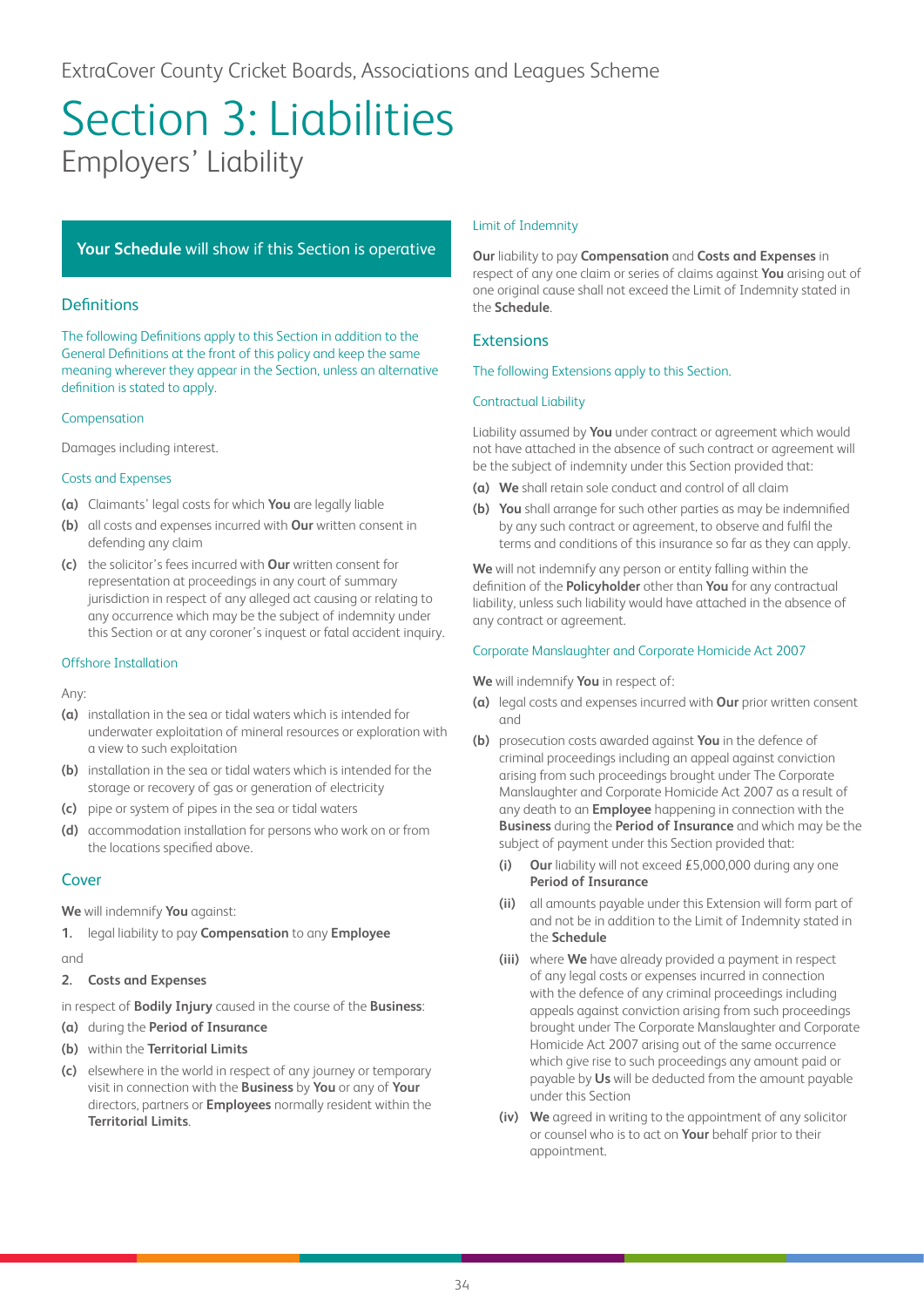# Section 3: Liabilities Employers' Liability *continued*

**We** will not be liable for:

- **(a)** any fines or penalties or the cost of implementing any remedial order or publicity order
- **(b)** an appeal against any fines penalties remedial order or publicity order
- **(c)** any costs incurred which result from the failure to comply with any remedial order or publicity order
- **(d)** costs and expenses in connection with any appeal unless advice has been obtained from solicitors or counsel approved by **Us** that there are strong prospects of success
- **(e)** costs and expenses in connection with the defence of any criminal proceedings resulting from any deliberate or intentional criminal act or omission by **You** or any other director, partner or **Employee** of **Yours**
- **(f)** costs and expenses provided by any other source or any other insurance or where but for the existence of this Extension would have been provided by such source or insurance
- **(g)** costs and expenses in connection with the defence of any criminal proceedings brought in any country other than Great Britain, Northern Ireland, the Channel Islands and the Isle of Man.

#### Court Attendance Compensation

**We** will pay **You** the daily rates stated below if any of the following are required to attend court as a witness at **Our** request:

- **(a) You**, any director or business partner £750
- **(b)** any **Employee** £250
- **(c)** any **Member** £150

#### Cross Liabilities

Where there is more than one person named as the **Policyholder** in the **Schedule** this Section will apply separately to each named person as if each is insured by a separate policy, provided always that **Our** maximum liability in the aggregate for damages to all parties insured will not exceed the Limit of Indemnity stated in the **Schedule**.

#### Health and Safety at Work etc. Act 1974

**We** will indemnify **You** and at **Your** request, any director, partner or **Employee** against legal costs and expenses incurred with **Our** written consent in the defence of any criminal proceedings brought in respect of a breach of the Health and Safety at Work etc. Act 1974 or similar legislation in Northern Ireland, the Channel Islands or the Isle of Man, committed or alleged to have been committed during the **Period of Insurance**, including legal costs and expenses incurred with **Our** written consent in an appeal against conviction arising from such proceedings.

**We** will not be liable for:

- **(a)** fines or penalties of any kind
- **(b)** proceedings or appeals in respect of any deliberate or intentional criminal act or omission

**(c)** costs and expenses insured by any other policy.

#### Indemnity to Other Persons

**We** will at **Your** request indemnify:

- **(a)** any of **Your** directors, partners, **Members** or **Employees**
- **(b)** any officer, committee member, **Member** or other person employed by **Your** catering, social, sports, educational or welfare organisations or first-aid, medical, ambulance, fire or security services
- **(c)** any director, partner or official for whom with **Your** consent an **Employee** is undertaking private work
- **(d)** any principal or public or local authority as far as is necessary to meet the requirements of any contract or agreement entered into by **You** for the performance of work
- **(e)** any legal representative of any of the above in the event of their death

for amounts which they are legally liable in respect of which **You** would have been entitled to payment under this policy if the claim had been made against **You** provided that:

- **(i)** any person is not entitled to be paid under any other insurance
- **(ii)** any person will observe, fulfil and be subject to the terms and conditions of the policy as far as they can apply
- **(iii) We** will retain the sole conduct and control of any claim
- **(iv)** the total amount **We** will pay for damages to **You** and any such persons will not exceed the Limit of Indemnity stated in the **Schedule**.

#### Unsatisfied Court Judgements

If any **Employee** or their personal representative obtains a judgement from a court within the **Territorial Limits** for damages for **Bodily Injury** against any company or individual operating from premises within the **Territorial Limits** and that judgement remains unpaid in whole or in part for more than six months after the date of the award **We** will pay at **Your** request the amount of any unpaid damages and awarded costs to the **Employee** or their personal representative.

#### Provided that:

- **(a)** the **Bodily Injury**:
	- **(i)** is caused during the **Period of Insurance**
	- **(ii)** arises out of and in the course of employment in the **Business**
- **(b)** there is no appeal outstanding
- **(c)** if a payment is made the **Employee** or their personal representative will assign the judgement to **Us**.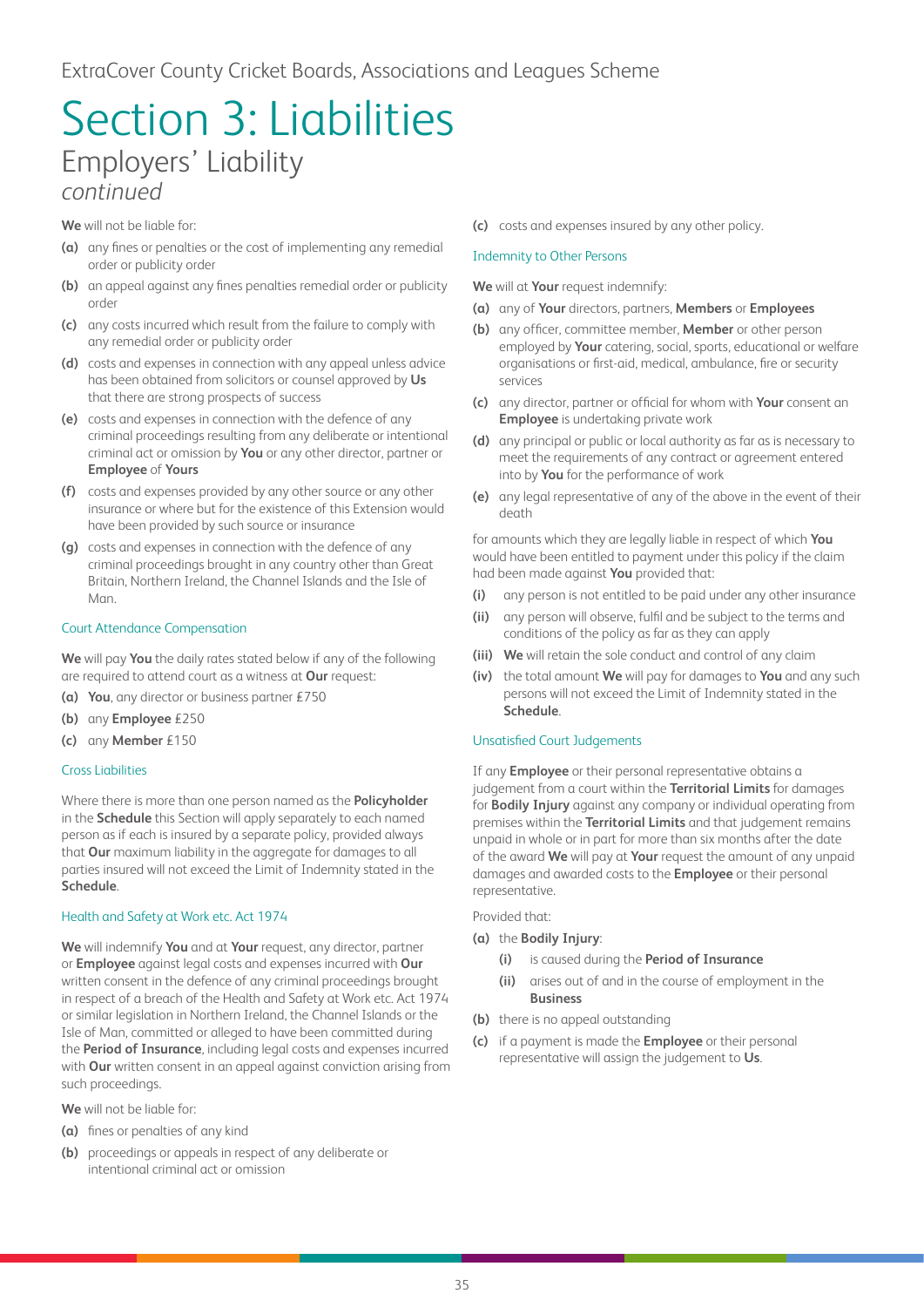# Section 3: Liabilities Employers' Liability *continued*

#### **Conditions**

The following Conditions apply to this Section, in addition to the General Conditions and Claims Conditions at the front of this policy.

#### Certificate of Employers' Liability Insurance

If this policy or this Section is cancelled then any Certificate of Employers' Liability insurance issued by **Us** is deemed to be cancelled at the same time.

#### Discharge of Liability

**We** may at any time pay to **You** in connection with any claim or series of claims:

- **(a)** the amount of the Limit of Indemnity or
- **(b)** any lesser amount for which such claim or claims can be settled less any sum or sums already paid as **Compensation**.

On payment **We** shall relinquish the conduct and control of and be under no further liability in connection with such claim or claims except for the payment of **Costs and Expenses** incurred prior to the date of such payment.

#### Our Right of Recovery

The insurance provided by this Section is deemed to be in accordance with any law relating to compulsory insurance or liability to **Employees** whilst employed in the **Territorial Limits** but **You** will repay to **Us** all sums paid by **Us** which **We** would not have been liable to pay but for the provisions of such law.

#### **Exclusions**

#### The following Exclusions apply to this Section in addition to the General Exclusions at the front of this policy.

**We** will not be liable under this Section in respect of:

- **1. Bodily Injury** to any **Employee** arising out of the ownership, possession or use by or on **Your** behalf of any mechanically propelled vehicle or trailer if liability is required by any road traffic legislation to be the subject of compulsory insurance or other security
- **2. Bodily Injury** to any **Employee** working in or on any **Offshore Installation** or any support vessel for any **Offshore Installation** or whilst in transit to or from any **Offshore Installation** or support vessel
- **3.** fines, penalties or liquidated, punitive or exemplary damages or any additional damages resulting from the multiplication of compensatory damages or other noncompensatory damages
- **4.** any liability which is insured by or would but for the existence of this Section be insured by any other policy except in respect of any excess beyond the amount payable under such other section had this insurance not been effected
- **5. Bodily Injury** to any **Employee** working in or on:
	- **(a)** docks, harbours or railways
	- **(b)** watercraft
	- **(c)** chemical or petrochemical works, oil or gas refineries or storage facilities
	- **(d)** aircraft, airports or airfields
	- **(e)** power stations
	- **(f)** nuclear power stations
	- **(g)** any installation where nuclear processing is undertaken
	- **(h)** towers, steeples, chimney shafts, blast furnaces, viaducts, bridges, flyovers, dams, motorways, quarries, mines or collieries.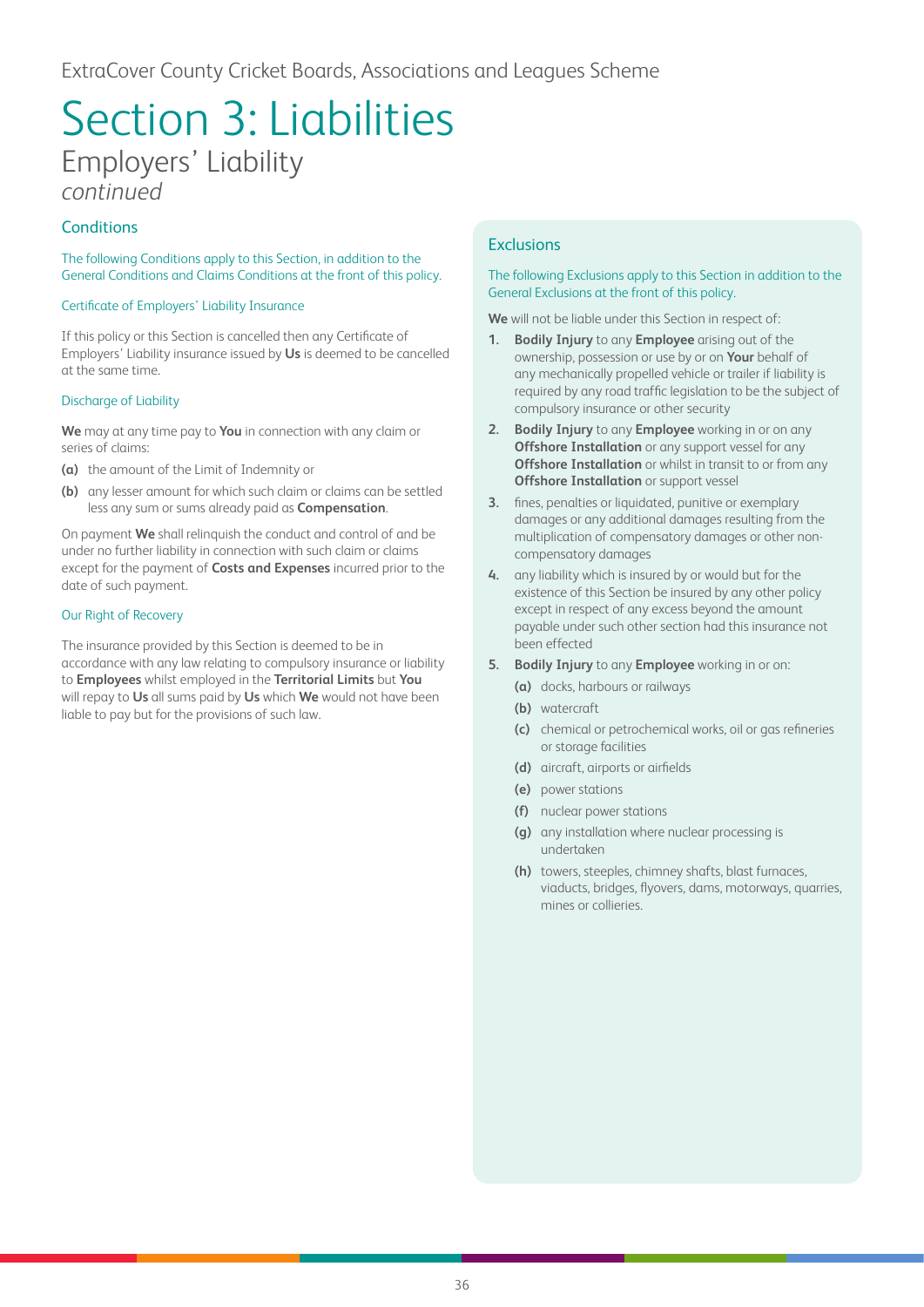#### <span id="page-37-0"></span>**Your Schedule** will show if this Section is operative

#### **Definitions**

The following Definitions apply to this Section in addition to the General Definitions at the front of this policy and keep the same meaning wherever they appear in the Section, unless an alternative definition is stated to apply.

#### Asbestos

Asbestos, asbestos fibres or any derivatives of asbestos.

#### Communicable Disease

- **(a)** Coronavirus being:
	- **(i)** any coronavirus; or
	- **(ii)** any disease caused by any coronavirus; or
	- **(iii)** any mutation or variation of any coronavirus or of any disease caused by any coronavirus.
- **(b)** Any other infectious disease in humans which has been determined or declared to:
	- **(i)** constitute a Public Health Emergency of International Concern under the International Health Regulations (2005) (as amended or replaced from time to time); and/ or
	- **(ii)** an outbreak identified as a major health incident in the United Kingdom, for which a Scientific Advisory Group for Emergencies has been activated by the Cabinet Office Briefing Room.

#### Compensation

Damages including interest.

#### Clean Up Costs

- **(a)** Testing for or monitoring of **Pollution or Contamination**
- **(b)** The costs of **Remediation** required by any **Enforcing Authority** to a standard reasonably achievable by the methods available at the time that such **Remediation** commences.

#### Costs and Expenses

- **(a)** Claimants' legal costs for which **You** are legally liable
- **(b)** All costs and expenses incurred with **Our** written consent in defending any claim
- **(c)** The solicitor's fees incurred with **Our** written consent for representation at proceedings in any court of summary jurisdiction in respect of any alleged act causing or relating to any occurrence which may be the subject of indemnity under this Section or at any coroner's inquest or fatal accident inquiry.

#### Electronic Data

Facts, concepts or information in a form usable for communications, interpretation or processing by electronic or electro-mechanical data processing or electronically controlled equipment which includes programs, software, firmware, operating systems or other coded instructions for the processing or manipulation of data.

#### Enforcing Authority

Any government or statutory authority or body implementing or enforcing environmental protection legislation within the **Territorial Limits**.

#### Financial Loss

A pecuniary loss, cost or expense incurred by any person other than **You** or any partner, director or **Employee** of **Yours**.

#### Offshore Installation

#### Any:

- **(a)** installation in the sea or tidal waters which is intended for underwater exploitation of mineral resources or exploration with a view to such exploitation
- **(b)** installation in the sea or tidal waters which is intended for the storage or recovery of gas or generation of electricity
- **(c)** pipe or system of pipes in the sea or tidal waters
- **(d)** accommodation installation for persons who work on or from the locations specified above.

#### Remediation

Remedying the effects of **Pollution or Contamination** including primary, complementary and compensatory actions as specified in the Environmental Damage (Prevention and Remediation) Regulations 2009.

#### Cover

**We** will indemnify **You** against:

**1.** legal liability to pay **Compensation**

and

#### **2. Costs and Expenses**

in respect of:

- **(a)** accidental **Bodily Injury** to any person
- **(b) Damage** to material property
- **(c)** accidental nuisance or trespass, obstruction, loss of amenities or interference with any right of way, light air or water
- **(d)** wrongful arrest, detention, imprisonment or eviction of any person, malicious prosecution or invasion of the right of privacy

occurring in connection with the **Business**:

- **(i)** during the **Period of Insurance**
- **(ii)** within the **Territorial Limits**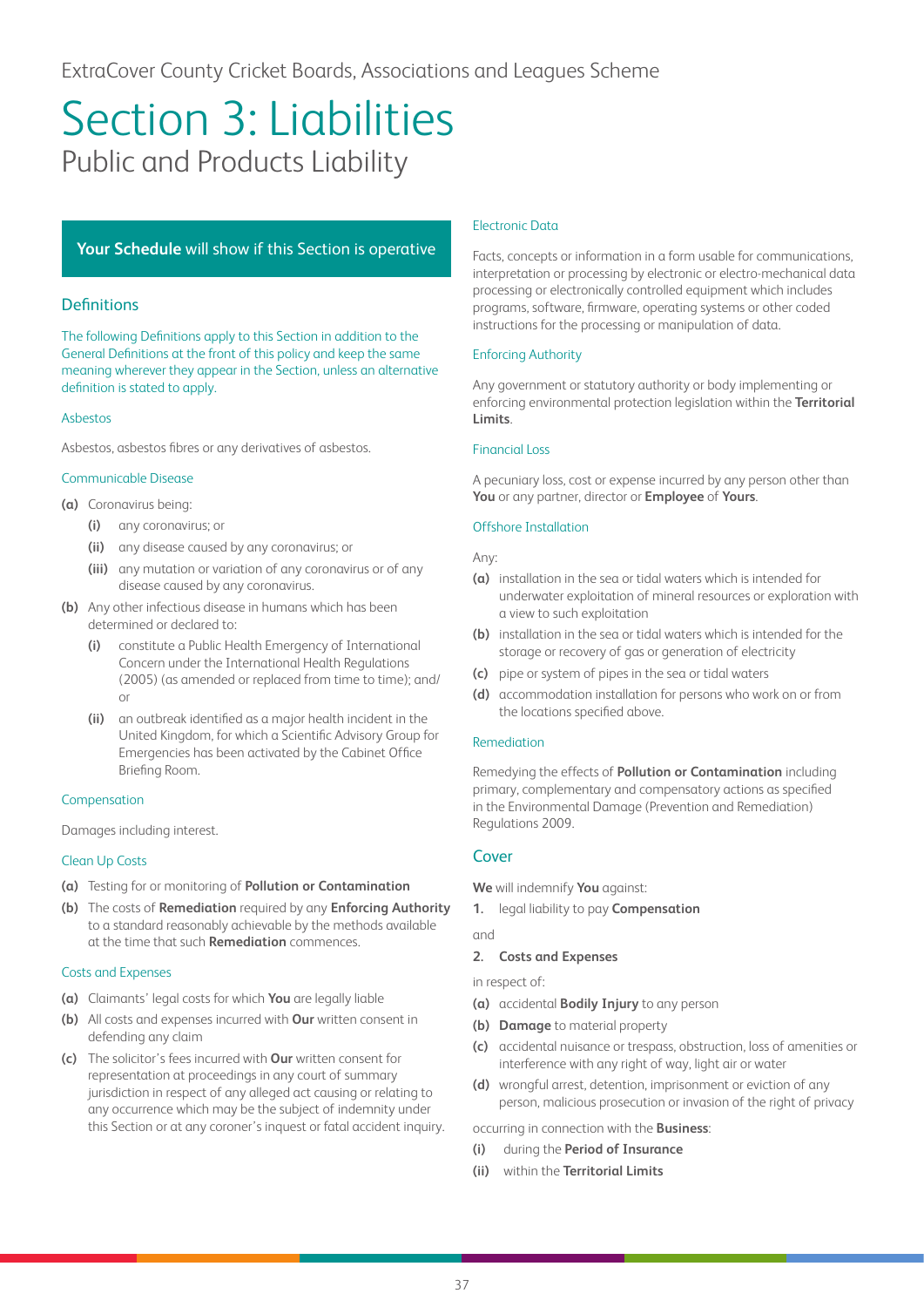- **(iii)** within any member country of the European Union in respect of any journey or temporary visit in connection with the **Business** by **You** or any of **Your** directors, partners **Members** or **Employees** normally resident within the **Territorial Limits**
- **(iv)** elsewhere in the world in respect of any journey or temporary visit in connection with the **Business** by **You** or any of **Your** directors, partners **Members** or **Employees** normally resident within the **Territorial Limits**, provided such journey or visit is not for the purpose of performing manual work
- **(v)** anywhere in the world caused by **Products**.

#### Limit of Indemnity

**Our** liability to pay **Compensation** in respect of any one claim or series of claims against **You** arising out of one original cause shall not exceed the Limit of Indemnity stated in the **Schedule**.

Where indemnity is provided for liability in respect of claims brought in the United States of America or Canada or their dependencies or trust territories the Limit of Indemnity stated in the **Schedule** shall be the maximum amount payable by **Us** inclusive of all **Costs and Expenses**.

#### Extensions

#### The following Extensions apply to this Section.

#### Car Park Liability

**We** will indemnify **You** in respect of legal liability for **Damage** to the vehicles of visitors or guests (including contents or accessories therein or thereon lost, destroyed or damaged at the same time as the vehicle) left in any car park at the **Premises**.

Provided that :

- **(a)** such car park is not used by **You** for any purpose other than the business described in the **Schedule**
- **(b) We** shall not be liable for **Damage** more specifically insured under any other insurance

**Our** liability in respect of any one vehicle (including contents and accessories) will not exceed the Limit of Indemnity shown in the **Schedule**.

#### Consumer Protection and Food Safety Acts

**We** will indemnify **You** and at **Your** request any of **Your** directors, **Your** partners, **Members** or **Employees** against costs and expenses incurred with **Our** written consent in connection with the defence of any proceedings or an appeal against conviction arising from such proceedings brought for a breach of:

- **(a)** Part 2 of the Consumer Protection Act 1987 or
- **(b)** Section(s) 7, 8, 14 and/or 15 of the Food Safety Act 1990

committed or alleged to have been committed in the course of the **Business** during the **Period of Insurance**.

**We** will not be liable for:

- **(a)** the payment of fines or penalties
- **(b)** proceedings or appeals in respect of any deliberate act or omission
- **(c)** costs and expenses insured by any other policy.

#### Contingent Motor Liability

Notwithstanding Exclusion 2(b) **We** will indemnify **You** in respect of liability arising out of the use in the course of the **Business** of any vehicle not belonging to or provided by **You**.

Provided **We** will not be liable:

- **(a)** for **Damage** to such vehicle or to goods being carried
- **(b)** for **Bodily Injury** to any person or loss of property arising while the vehicle is being driven by **You** or by any person who to **Your** knowledge does not hold a licence to drive such vehicle
- **(c)** in respect of liability more specifically insured under any other insurance
- **(d)** in respect of liability arising outside the **Territorial Limits**.

#### Contractual Liability

Liability assumed by **You** under contract or agreement which would not have attached in the absence of such contract or agreement will be the subject of indemnity under this Section provided that:

- **(a) We** shall retain sole conduct and control of all claim
- **(b) You** shall arrange for such other parties as may be indemnified by any such contract or agreement, to observe and fulfil the terms and conditions of this insurance so far as they can apply.

**We** will not indemnify any person or entity falling within the definition of the **Policyholder** other than **You** for any contractual liability, unless such liability would have attached in the absence of any contract or agreement.

#### Corporate Manslaughter and Corporate Homicide Act 2007

**We** will indemnify **You** in respect of:

- **(a)** legal costs and expenses incurred with **Our** prior written consent and
- **(b)** prosecution costs awarded against **You** in the defence of criminal proceedings including an appeal against conviction arising from such proceedings brought under The Corporate Manslaughter and Corporate Homicide Act 2007 as a result of death to any person other than an **Employee** happening in connection with the **Business** during the **Period of Insurance** and which may be the subject of payment under this Section provided that:
	- **(i) Our** liability will not exceed £5,000,000 or the Limit of Indemnity shown in the **Schedule**, whichever is the lower, during any one **Period of Insurance**
	- **(ii)** all amounts payable under this Extension will form part of and not be in addition to the Limit of Indemnity stated in the **Schedule**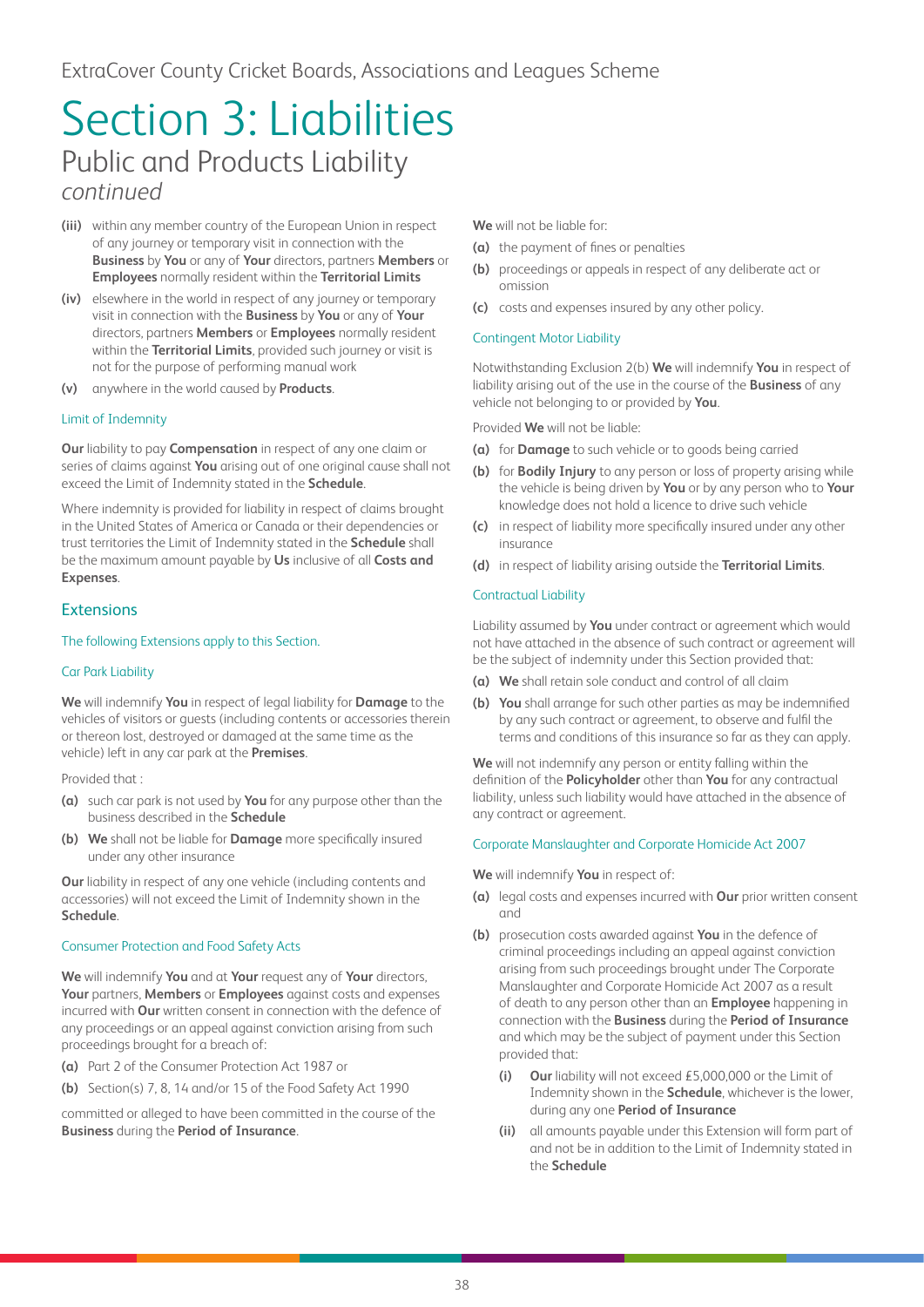- **(iii)** where **We** have already provided a payment in respect of any legal costs or expenses incurred in connection with the defence of any criminal proceedings including appeals against conviction arising from such proceedings brought under The Corporate Manslaughter and Corporate Homicide Act 2007 arising out of the same occurrence which give rise to such proceedings any amount paid or payable by **Us** will be deducted from the amount payable under this Section
- **(iv) We** agreed in writing to the appointment of any solicitor or counsel who is to act on **Your** behalf prior to their appointment.

**We** will not be liable for:

- **(a)** any fines or penalties or the cost of implementing any remedial order or publicity order
- **(b)** an appeal against any fines, penalties, remedial order or publicity order
- **(c)** any costs incurred which result from the failure to comply with any remedial order or publicity order
- **(d)** costs and expenses in connection with any appeal unless advice has been obtained from solicitors or counsel approved by **Us** that there are strong prospects of success
- **(e)** costs and expenses in connection with the defence of any criminal proceedings resulting from any deliberate or intentional criminal act or omission by **You** or any other director, partner or **Employee** of **Yours**
- **(f)** costs and expenses provided by any other source or any other insurance or where but for the existence of this Extension would have been provided by such source or insurance
- **(g)** costs and expenses in connection with the defence of any criminal proceedings brought in any country outside the **Territorial Limits**.

#### Court Attendance Compensation

**We** will pay **You** the daily rates stated below if any of the following are required to attend court as a witness at **Our** request:

- **(a) You**, any director or business partner £750
- **(b)** any **Employee** £250
- **(c)** any **Member** £150

#### Cross Liabilities

Where there is more than one person named as the **Policyholder** in the **Schedule** this Section will apply separately to each named person as if each is insured by a separate policy, provided always that **Our** maximum liability in the aggregate for damages to all parties insured will not exceed the Limit of Indemnity stated in the **Schedule**.

#### Defective Premises Act 1972

**We** will indemnify **You** in respect of liability incurred by **You** under the terms of the Defective Premises Act 1972 or the Defective Premises (Northern Ireland) Order 1975 in connection with any business premises or land which have been disposed of by **You**.

**We** will not be liable:

- **(a)** for the cost of repairing or rectifying any defect or alleged defect in such buildings
- **(b)** in respect of liability more specifically insured under any other insurance.

#### Environmental Clean Up Costs

**We** will indemnify **You** in respect of all sums including statutory debts that **You** are legally liable to pay in respect of **Clean Up Costs** arising from environmental **Damage** caused by **Pollution or Contamination** where such liability arises under an environmental directive, statute or statutory instrument.

Provided that:

- **(a)** liability arises from **Pollution or Contamination** caused by a sudden, identifiable, unintended and unexpected incident which takes place in its entirety at a specific time and place during the **Period of Insurance**. All **Pollution or Contamination** which arises out of one incident will be deemed to have occurred at the same time such incident takes place
- **(b)** immediate loss prevention or salvage action is taken and the appropriate authorities are notified
- **(c) We** will not provide indemnity:
	- **(i)** in respect of **Clean Up Costs** for **Damage** to **Your** land, premises, watercourse or body of water whether owned, leased, hired, tenanted or otherwise in **Your** care, custody or control
	- **(ii)** for **Damage** connected with pre-existing contaminated property
	- **(iii)** for **Damage** caused by a succession of several events where such individual event would not warrant immediate action
	- **(iv)** in respect of the removal of any risk of an adverse effect on human health on **Your** land, premises, watercourse or body of water whether owned, leased, hired, tenanted or otherwise in **Your** care, custody or control
	- **(v)** in respect of costs in achieving an improvement or alteration in the condition of the land, atmosphere or any watercourse or body of water beyond that required under any relevant and applicable law or statutory enactment at the time **Remediation** commences
	- **(vi)** in respect of costs for prevention of imminent threat of environmental **Damage** where such costs are incurred without there being **Pollution or Contamination** caused by a sudden, identifiable, unintended and unexpected incident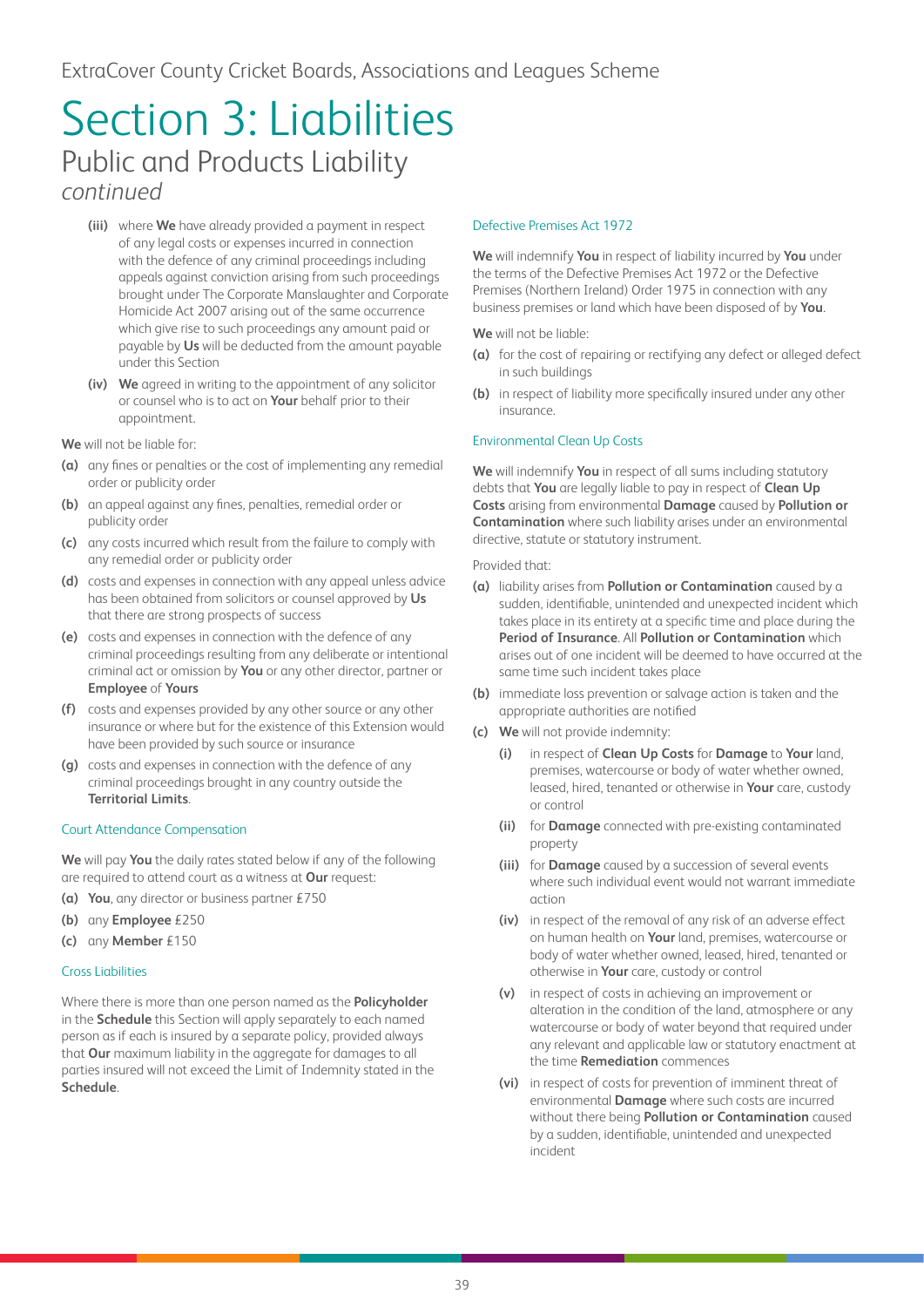- **(vii)** for **Damage** resulting from an alteration to subterranean stores of groundwater or to flow patterns
- **(viii)** in respect of costs for the reinstatement or reintroduction of flora or fauna, natural habitats or species
- **(ix)** for **Damage** caused deliberately or intentionally by **You** or where **You** have knowingly deviated from environmental protection rulings or where **You** have knowingly omitted to inspect, maintain or perform necessary repairs to plant or machinery for which **You** are responsible
- **(x)** in respect of fines or penalties of any kind
- **(xi)** for **Damage** caused by the ownership or operation on **Your** behalf of any mining operations or storage, treatment or disposal of waste or waste products other than caused by composting, purification or pre-treatment of waste water
- **(xii)** for **Damage** which is covered by a more specific insurance policy
- **(xiii)** for **Damage** caused by persons aware of the defectiveness or harmfulness of products they have placed on the market or works or other services they have performed
- **(xiv)** for **Damage** caused by disease in animals belonging to or kept or sold by **You**.

**Our** liability will not exceed £100,000 for any one occurrence and in the aggregate in any one **Period of Insurance** inclusive of all **Costs and Expenses**. This limit will form part of and not be in addition to the Limit of Indemnity stated in the **Schedule**.

#### General Data Protection Regulations

**We** will indemnify **You** in respect of legal liability under Article 82 of Regulation (EU) 2016/679 (the "General Data Protection Regulation" or the "GDPR") and the equivalent provision under the Data Protection Act 2018 (all as amended, updated or re-enacted from time to time), in connection with personal data (as defined in the Regulation) processed by **You** provided that **We** will not be liable for:

- **(a)** the payment of fines and penalties
- **(b)** the cost of replacing reinstating rectifying or erasing any personal data.

**Our** liability shall not exceed £1,000,000 or the Limit of Indemnity stated in the **Schedule**, whichever is the lower, during any one **Period of Insurance** inclusive of all **Costs and Expenses**.

#### Health and Safety at Work etc. Act 1974

**We** will indemnify **You** and at **Your** request, any director, partner, **Member** or **Employee** against legal costs and expenses incurred with **Our** written consent in the defence of any criminal proceedings brought in respect of a breach of the Health and Safety at Work etc. Act 1974 or similar legislation in Northern Ireland, the Channel Islands or the Isle of Man, committed or alleged to have been committed during the **Period of Insurance**, including legal costs and expenses incurred with **Our** written consent in an appeal against conviction arising from such proceedings.

**We** will not be liable for:

- **(a)** fines or penalties of any kind
- **(b)** proceedings or appeals in respect of any deliberate or intentional criminal act or omission
- **(c)** costs and expenses insured by any other policy.

#### Indemnity to Other Persons

**We** will at **Your** request indemnify:

- **(a)** any of **Your** directors, partners, **Members** or **Employees**
- **(b)** any officer, committee member, **Member** or other person employed by **Your** catering, social, sports, educational or welfare organisations or first-aid, medical, ambulance, fire or security services
- **(c)** any director, partner or official for whom with **Your** consent an **Employee** is undertaking private work
- **(d)** any principal or public or local authority as far as is necessary to meet the requirements of any contract or agreement entered into by **You** for the performance of work
- **(e)** any legal representative of any of the above in the event of their death

for amounts which they are legally liable in respect of which **You** would have been entitled to payment under this policy if the claim had been made against **You**.

Provided that:

- **(i)** any person is not entitled to be paid under any other insurance
- **(ii)** any person will observe, fulfil and be subject to the terms and conditions of the policy as far as they can apply
- **(iii) We** will retain the sole conduct and control of any claim
- **(iv)** the total amount **We** will pay for damages to **You** and any such persons will not exceed the Limit of Indemnity stated in the **Schedule**.

#### Legionella

Section Exclusion 9 will not apply to any discharge release or escape of Legionella or other airborne pathogens from water tanks, water systems, air conditioning plants, cooling towers and the like.

All **Pollution or Contamination** which arises out of or as a consequence of any discharge release or escape of Legionella or other airborne pathogens from water tanks, water systems, air conditioning plants, cooling towers and the like will be deemed to have occurred on the date that **You** first become aware of circumstances which have given rise to such **Pollution or Contamination**.

This indemnity only applies to claims first made against **You** during the **Period of Insurance** or within 30 days after the expiry of the **Period of Insurance**. **You** shall give notice in writing to **Us** immediately on becoming aware of circumstances which have given or may give rise to a claim under this Extension.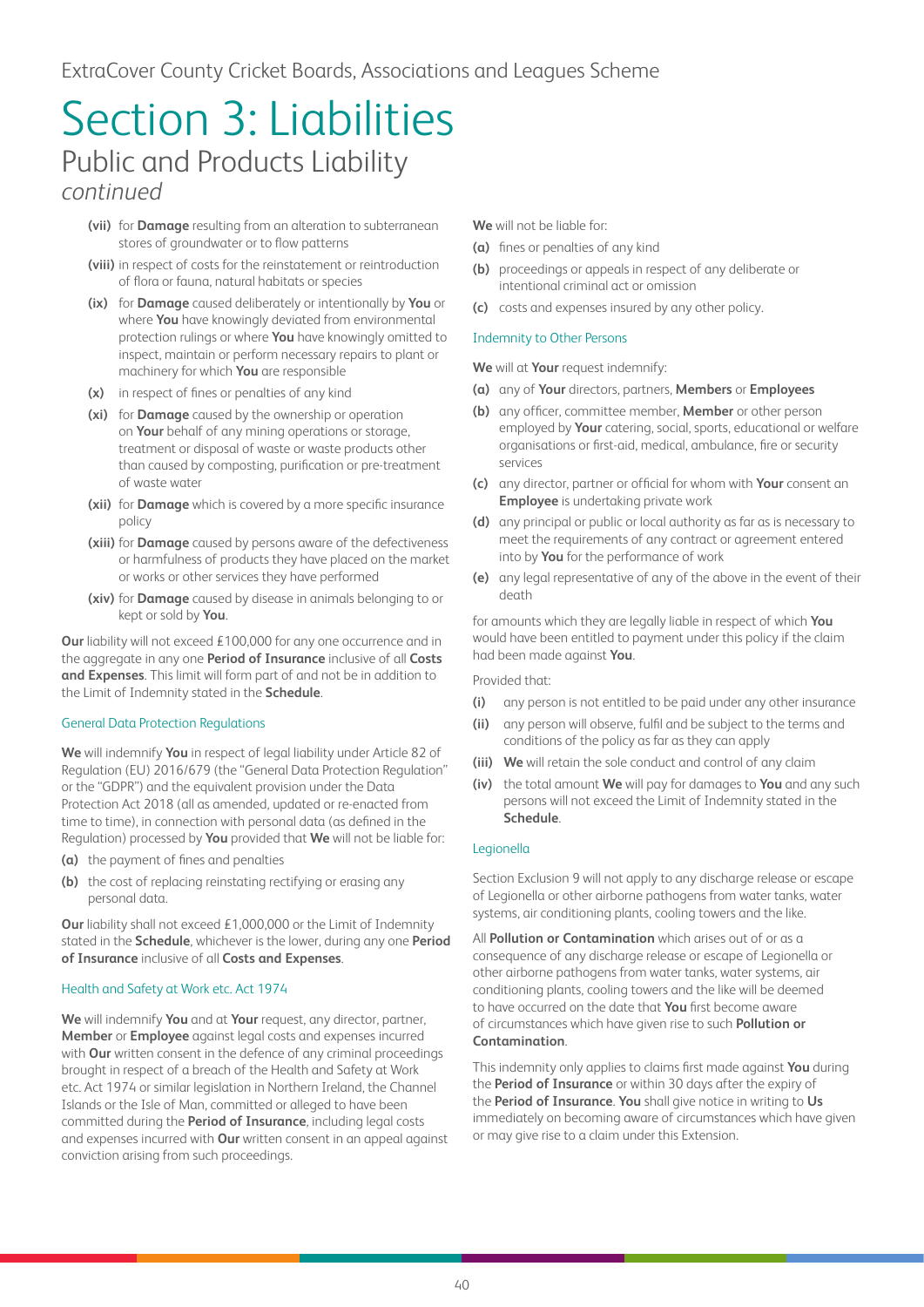**We** will not be liable:

- **(a)** if before the current **Period of Insurance You** had become aware of circumstances which have or may give rise to such **Pollution or Contamination**
- **(b)** if **You** have failed to comply with the Health and Safety Executives Approved Code of Practice – Legionnaires Disease: The control of legionella bacteria in water systems – or any subsequent amending Code of Practice.

It is a condition precedent to **Our** liability that **You** keep records evidencing compliance for **Our** inspection or produce copies of such records immediately on request.

**Our** liability will not exceed £500,000 for any one occurrence and in the aggregate in any one **Period of Insurance** inclusive of all **Costs and Expenses**. This limit will form part of and not be in addition to the Limit of Indemnity stated in the **Schedule**.

#### Libel and Slander

**We** will indemnify **You** for claims made during the **Period of Insurance** arising from any act of libel or slander committed in good faith by **You** during the **Period of Insurance** in the course of the **Business** provided that **Our** liability will apply solely to **Your** in house publications including websites and trade publications.

**Our** liability will not exceed £250,000 in any one **Period of Insurance**.

#### Member to Member Liability

**We** will indemnify any **Member** of **Your** sports or social organisations in respect of liability for accidental **Bodily Injury** or **Damage** to property sustained by fellow members of such organisations while engaged in the activities of such organisations.

#### Overseas Personal Liability

**We** will indemnify **You** or at **Your** request any director, partner, **Member** or any **Employee** or spouse of such person in respect of any amount for which they will be legally liable incurred in a personal capacity whilst temporarily outside the **Territorial Limits** in connection with the **Business**.

Provided that this indemnity shall not apply in respect of:

- **(a)** ownership or occupation of land and buildings
- **(b)** liability more specifically insured under any other insurance.

#### Products Financial Loss Extension

**We** will indemnify **You** in respect of legal liability for **Compensation** and **Costs and Expenses** in respect of **Financial Loss** first made against **You** during the **Period of Insurance**.

Where more than one claim arises out of one original cause, all claims will be deemed to have been made at the point in time when the first claim was made in writing against **You**.

**Our** liability in respect of all claims made against **You** during any one **Period of Insurance** including **Costs and Expenses** will not exceed £2,000,000.

In respect of this Extension **We** will not be liable for:

- **(a) Bodily Injury** to any person
- **(b) Damage** to property
- **(c)** nuisance or trespass, obstruction, loss of amenities or interference with any right of way, light, air or water
- **(d)** wrongful arrest, detention, imprisonment or eviction of any person, malicious prosecution or invasion of the right of privacy
- **(e)** liability caused by or arising from:
	- **(i)** actual or alleged breach of duty, breach of trust, contract neglect, misstatement, misleading statement or other act of fraud or dishonesty done or wrongfully attempted by **You** or any director or officer of **Yours** in his / her capacity as such
	- **(ii)** libel, injurious falsehood, slander of title and slander of goods, negligent statement, slander
	- **(iii)** violation of copyright laws, breach of confidentiality, any infringement, use or disclosure of a patent, or any use, disclosure or misappropriation of a trade secret
	- **(iv)** the non-performance, non-completion or delay in completion of any contract or agreement
	- **(v)** the cost of removal, repair, recovery, alteration, replacement, demolition, breaking out, dismantling, making good or recall of any materials goods or other property supplied, installed or erected by **You** or on **Your** behalf
	- **(vi)** any deliberate act or omission by or on behalf of **You**
	- **(vii)** the storage, processing or transmission of computer data by or on behalf of **You**
- **(f)** any claim which arises out of any circumstances notified to previous insurers or circumstances known to **You** at the inception of this Extension which may give rise to a claim
- **(g)** any claim brought against **You** in a court outside the **Territorial Limits**

**You** shall be responsible for the first 10% of **Compensation** and **Costs and Expenses** payable in respect of each and every claim made against **You** subject to a minimum contribution of £500 in respect of each and every claim.

#### Property in Your Custody and Control

**We** will indemnify **You** in respect of legal liability for **Damage** to premises including fixtures and fittings leased, hired or rented to **You** or those in **Your** custody and control.

**We** will not be liable for legal liability under a contract unless legal liability would have attached to **You** in the absence of such contract.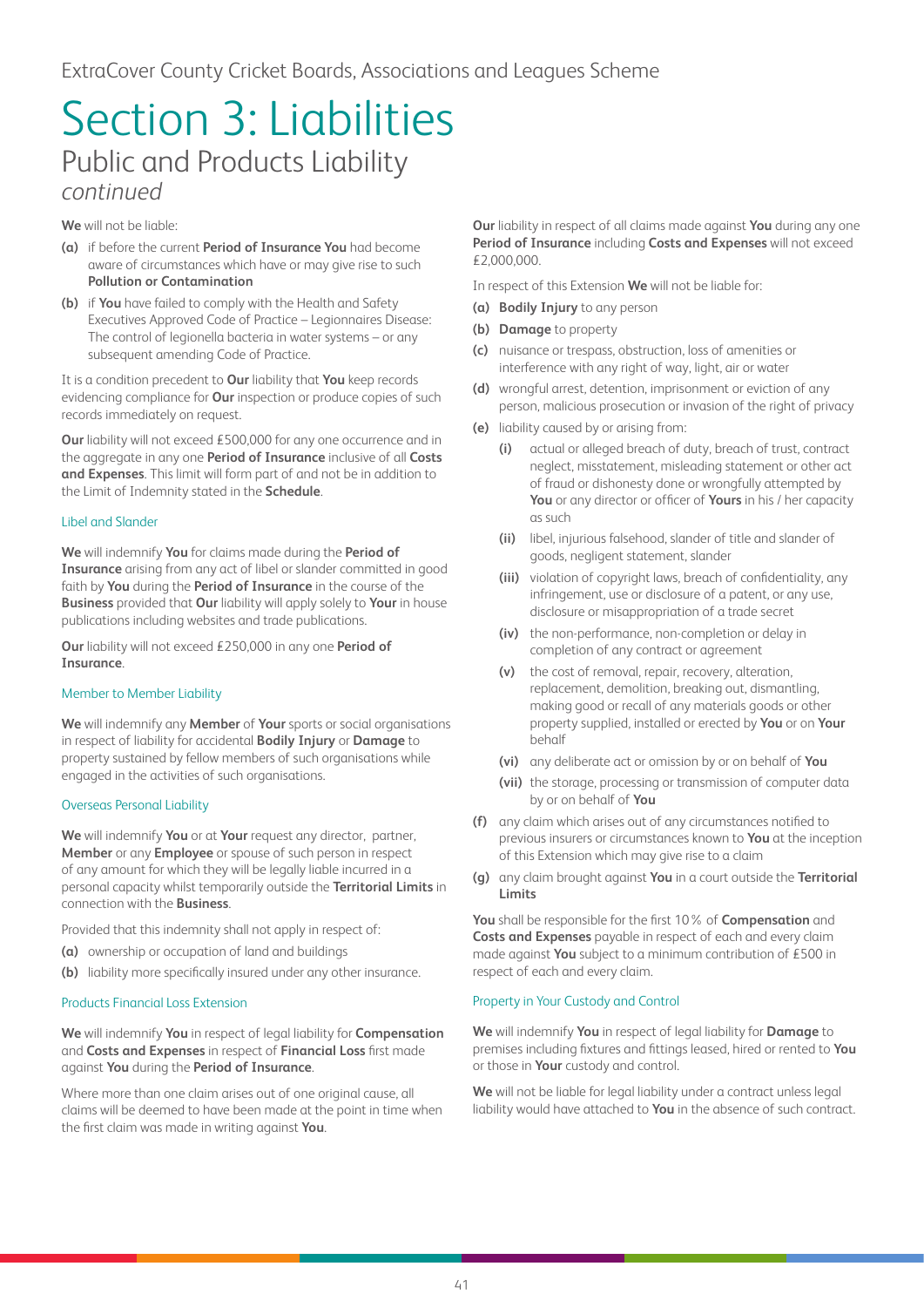#### **Conditions**

The following Conditions apply to this Section, in addition to the General Conditions and Claims Conditions at the front of this policy.

#### Discharge of Liability

**We** may at any time pay to **You** in connection with any claim or series of claims:

- **(a)** the amount of the Limit of Indemnity or
- **(b)** any lesser amount for which such claim or claims can be settled less any sum or sums already paid as **Compensation**.

On payment **We** shall relinquish the conduct and control of and be under no further liability in connection with such claim or claims except for the payment of **Costs and Expenses** incurred prior to the date of such payment.

#### **Exclusions**

#### The following Exclusions apply to this Section in addition to the General Exclusions at the front of this policy.

**We** will not be liable under this Section in respect of:

- **1. Bodily Injury** to any **Employee** arising out of and in the course of their employment in the **Business**
- **2. Bodily Injury** or **Damage** arising from the ownership, possession or use by **You** or on **Your** behalf of:
	- **(a)** any aircraft, aerospatial device, hovercraft or watercraft other than hand propelled watercraft and other watercraft not exceeding 7 metres in length
	- **(b)** any mechanically propelled vehicle (or trailer attached thereto) licensed for road use other than liability arising from:
		- **(i)** the use of plant as a tool of the trade on site or at the **Premises**
		- **(ii)** in respect of the loading or unloading of such vehicle; or
		- **(iii)** the movement of any such vehicle not the property of **You** which is interfering with the performance of the **Business**

but this indemnity shall not apply if, in respect of such liability, compulsory insurance or security is required under any legislation governing the use of the vehicle

- **3. Damage** to:
	- **(a)** property owned by or leased, hired or rented to **You** other than as insured under Property in Your Custody or Control Extension of this Section
	- **(b)** property belonging to **You** or held in **Your** care, custody or control other than:
		- **(i)** personal property of directors, partners, **Members** or **Employees**
		- **(ii)** the property of customers or visitors temporarily on or about the **Premise**
		- **(iii)** as insured under Property in Your Custody or Control Extension
- **4. Products** other than:
	- **(a)** food or beverages for consumption on the **Premises** by **Your** directors, partners, **Employees** or visitors
	- **(b)** the disposal of furniture and office equipment originally intended solely for use by **You** in connection with the **Business** and which is no longer required for that purpose
- **5. Damage** to **Products** or the cost of making good or recalling such **Products** or the cost of rectifying defective work
- **6. Damage** to property which **You** or any of **Your Employees** are or have been working on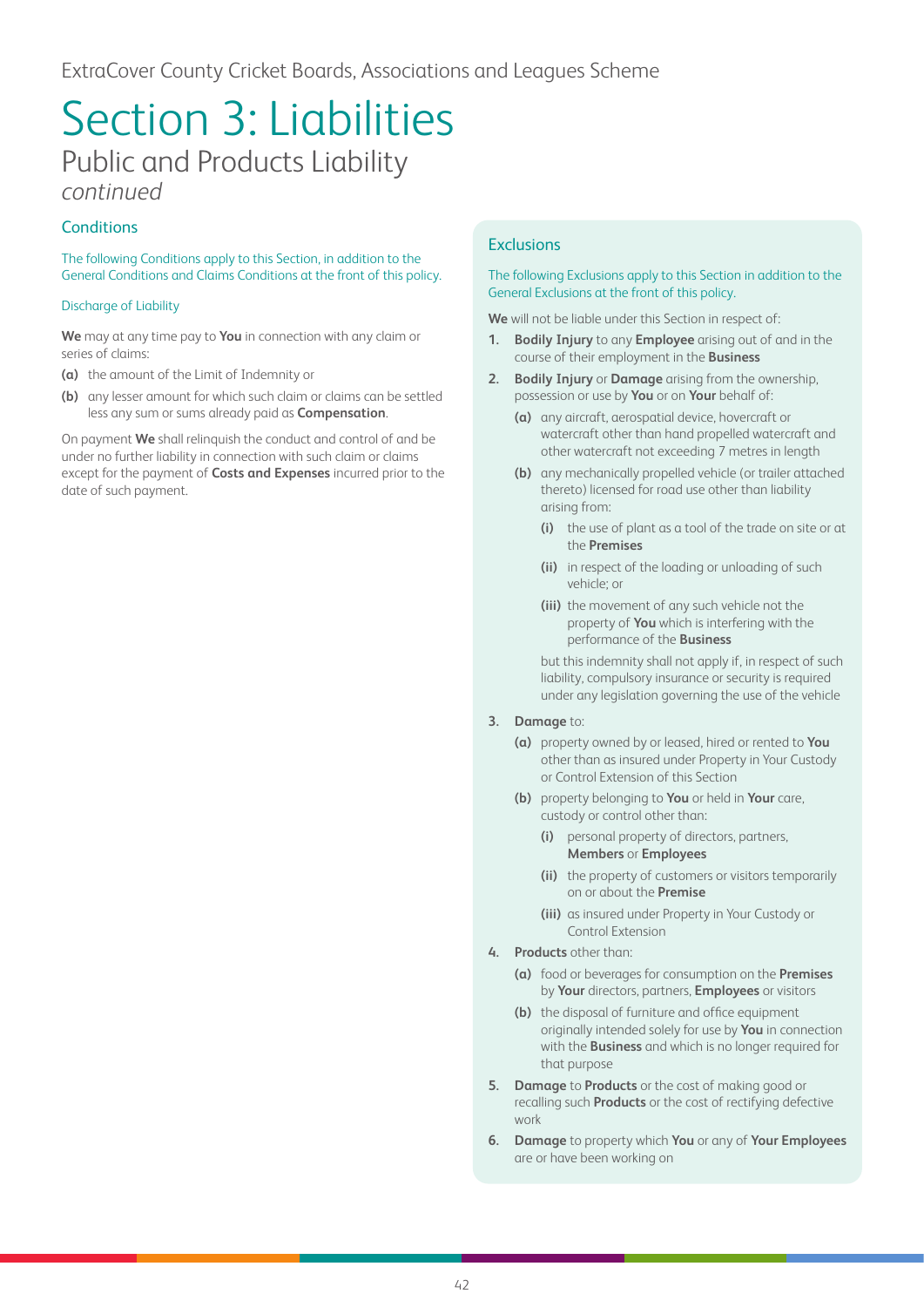- **7.** fines, penalties or liquidated, punitive or exemplary damages or any additional damages resulting from the multiplication of compensatory damages or other noncompensatory damages
- **8.** liability arising from or caused by the provision of advice or any plan, design, formula or specification given separately for a fee or for which a fee is normally charged
- **9.** liability in respect of **Pollution or Contamination** other than that caused by a sudden identifiable unintended and unexpected incident which takes place in its entirety at a specific time and place during any one **Period of Insurance** provided that:
	- **(a)** all **Pollution or Contamination** which arises out of any one incident shall be deemed to have occurred at the time such incident takes place
	- **(b) Our** liability for all **Compensation** payable in respect of all **Pollution or Contamination** which is deemed to have occurred during any one **Period of Insurance** shall not exceed in the aggregate the Limit of Indemnity stated in the **Schedule**
	- **(c)** this exclusion does not apply to the United States of America and/or Canada and/or their dependencies or trust territories
- **10.** liability in respect of **Pollution or Contamination** occurring in the United States of America and/or Canada and/or their dependencies or trust territories
- **11.** liability arising in connection with any visits to or work on any **Offshore Installation** or any support vessel for any **Offshore Installation** or whilst in transit to or from any **Offshore Installation** or support vessel
- **12. (a)** exposure to
	- **(b)** inhalation of
	- **(c)** fears of the consequences of exposure to or inhalation of
	- **(d)** the costs incurred by anyone in repairing, removing, replacing, recalling, rectifying, reinstating or managing (including those of any persons under any statutory duty to manage) any property arising out of the presence of **Asbestos** including any products containing **Asbestos**
- **13.** liability directly or indirectly caused by or consisting of or arising from:
	- **(a)** authorised or unauthorised transmission of **Electronic Data**
	- **(b)** the content of any website, **Your** email, intranet or extranet
	- **(c)** erasure, loss, distortion, corruption or alteration of **Electronic Data** or any loss of use resulting in reduction of functionality
- **(d)** failure of electronic, electromechanical data processing or electronically controlled equipment or **Electronic Data** to correctly recognise any given date or to process data or to operate properly due to a failure to recognise any given date
- **14.** any liability which is insured by or would but for the existence of this Section be insured by any other policy except in respect of any excess beyond the amount payable under such other section had this insurance not been effected
- **15. Bodily Injury** or **Damage** to property caused by or in connection with any work on or in:
	- **(a)** docks, harbours or railways
	- **(b)** watercraft
	- **(c)** chemical or petrochemical works, oil or gas refineries or storage facilities
	- **(d)** aircraft, airports or airfields
	- **(e)** power stations
	- **(f)** nuclear power stations
	- **(g)** any installation where nuclear processing is undertaken
	- **(h)** towers, steeples, chimney shafts, blast furnaces, viaducts, bridges, flyovers, dams, motorways, quarries, mines or collieries
- **16. Products** which with **Your** knowledge are exported directly or indirectly to the United States of America or Canada
- **17.** any **Products** which with **Your** knowledge are used in the aircraft, space, petro-chemical, gas, offshore, ship building and repair or nuclear industries
- **18.** any **Products** which with **Your** knowledge are to be used in the motor industry other than those not affecting the safety, stability, steering or braking of the vehicle
- **19.** liability caused by or arising from **Products** where the action is brought against **You** in any country not being a member of the European Union where **You** have a branch or a parent or a subsidiary company or are represented by a person or company holding **Your** Power of Attorney
- **20. Bodily Injury** or **Damage** arising directly or indirectly and regardless of any other cause contributing concurrently or in any sequence, originating from, caused by, arising out of, contributed to by, resulting from, or otherwise in connection with a **Communicable Disease** or the fear or threat (whether actual or perceived) of a **Communicable Disease**
- **21.** the **Excess** stated in the **Schedule**.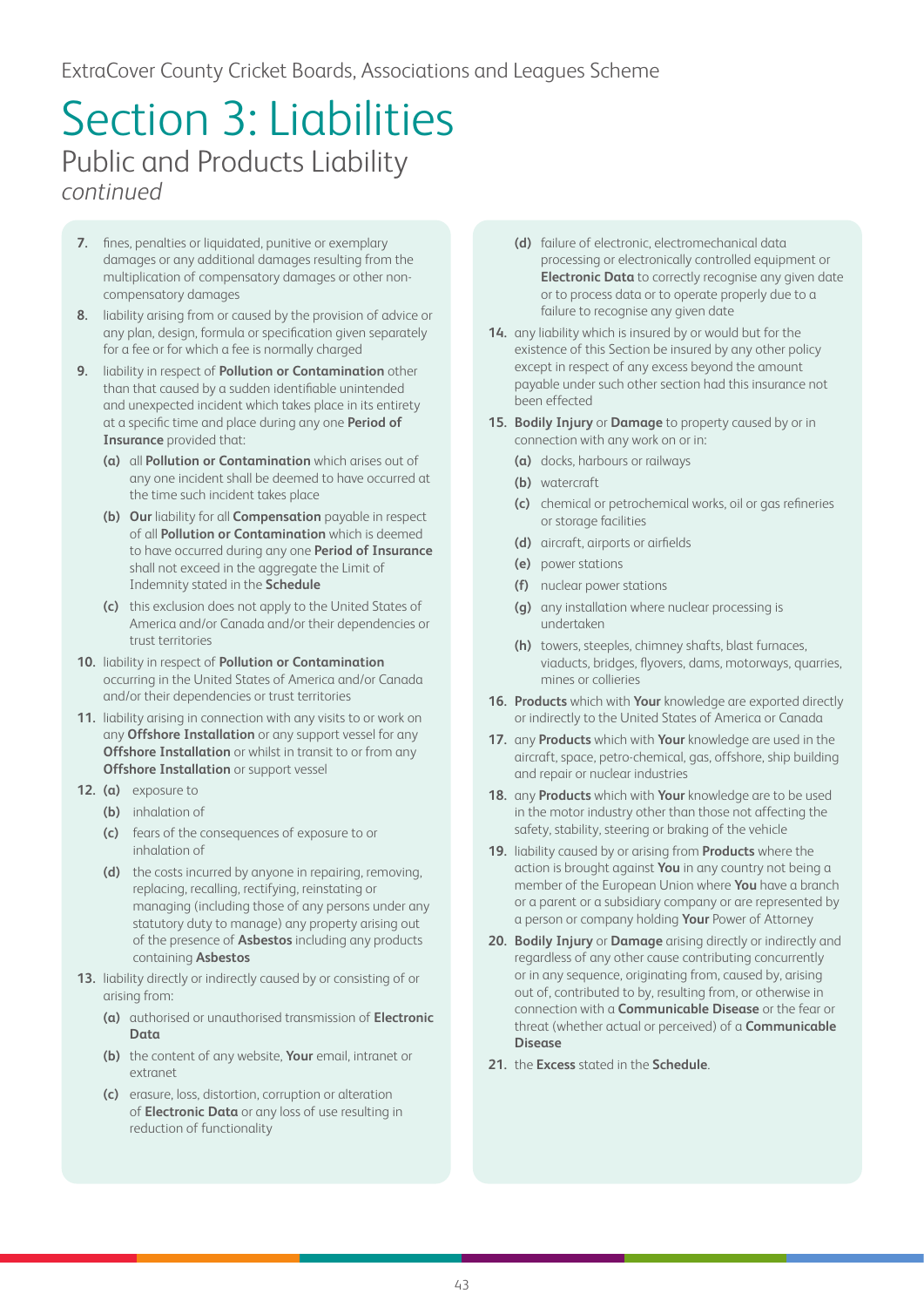# <span id="page-44-0"></span>Section 4: Personal Accident

#### **Your Schedule** will show if this Section is operative

#### **Definitions**

The following Definitions apply to this Section in addition to the General Definitions at the front of this policy and keep the same meaning wherever they appear in the Section, unless an alternative definition is stated to apply.

#### Additional Insured Person

An individual who is not a member of the emergency services whilst engaged in trying to save the life of an **Insured Person**.

#### Benefit

The sum or sums of money that **We** have agreed to pay as shown in the **Schedule**.

#### Capital Benefit

A **Benefit** that is not payable at a weekly rate.

#### First Aid Expenses

Expenses necessarily incurred by the **Insured Person** or **You** on behalf of the **Insured Person** for immediate and urgent treatment due to the **Insured Person** having sustained **Injury** which results in a valid claim for any of the **Benefits** for **Insured Events 1.** Death or **7. Permanent Total Disablement**, or any **Insured Event** under **Permanent Partial Disablement**.

#### Hospital

Any National Health Service Trust or registered private Hospital in the **Territorial Limits** licensed by a recognised body for the undertaking of surgical operations.

#### Hospitalisation

Any continuous period of 24 hours during which time the **Insured Person(s)** has been confined to **Hospital**.

#### Injury

Bodily injury caused by:

- **(a)** accidental violent external and visible means
- **(b)** unavoidable exposure to the elements
- **(c)** accidental drowning, gassing or poisoning

occurring within 12 months from the date of the accident causing the Injury.

#### Insured Events

- **1.** Death
- **2. Loss of Hearing**
- **3. Loss of Internal Organ**
- **4. Loss of Limb**
- **5. Loss of Sight**
- **6. Loss of Speech**
- **7. Permanent Total Disablement**
- **8. Temporary Total Disablement**

#### Insured Person

Any **Member** , player, umpire, scorer, official or coaching staff of the insured County Cricket Board, Association or League aged less than 85.

#### Loss

A loss or series of losses arising out of or consequent upon or contributed to directly or indirectly by one originating event.

#### Loss of Hearing

Total and permanent Loss of Hearing in one or both ears which has lasted for three consecutive months of the **Insured Persons** lifetime and at the end of that period in the opinion of an independent **Qualified Medical Practitioner** is beyond hope of improvement.

#### Loss of Internal Organ

Total and permanent loss by removal or total and permanent effective loss of use of one lung or one kidney or the spleen or the liver.

#### Loss of Limb

- Total and permanent loss:
- **(a)** by physical separation
- **(b)** of use

of a hand, arm, leg or foot.

#### Loss of Sight

Total and permanent loss of sight which will be considered as having occurred:

- **(a)** in both eyes if the **Insured Persons** name has been added to the Register of Blind Persons maintained by the government on the authority of a fully qualified ophthalmic specialist; or
- **(b)** in one eye if the degree of sight remaining after correction is either:
	- **(i)** 3/60 or less on the Snellen Scale
	- **(ii)** between 3/60 and 6/60 on the Snellen Scale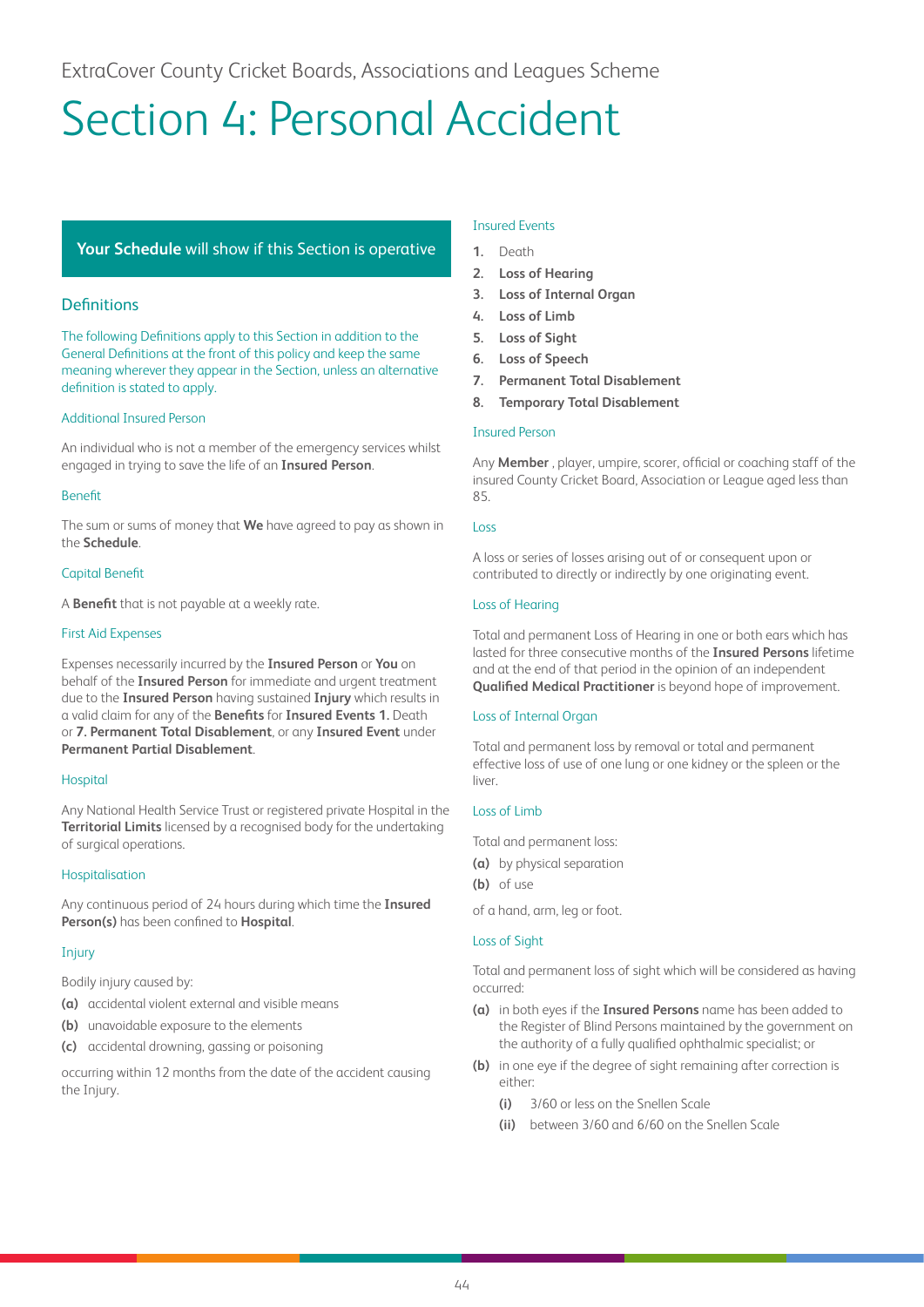ExtraCover County Cricket Boards, Associations and Leagues Scheme

# Section 4: Personal Accident *continued*

The maximum amount payable:

- **(a)** in respect of **(a)** will not exceed the Loss of Sight **Benefit** as shown in the **Schedule**
- **(b)** in respect of:
	- **(b) (i)** 100% of the Loss of Sight **Benefit** as shown in the **Schedule**
	- **(b) (ii)** 10% of the Loss of Sight **Benefit** as shown in the **Schedule**.

#### Loss of Speech

Total and permanent loss of the ability to speak or communicate verbally.

#### Medical Expenses

Any reasonable costs necessarily incurred for medical, surgical or other diagnostic or remedial treatment given or prescribed by a **Qualified Medical Practitioner** and any hospital, nursing home or ambulance charges.

#### Operative Time of Cover

Whilst the **Insured Person** is at any ground or premises in the **Territorial Limits** where **You** have agreed a fixture, organised training or other official County Cricket Board, Association or League activity, including travel directly to and from such activities.

#### Permanent Partial Disablement

**Insured Events 2. Loss of Hearing, 3. Loss of Internal Organ, 4. Loss of Limb, 5. Loss of Sight and 6. Loss of Speech**.

#### Permanent Total Disablement

Disablement other than **Loss of Sight, Loss of Hearing, Loss of Speech, Loss of Limb or Loss of Internal Organ** which:

- **(a)** entirely prevents the **Insured Person** from engaging in or attending to their usual business, profession or occupation of each and every kind
- **(b)** lasts for more than 12 months from the date of the accident
- **(c)** is beyond hope of improvement.

#### Permanent Total Disablement – Continental Scale of Compensation

Compensation under **Permanent Total Disablement** is extended to include the following **Benefit** subject to a maximum total of 100% in the aggregate:

#### **1. Permanent Total Disablement** 100%

- **2.** Permanent loss by physical separation of:
	- **(a)** one thumb:
		- **(i)** both phalanges 30%
		- **(ii)** one phalanx 15%
	- **(b)** one index finger:
		- **(i)** three phalanges 20%
		- **(ii)** two phalanges 13%
- **(iii)** one phalanx 6%
- **(c)** one other finger:
	- **(i)** three phalanges 10%
	- **(ii)** two phalanges 6%
	- **(iii)** one phalanx 3%
- **(d)** one great toe:
	- **(i)** two phalanges 15%
	- **(ii)** one phalanx 7.5%
- **(e)** one other toe:
	- **(i)** three phalanges 5%
	- **(ii)** two phalanges 3%
	- **(iii)** one phalanx 1.5%
- **3.** Permanent total loss of use of:
	- **(a)** Shoulder or Elbow 25%
	- **(b)** Wrist, Hip, Knee or Ankle 20%
- **4.** Removal by Surgical Operation of Lower Jaw 30%
- **5.** Sickness resulting in **Loss Of Sight** or **Permanent Total Disablement** by Paralysis 20%

which the **Insured Person** has survived for at least one month from the date of the occurrence.

In the event of Partial loss for 2 above proportionately lower percentage of compensation will be payable.

#### Physiotherapy Treatment

The treatment of **Injury** by physical manipulation, massage, remedial exercise and/or the application of heat, light, Ultraviolet or Infra Red Rays, Electrical Current or Ultrasound waves by a qualified physiotherapist.

#### Qualified Medical Practitioner

A doctor or specialist who is registered or licensed to practice medicine, ophthalmology, or dentistry under the laws of the country in which they practice and who is not:

- **(a)** an **Employee** of **Yours**; or
- **(b)** the **Insured Person**; or
- **(c)** the Spouse of the **Insured Person**; or
- **(d)** a member of the immediate family of the **Insured Person**.

#### Temporary Total Disablement

Disablement which completely prevent the **Insured Person** from performing each and every function of their **Usual Occupation**.

#### Usual Occupation

The tasks, duties and other functions which the **Insured Person's** employer normally pays the **Insured Person** to perform in connection with their employment.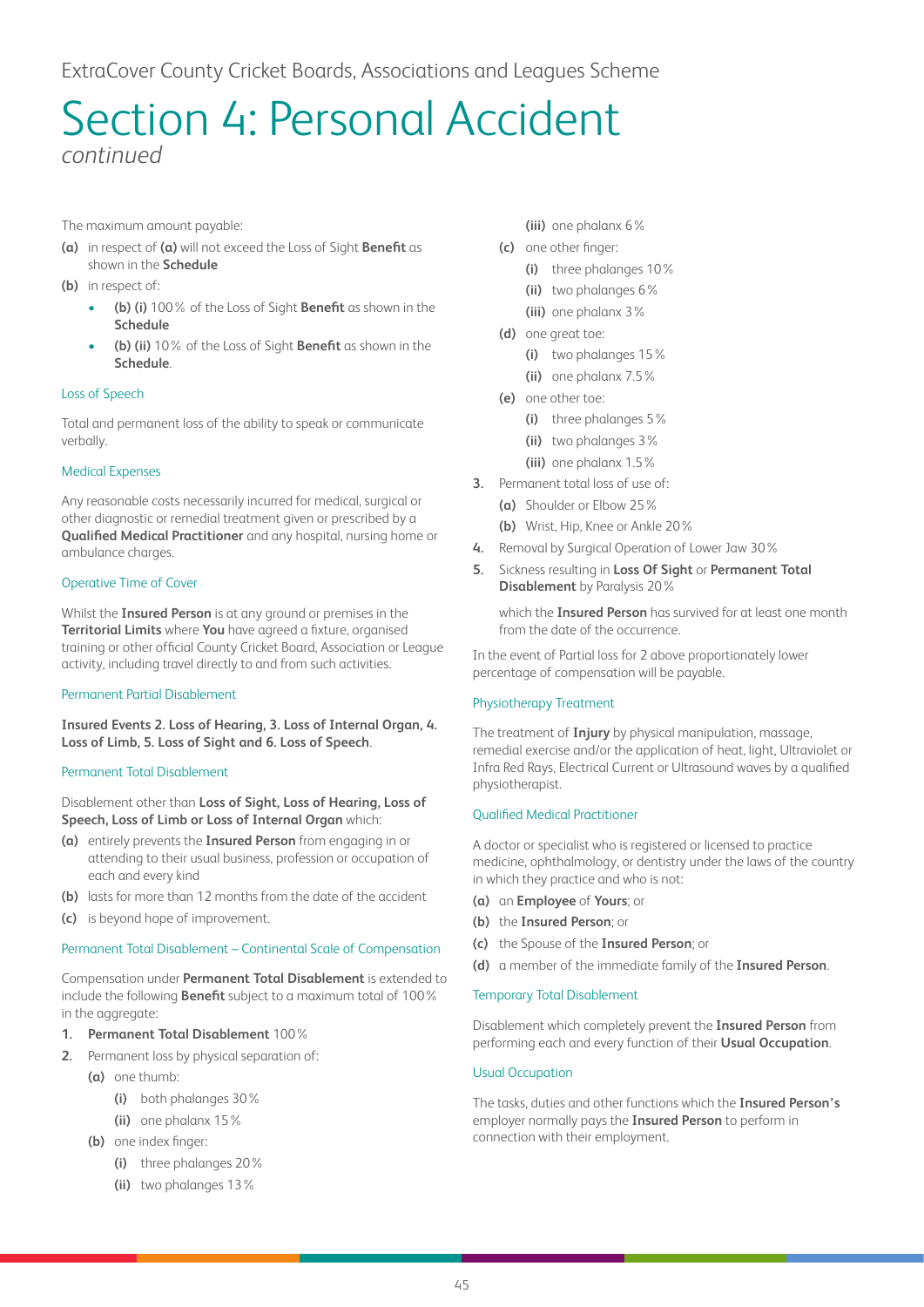#### Weekly Benefit

The amount shown in the Scale of Compensation that **We** will pay to **You** for each complete working week, during any period of **Temporary Total Disablement** of an **Insured Person**.

#### Cover

#### Standard Cover

Where Standard Cover is shown as operative in the **Schedule** Covers 1 to 3 will apply in accordance with the Standard Cover Scale of Compensation specified in the **Schedule**.

#### Gold Cover

Where Gold Cover is shown as operative in the **Schedule** Covers 1 to 12 will apply in accordance with the Gold Cover Scale of Compensation specified in the **Schedule**.

#### 1. Personal Accident

**We** will pay **You** the **Benefit** if any **Insured Person** sustains **Injury** during the **Period of Insurance** and **Operative Time of Cover** which solely, directly and independently of any other cause results in one of the **Insured Events**.

#### 2. Dental/Optical Treatment - cost of repair/replacement of broken/cracked spectacles or dentures

**We** will pay for any dental or optical treatment expenses and/ or the cost of repair/replacement of broken/cracked spectacles or dentures reasonably incurred by an **Insured Person** in direct connection with any accident occurring during the **Period of Insurance** whilst engaging in Club activities.

**We** will not pay for the replacement or repair of contact lenses or property otherwise insured.

**Our** liability will not exceed the amount specified in the **Schedule** in respect of any one accident.

#### 3. Hospitalisation Benefit

If as a result of having sustained **Injury** an **Insured Person** is admitted to **Hospital** as an in-patient for a period of not less than 24 hours on the recommendation of the **Insured Persons** own general practitioner or an appropriate doctor attached to the **Hospital**, **We** will pay **You** up to the amount specified in the **Schedule**.

#### 4. Additional Insured Persons

The following **Additional Insured Persons** are covered by this Section provided they are not insured elsewhere under this policy.

The maximum amount payable for **Additional Insured Persons** is £300,000 in respect of any one Loss.

#### **Members of the Public Rendering Assistance**

If within the **Period of Insurance** an individual who is not a member of the emergency services whilst trying to save the life of an **Insured Person** sustains **Injury** which, within twelve (12) months solely, directly and independently of any other cause results in Death, **Permanent Partial Disablement** or **Permanent Total Disablement We** will at **Your** request pay the following sum to each such individual or their legal representatives:

- **(a)** Death £30,000
- **(b) Permanent Partial Disablement** £30,000
- **(c) Permanent Total Disablement** £30,000

#### 5. Bereavement Counselling

If within the **Operative Time of Cover** an **Insured Person** or **Additional Insured Person** sustains **Injury** resulting in Death **We** will indemnify **You** for fees charged by a bereavement counsellor registered with the British Association for Counselling and Psychotherapy for up to five one hour sessions of bereavement counselling for the Spouse and/or Dependant Adult and/or Dependant Child(ren) of the **Insured Person** where such counselling is on the medical advice of a **Qualified Medical Practitioner**.

**Our** liability will not exceed £2,000 in respect of any one **Insured Person**.

#### 6. First Aid Expenses

**We** will pay up to a maximum of:

- **(a)** £25,000 for **First Aid Expenses** in respect of any one **Insured Person**
- **(b)** £1,000 in respect of:
	- **(i)** a workplace defibrillator following **Damage**
	- **(ii)** its consumables which require replacement

arising solely as a consequence of use whilst trying to save the life of an **Insured Person**.

#### 7. Fracture Benefit

If within the **Operative Time of Cover** an **Insured Person**  sustains **Injury** resulting in a break to the full thickness of a bone that does not result in a claim payment under any other **Benefit**  of this Section **We** will pay for fracture of the:

- **(a)** hip or pelvis (excluding coccyx or thigh) £1,000
- **(b)** femur or heel £750
- **(c)** skull (excluding jaw and nose), lower leg, collar bone, ankle, elbow, upper or lower arm (including the wrist but not a Colles fracture) £500
- **(d)** spine (vertebrae but excluding coccyx) £1,000
- **Our** liability will not exceed £5,000 for all fractures.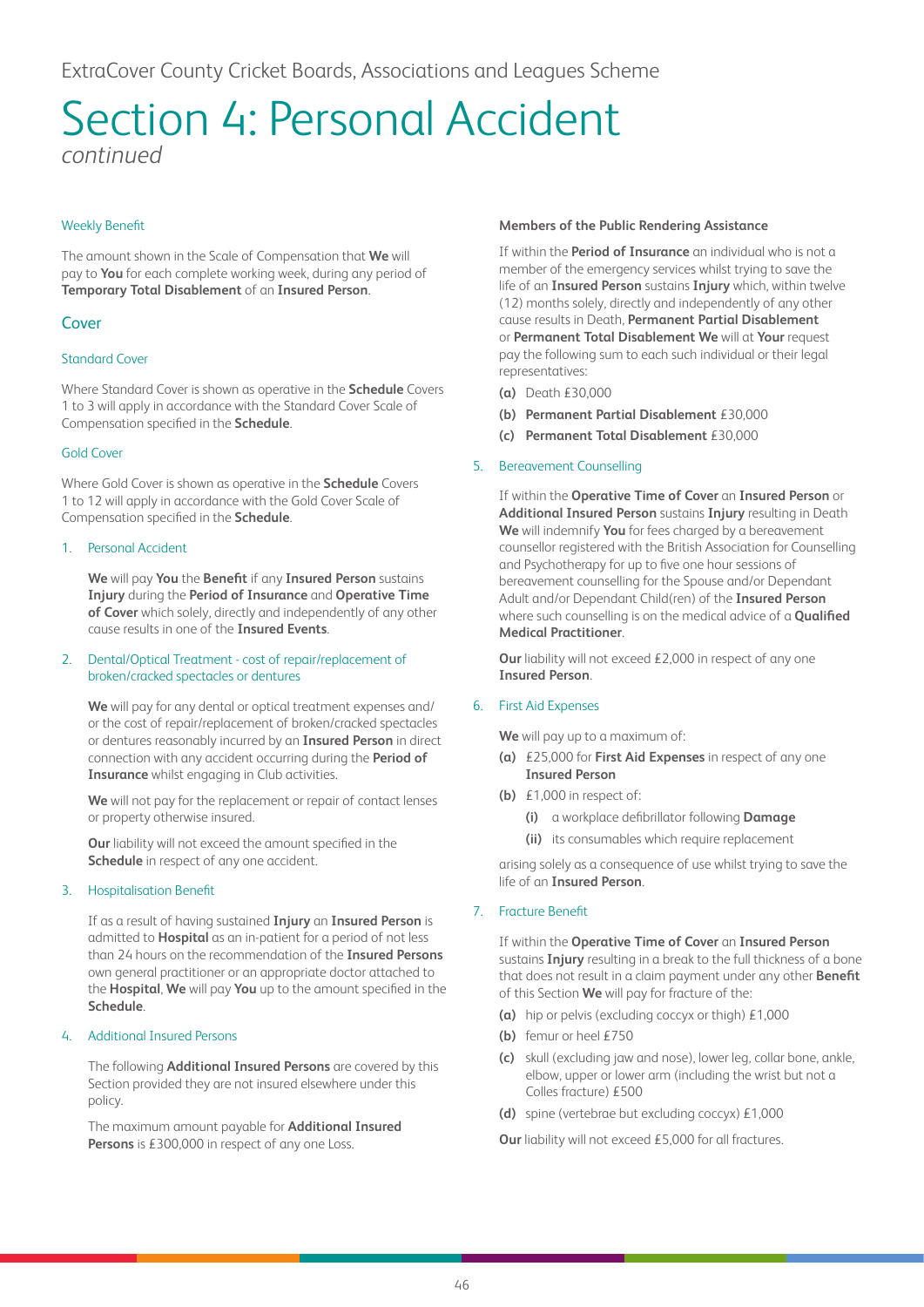**We** will pay under this extension of Cover once during the lifetime of the policy if the **Insured Person** is diagnosed with osteoporosis prior to or as a result of the **Injury** that results in a claim under this Section.

#### 8. Funeral Expenses and urgent Estate Expenses

If within the **Operative Time of Cover** an **Insured Person** or **Additional Insured Person** sustains **Injury** resulting in payment of the Death **Benefit** of that **Insured Person**, **We** will in addition pay to their legal representatives:

- **(a)** the reasonable costs incurred with the **Our** prior written consent for the funeral expenses of that **Insured Person Our** liability will not exceed £10,000 in respect of any one **Insured Person**.
- **(b)** reasonable expenses necessarily incurred as a direct consequence of the Death of the **Insured Person** which require immediate payment by the executor to the estate of the **Insured Person** whilst the administration of the estate is being arranged.

**Our** liability will not exceed £2,000 in respect of any one **Insured Person**.

#### 9. Additional Hospitalisation Benefits

If within the **Operative Time of Cover** an **Insured Person** sustains **Injury** which results in **Hospitalisation** on the recommendation of a **Qualified Medical Practitioner We** will pay **You** the following amounts:

**(a) Coma Benefit**

If the **Insured Person** is in a Coma an additional sum of £25 for each full day of the Coma.

#### **(b) Convalescence Benefit**

£25 for each continuous twenty four (24) hour period of convalescence immediately following **Hospitalisation** during which the **Insured Person** is confined to their home or a registered nursing home on the recommendation a **Qualified Medical Practitioner**.

**Our** liability will not exceed £5,000 in respect of any one **Insured Person**.

#### 10. Independent Financial Advice

If within the **Operative Time of Cover** an **Insured Person** or **Additional Insured Person** sustains **Injury** resulting in **Death** or **Permanent Partial Disablement** or **Permanent Total Disablement We** will indemnify **You** up to £2,500 for the benefit of the **Insured Person** for fees charged by an **Independent Financial Adviser** authorised and regulated by the **Financial Conduct Authority** to provide the **Insured Person** with two sessions of professional financial advice.

#### 11. Rehabilitation Expenses

If within the **Operative Time of Cover** an **Insured Person** sustains **Injury** that **We** agree is likely to result in **Permanent Partial Disablement**, **Permanent Total Disablement Benefit** or **Temporary Total Disablement** becoming payable **We** will pay for rehabilitation and necessary travel costs to facilitate the **Insured Person's** return to employment or adjustment to their permanent disability provided that the:

- **(a) Insured Person** was not over sixty five (65) years of age when **Injury** occurred
- **(b) Insured Person** was an **Employee** of **Yours**
- **(c) Our** prior written approval of any rehabilitation or transport costs is obtained
- **(d)** the **Insured Persons** rehabilitation plan is under **Our** supervision

The amounts payable in respect of any one **Insured Person** are:

- **(a)** up to £1,000 for Physiotherapy
- **(b)** up to £100 per week for reasonable expenses necessarily incurred for the services of a taxi or other additional travel costs to convey the **Insured Person** from their usual place of employment or residence to **Hospital**.

**Our** liability will not exceed £3,000 in respect of any one **Insured Person**

**(c)** up to 50% of the **Benefit** paid for **Temporary Total Disablement** or £250 per week whichever the lesser amount up to a maximum of fifty two(52) weeks for other rehabilitation costs planned for returning the **Insured Person** to employment

or

up to the **Benefit** paid for **Permanent Partial Disablement** or **Permanent Total Disablement** or £25,000 whichever the lesser amount up to a maximum of fifty two(52) weeks for other rehabilitation costs planned for returning the **Insured Person** to employment

- **(d)** up to £10,000 for the costs of prosthesis including any consultation costs
- **(e)** up to £20,000 costs and associated expenditure of Specialist Equipment for the purpose of participation in a sport that forms part of the **Insured Persons** rehabilitation plan is under **Our** supervision.

#### 12. Trauma Counselling

#### If within the **Operative Time of Cover** an **Insured Person** or **Additional Insured Person**:

- **(a)** is a victim of an unprovoked malicious assault by another person that has been reported to the police; or
- **(b)** directly witnesses an act of Terrorism and are interviewed by the police as a witness; or
- **(c)** directly witnesses the Death or **Permanent Partial Disablement** or **Permanent Total Disablement** of: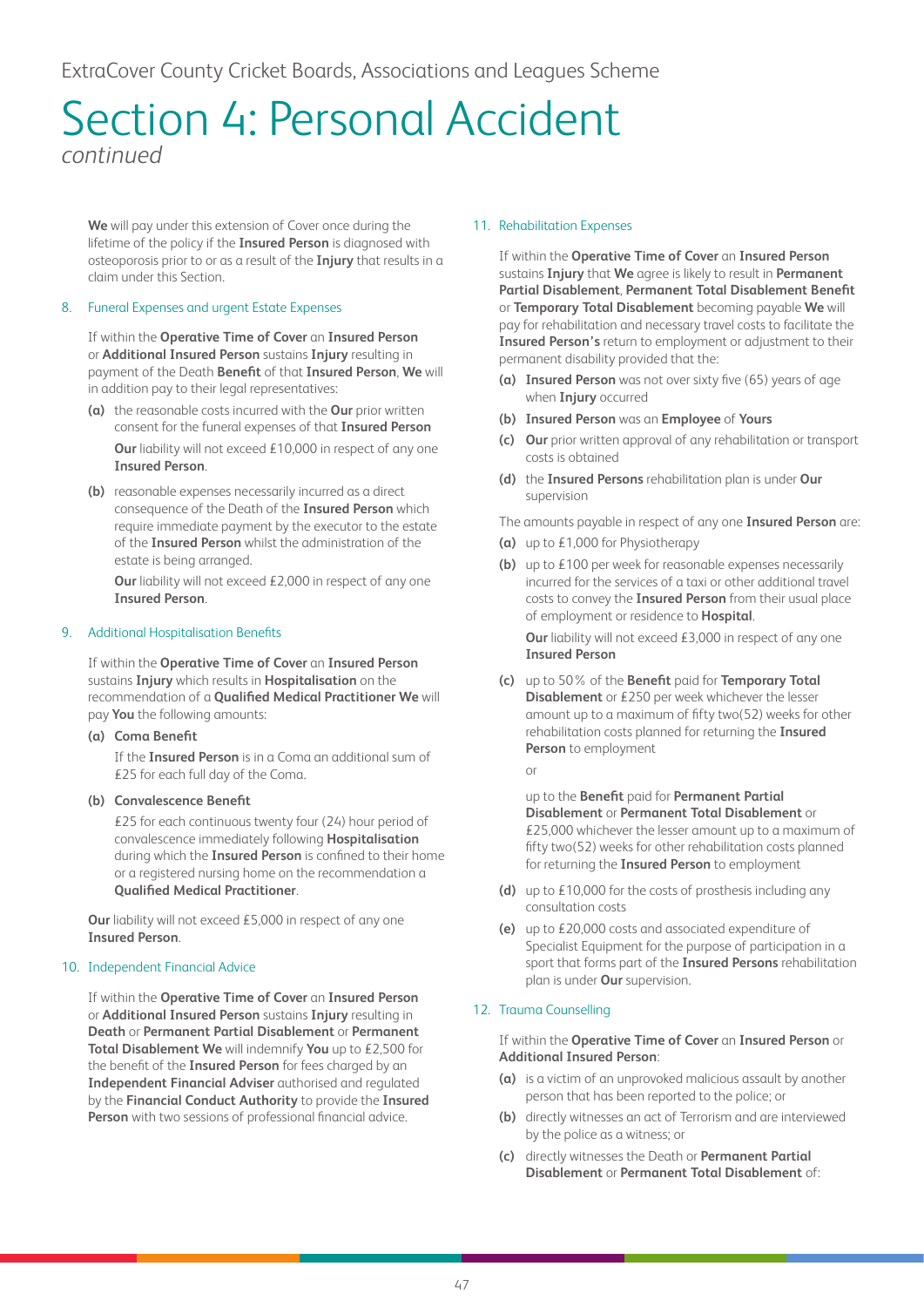- **(i)** their parent; or
- **(ii)** Spouse; or
- **(iii)** Child; or
- **(iv)** Dependant Child; or
- **(v)** Dependant Adult; or
- **(vi)** colleague at **Your Premises**
- **(d)** sustains **Injury** which resulting in **Permanent Partial Disablement** or **Permanent Total Disablement**

and are diagnosed by a **Qualified Medical Practitioner** as suffering from post-traumatic stress disorder within 90 days of the above mentioned incidents **We** will indemnify **You** for the benefit of the **Insured Person** fees charged by a trauma counsellor registered with the British Association for Counselling and Psychotherapy for up to five one hour sessions of counselling for the **Insured Person**.

**Our** liability will not exceed £2,500 in respect of any one **Insured Person**.

#### Maximum Amount Payable

**We** will pay:

- **(a)** the **Capital Benefit** for **Insured Events 1** to **7** shown in the **Schedule** for any one **Insured Person**
- **(b)** the **Weekly Benefit** for **Insured Event 8**, with payment being made at 4 weekly intervals but not payable for more than 104 weeks from the date the disablement started.

The **Benefit** will not be payable for more than one **Insured Event 1** to **7** in respect of any one **Insured Person** identified as covered by this Section.

Payment in respect of **Insured Event 8** will cease if the **Benefit** under **Insured Event 1** to **7** becomes payable. Any sums paid under **Insured Event 8** will be deducted from the amount of **Benefit** payable under **Insured Event 1** to **7**.

**We** will not be liable for any amount in excess of the maximum accumulation limit of £1,000,000 in respect of any one accident. If the aggregate amount of all benefits payable exceeds the maximum accumulation limit, the **Benefit** payable for each **Insured Person** shall be proportionately reduced until the total of all benefits does not exceed the maximum accumulation limit.

The maximum **Benefit** payable in respect of Death of an **Insured Person** under 16 years of age or under 18 years of age and in fulltime education will not exceed £2,500 or the **Benefit** stated in the **Schedule** whichever is the lower.

The maximum **Benefit** payable in respect of Death or any **Permanent Partial Disablement Benefit** for an **Insured Person** between the ages of 80 and 85 will not exceed £5,000.

The **Temporary Total Disablement Benefit** will not be paid for an **Insured Person** over the age of 80.

#### **Conditions**

The following Conditions apply to this Section in addition to the General Conditions and Claims Conditions at the front of this policy.

#### Claims Evidence Condition

If **You** do not comply with this Condition **You** will not be covered and **We** will not pay **Your** claim.

- **(a)** The **Insured Person** must as early as possible seek the attention of a **Qualified Medical Practitioner** in the event of **Injury** which causes or may cause a claim and all certificates, information and evidence required by **Us** in connection with that **Injury** is to be provided at **Your** or the **Insured Persons** expense
- **(b)** All medical records, notes and correspondence in connection with a claim or a related pre-existing condition must be made available upon request to any medical adviser appointed by **Us** and that medical adviser is to be allowed to make an examination of the **Insured Person** as often as necessary
- **(c)** In the case of Death of the **Insured Person We** will be entitled to have a post mortem examination at **Our** expense.

#### Alteration in Risk

It is a condition precedent to **Our** liability that **You** must give immediate notice to **Us** of any change to the occupation of any **Insured Person** from that which **You** originally advised **Us**.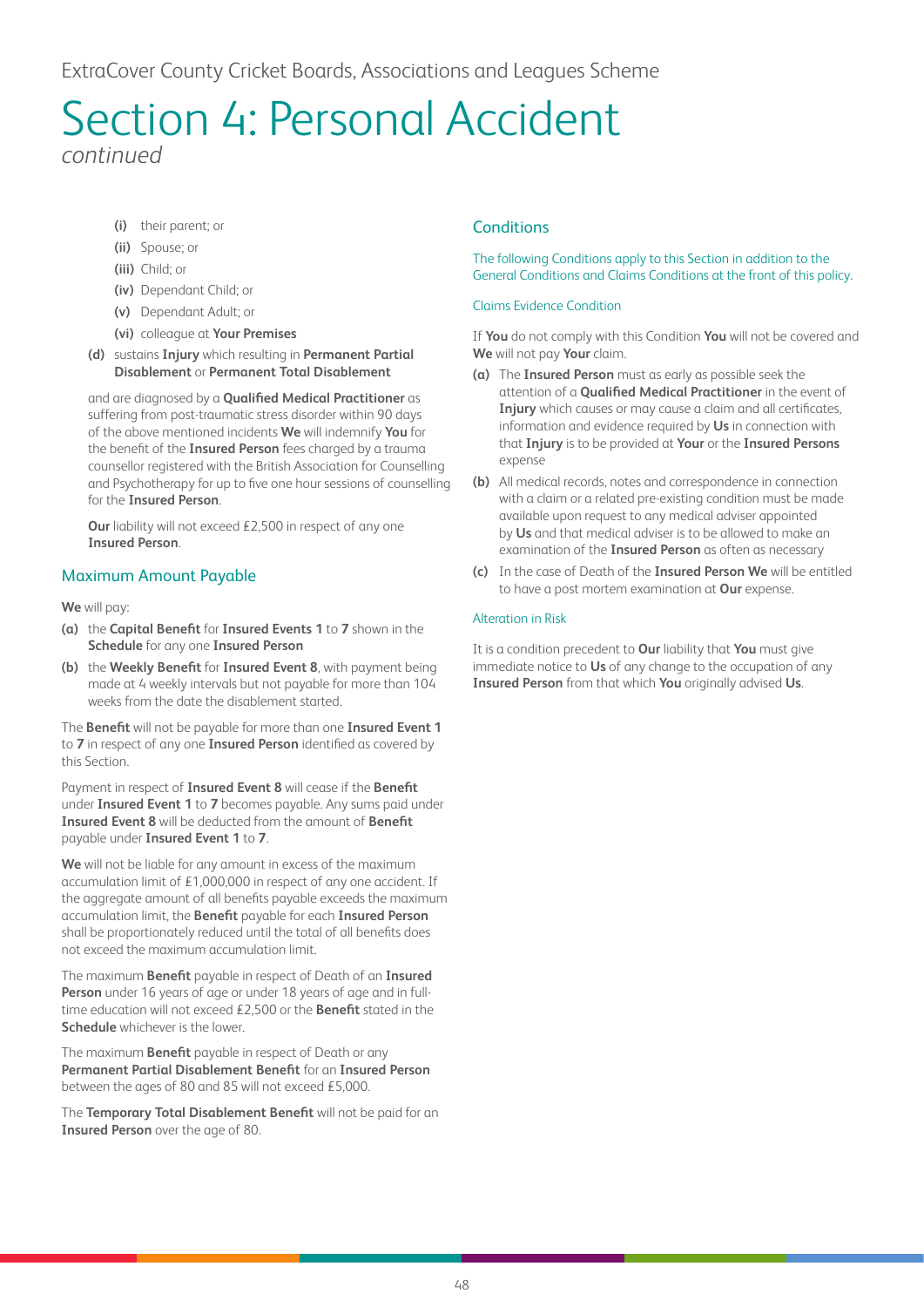#### **Exclusions**

#### The following Exclusions apply to this Section in addition to the General Exclusions at the front of this policy.

This Section does not cover any claim arising out of or consequent upon or contributed to directly or indirectly as a result of:

- **1.** any pre-existing physical or mental disability or infirmity, medical condition or chronic or recurring ailment
- **2.** any communicable disease including acquired immune deficiency syndrome (AIDS) or an AIDS related condition
- **3.** insanity, intentional self-injury, suicide or attempted suicide
- **4.** participation in any criminal act or civil commotion
- **5.** flying or other aerial activities (other than whilst travelling as a passenger of a recognised airline)
- **6.** pregnancy or childbirth
- **7.** deliberate exposure to danger (except in an attempt to save human life)
- **8.** an **Insured Person** practising or taking part in:
	- **(a)** any kind of racing (other than foot races)
	- **(b)** mountaineering or rock climbing
	- **(c)** abseiling, bungee jumping, potholing or similar underground activities
	- **(d)** underwater activities involving the use of breathing apparatus
	- **(e)** engaging in winter sports other than curling or skating
	- **(f)** speed or time trials
	- **(g)** engaging in any sport undertaken on a professional or semi-professional basis other than cricket
	- **(h)** any operational duties as a member of the Armed Forces
- **9.** the effects of alcohol or drugs (other than drugs prescribed by a qualified registered medical practitioner)
- **10.** any treatment for drug addiction